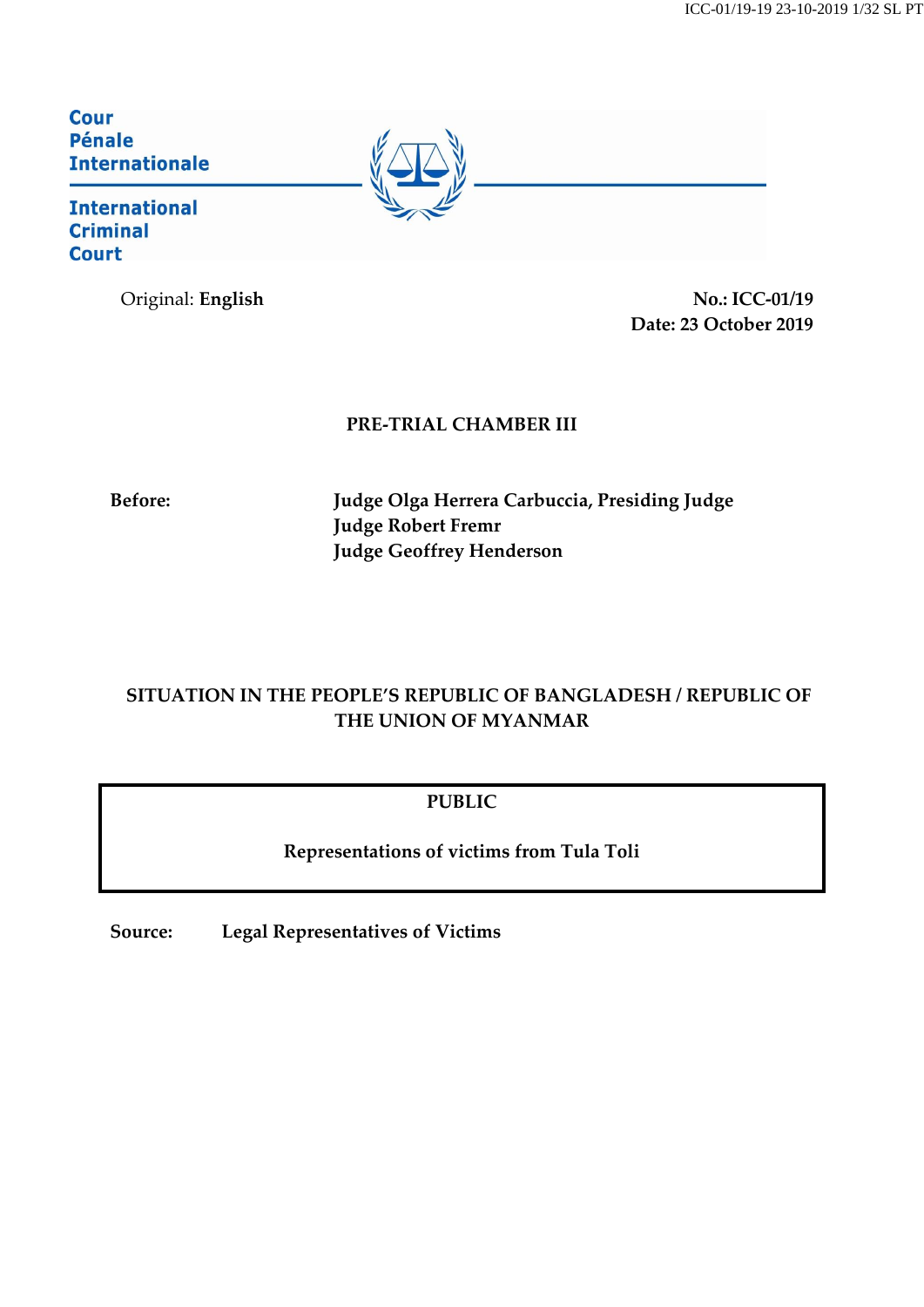# **Document to be notified in accordance with regulation 31 of the** *Regulations of the*

*Court* **to:**

| The Office of the Prosecutor<br>Ms Fatou Bensouda, Prosecutor<br>Mr James Stewart, Deputy Prosecutor | <b>Counsel for the Defence</b>                                |
|------------------------------------------------------------------------------------------------------|---------------------------------------------------------------|
| <b>Legal Representatives of the Victims</b><br>Megan Hirst<br>James Kirk                             | <b>Legal Representatives of the Applicants</b>                |
| <b>Unrepresented Victims</b>                                                                         | <b>Unrepresented Applicants</b><br>(Participation/Reparation) |
| The Office of Public Counsel for<br><b>Victims</b>                                                   | The Office of Public Counsel for the<br>Defence               |
| <b>States' Representatives</b>                                                                       | <b>Amicus Curiae</b>                                          |
| <b>REGISTRY</b>                                                                                      |                                                               |
| Registrar                                                                                            | <b>Counsel Support Section</b>                                |
| <b>Victims and Witnesses Unit</b>                                                                    | <b>Detention Section</b>                                      |
| <b>Victims Participation and Reparations</b><br><b>Section</b>                                       | Other                                                         |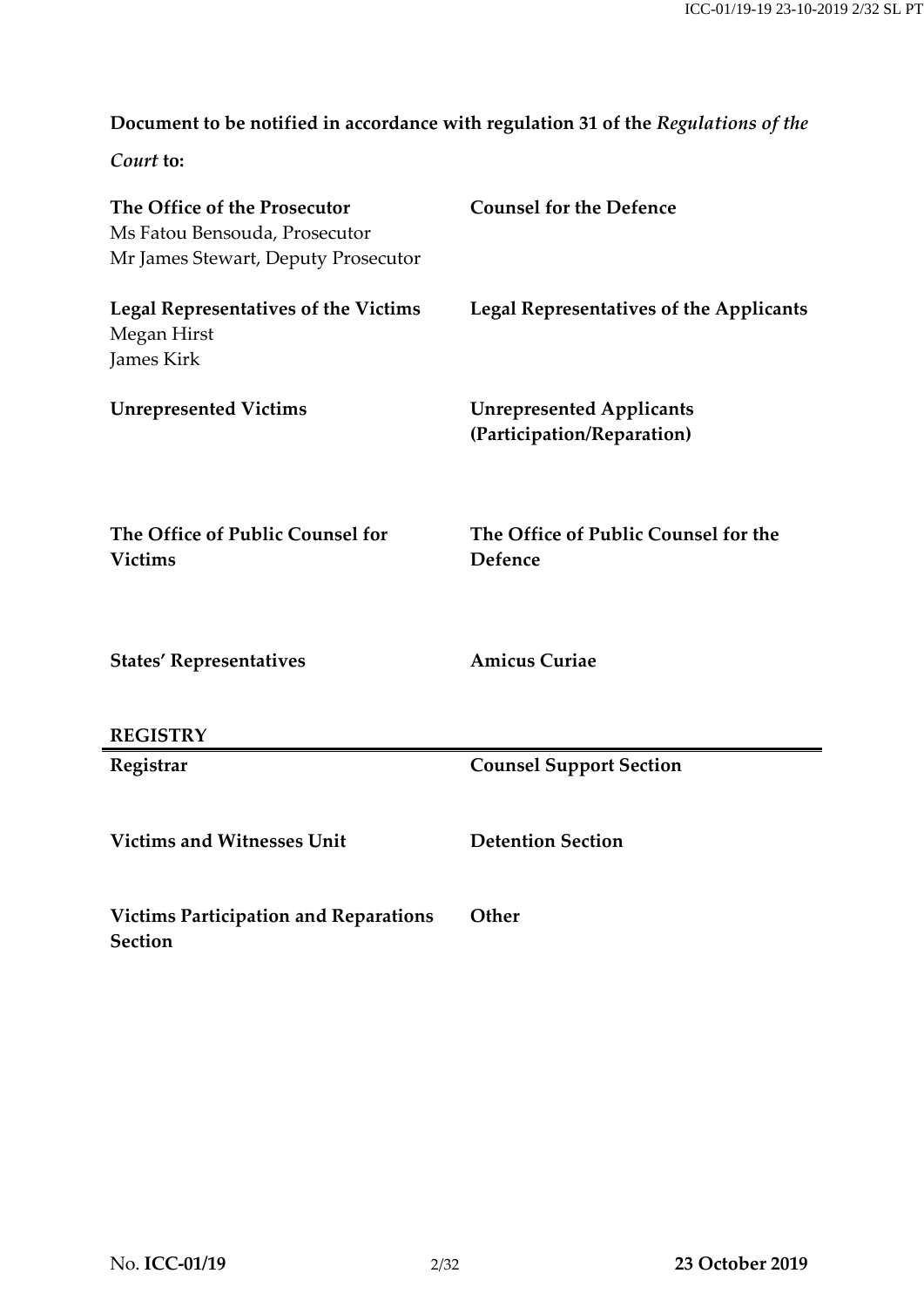#### **I. INTRODUCTION**

1. These submissions are made by the Legal Representatives of Victims ("LRVs") on behalf of 86 victims from the village of Tula Toli (the "Tula Toli Victims" or the "Victims") in response to the Prosecutor's Request for authorisation of an investigation pursuant to article 15 (the "Request").

2. The Tula Toli Victims request Pre-Trial Chamber III (the "Chamber") to authorise an investigation, and to make clear that the scope of that investigation includes sufficiently linked crimes that have not been identified in the Request. These include crimes committed *before* 9 October 2016 but which began or continued after Bangladesh became a state party to the Rome Statute (the "Statute") on 1 June 2010. It is also important that the temporal scope of the investigation continues beyond the date of its authorisation, given the unfortunate possibility that additional crimes are ongoing or may in future be committed both in Myanmar and Bangladesh.

3. The scope of the investigation must encompass all potential perpetrators. The Tatmadaw must be the primary focus, but others facilitating their crimes must also be subject to scrutiny. So too must officials of Bangladesh, and the agencies supporting them, whose conduct increasingly resembles ill-treatment designed to effect unsafe repatriation. The Court should seek to deter these potential crimes by confirming that they are within the scope of the investigation.

4. The LRVs submit that the Tula Toli Victims have standing to make these representations, and to do so by means of a direct filing to the Chamber.

#### **II. STANDING**

#### *General information about the Tula Toli victims*

5. The Tula Toli Victims are 86 individuals. They live in refugee camps in the Cox's Bazar area of Bangladesh, but are originally from the village of Tula Toli, in Maungdaw township, Rakhine State, Myanmar. All are ethnically Rohingya. Of the 86 individuals: 45 are women, 32 are men, and 9 are children (6 girls and 3 boys).

6. Ten of the Victims made submissions to the ICC in its jurisdictional proceedings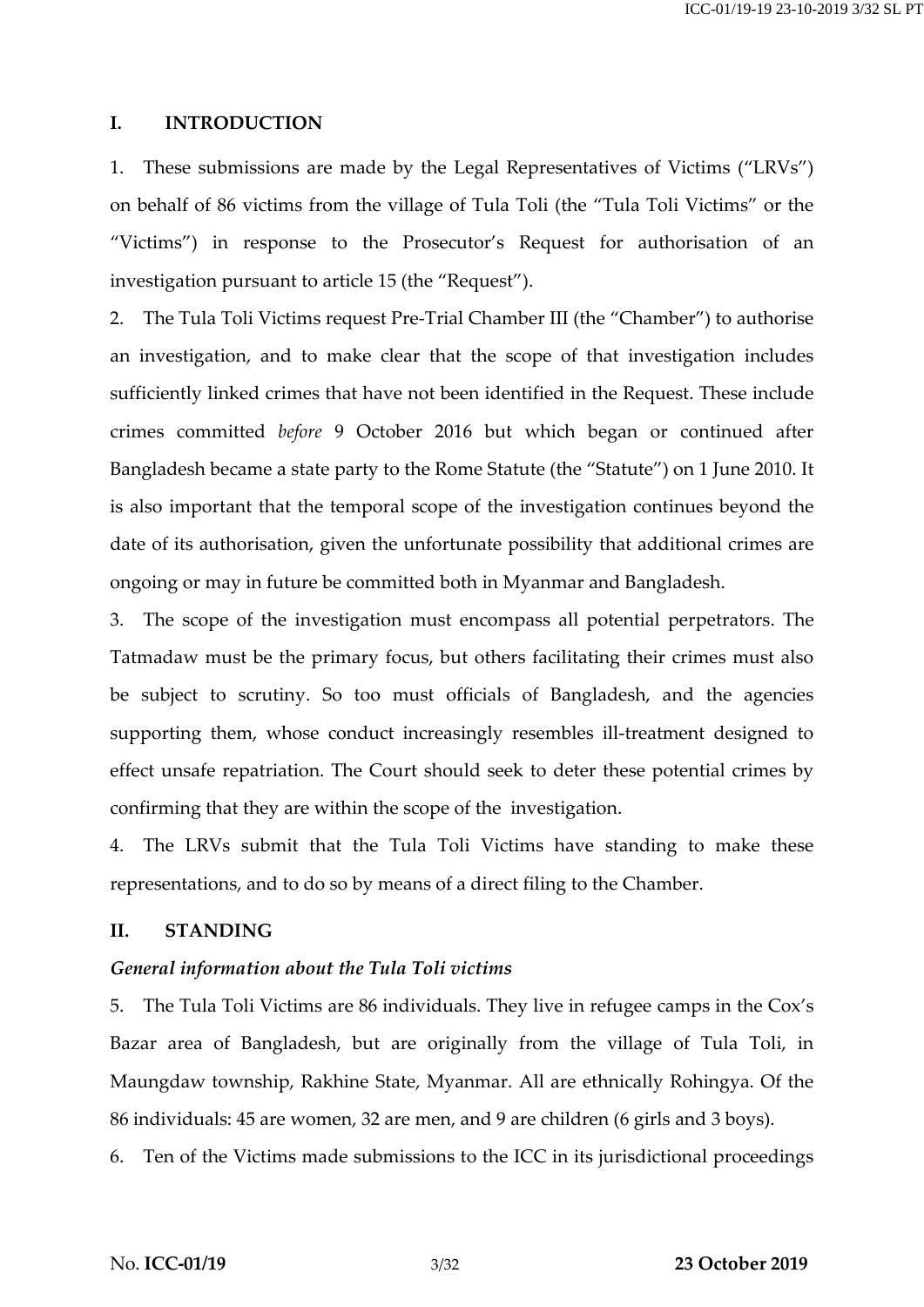in  $2018<sub>i</sub>$  and at that time submitted victim participation application forms and powers of attorney to the Registry. <sup>2</sup> The other 76 individuals have yet to complete application forms, but consented to these submissions being made on their behalves.

### *Victim status*

7. Article 15(3) representations may only be made by "victims" as defined in rule 85 of the Rules of Procedure and Evidence ("RPE"). At this stage, whether a person meets that definition is assessed by the "intrinsic coherence" of the information submitted.<sup>3</sup> Such material need not be submitted using standard Registry forms.<sup>4</sup>

8. All of the Tula Toli Victims clearly meet the rule 85(a) definition of "victim". All were forcibly deported from Myanmar into Bangladesh by acts of extreme violence. The great majority most recently $^5$  entered Bangladesh during 2017. $^6$  Among the coercive acts which forced their flight to Bangladesh the Victims describe, *inter alia*, the killing of family members, rapes, acts of extreme physical violence, the destruction of homes and the theft of property. However they also emphasise that these acts were part of a prolonged experience of persecution. As a result of their deportation and the violence involved in it, all have suffered multiple forms of harm: they have been denied their citizenship and ethnic identity, and have been forced from their homes into inhumane conditions in refugee camps. Most have also suffered other forms of harm including the deaths of family members, physical injuries and psychological trauma.

9. No information provided by any of the Tula Toli Victims conflicts with their status as "victims" within rule 85(a). The LRVs submit that they all therefore meet the definition and are entitled to submit representations under to article 15(3).

<sup>1</sup> [Tula Toli Victims' Observations on Jurisdiction](https://www.icc-cpi.int/CourtRecords/CR2018_03132.PDF), ICC-RoC46(3)-01/18-26, 18 Jun 2018.

<sup>2</sup> Those victims were assigned the following reference numbers by the Registry: a/60011/18, a/60012/18, a/60013/18, a/60014/18, a/60015/18, a/60016/18, a/60017/18, a/60018/18, a/60019/18, a/60020/18.

<sup>&</sup>lt;sup>3</sup> [Decision on the Representation Process,](https://www.legal-tools.org/doc/a26ad1/pdf) ICC-01/19-6, 28 Jun 2019, para. 20.

<sup>4</sup> [Decision on the Representation Process,](https://www.legal-tools.org/doc/a26ad1/pdf) ICC-01/19-6, 28 Jun 2019, para. 17.

<sup>&</sup>lt;sup>5</sup> Some had previously returned from Bangladesh to Myanmar, but were forced to flee again in 2017.

<sup>6</sup> At least one entered in 2014.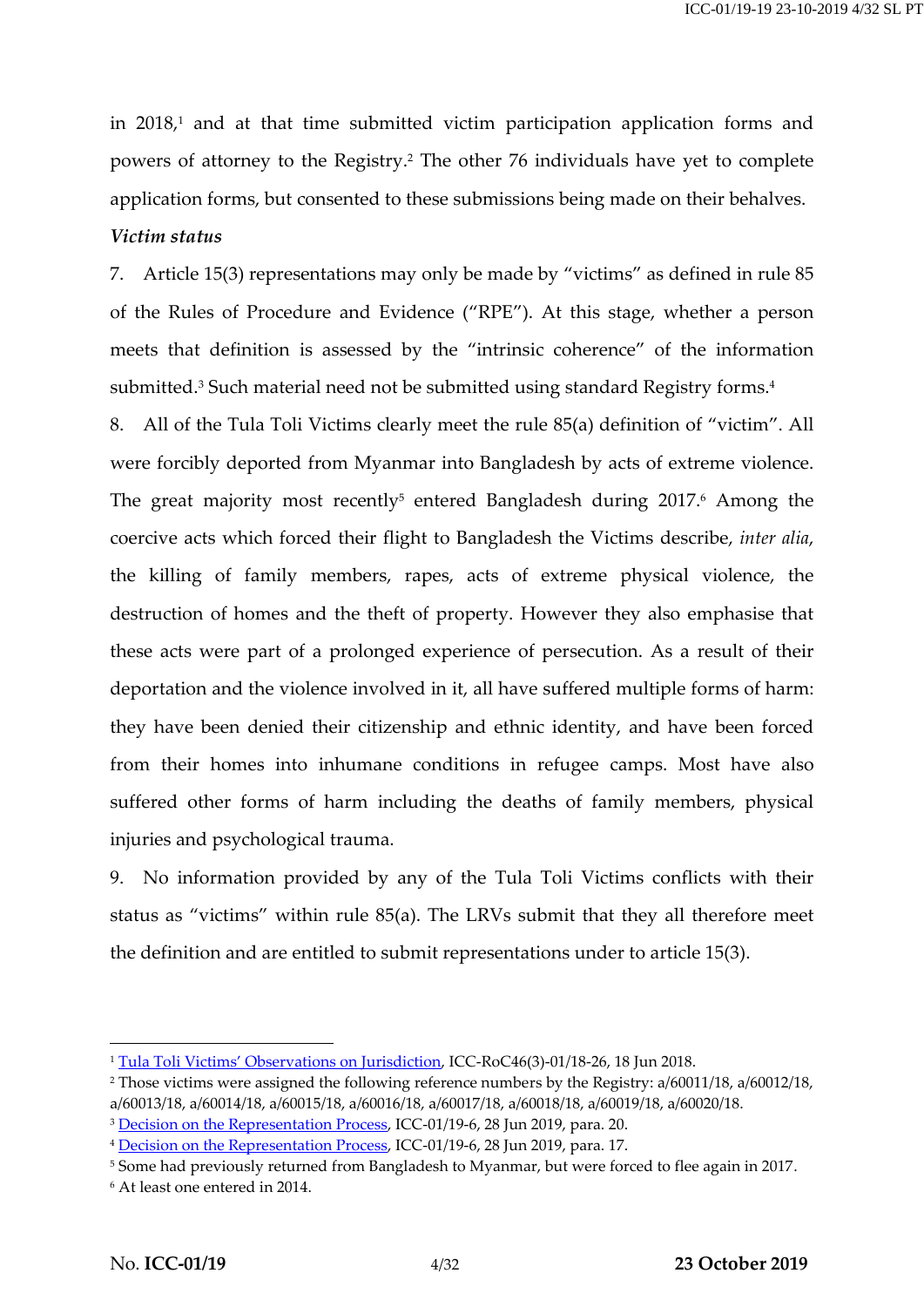#### *Standing of victims to submit representations directly to the Chamber*

10. The LRVs submit that they are permitted to file direct, public representations to the Chamber. Although this approach has not previously been taken in article 15 proceedings, it is supported by the Court's texts.

11. As in previous article 15 proceedings,<sup>7</sup> the Chamber has established a process to enable widespread victim engagement via the Registry. Victims may complete a simple form and submit it to the Registry. These forms are reviewed by the Registry, transmitted confidentially to the Chamber, and summarised in a public report. This process ensures that the Chamber "*is provided with the highest possible number of victims' representations in order to have a meaningful and representative sample of the affected population*."<sup>8</sup> Most victims will not have a lawyer, so the process is maximally accessible to victims and the lay persons who assist them to make representations.

12. This Registry-led process is essential to ensure that a large number of victims – particularly those who are not legally represented – are heard by the Chamber. However it should not prevent victims from making representations directly in the event that they *are* legally represented. Nothing in the Chamber's decisions precludes direct filing by victims' lawyers; to the contrary, the Chamber has specifically indicated that victims need not use the standard form, and that "*victims' representations submitted through different means should equally be accepted.*" 9

13. The legal texts clearly envisage victims filing article 15(3) representations directly to a Pre-Trial Chamber through a lawyer. Rule 50(1) of the RPE speaks of notifying victims through "their legal representatives". And regulation 38(3)(a) of the Regulations of the Court (the "RoC"), which sets out page limits for various filings, includes a limit (30 pages) specifically for victims' representations under article 15(3). 14. There are also policy reasons for permitting victims who *are* legally represented

<sup>7</sup> [Kenya Order to the VPRS,](https://www.legal-tools.org/doc/908205/pdf/) ICC-01/09-4, 10 Dec 2009; Côte D'Ivoire [Order to the VPRS,](https://www.legal-tools.org/doc/45f4fd/pdf/) ICC-02/11-6, 6 Jul 2011; Afghanistan [Order to the VPRS,](https://www.legal-tools.org/doc/e6778a/pdf/) ICC-02/17-6, 9 Nov 2017. In the Situation in Georgia no judicial decision was issued but a similar approach was followed, as set out in the Registry report: Georgia [VPRS Report on the Victims' Representations](https://www.legal-tools.org/doc/eb0a8b/pdf/), ICC-01/15-11, 4 Dec 2015.

<sup>8</sup> [Decision on the Representation Process,](https://www.legal-tools.org/doc/a26ad1/pdf) ICC-01/19-6, 28 Jun 2019, para. 14.

<sup>9</sup> [Decision on the Representation Process,](https://www.legal-tools.org/doc/a26ad1/pdf) ICC-01/19-6, 28 Jun 2019, para. 18.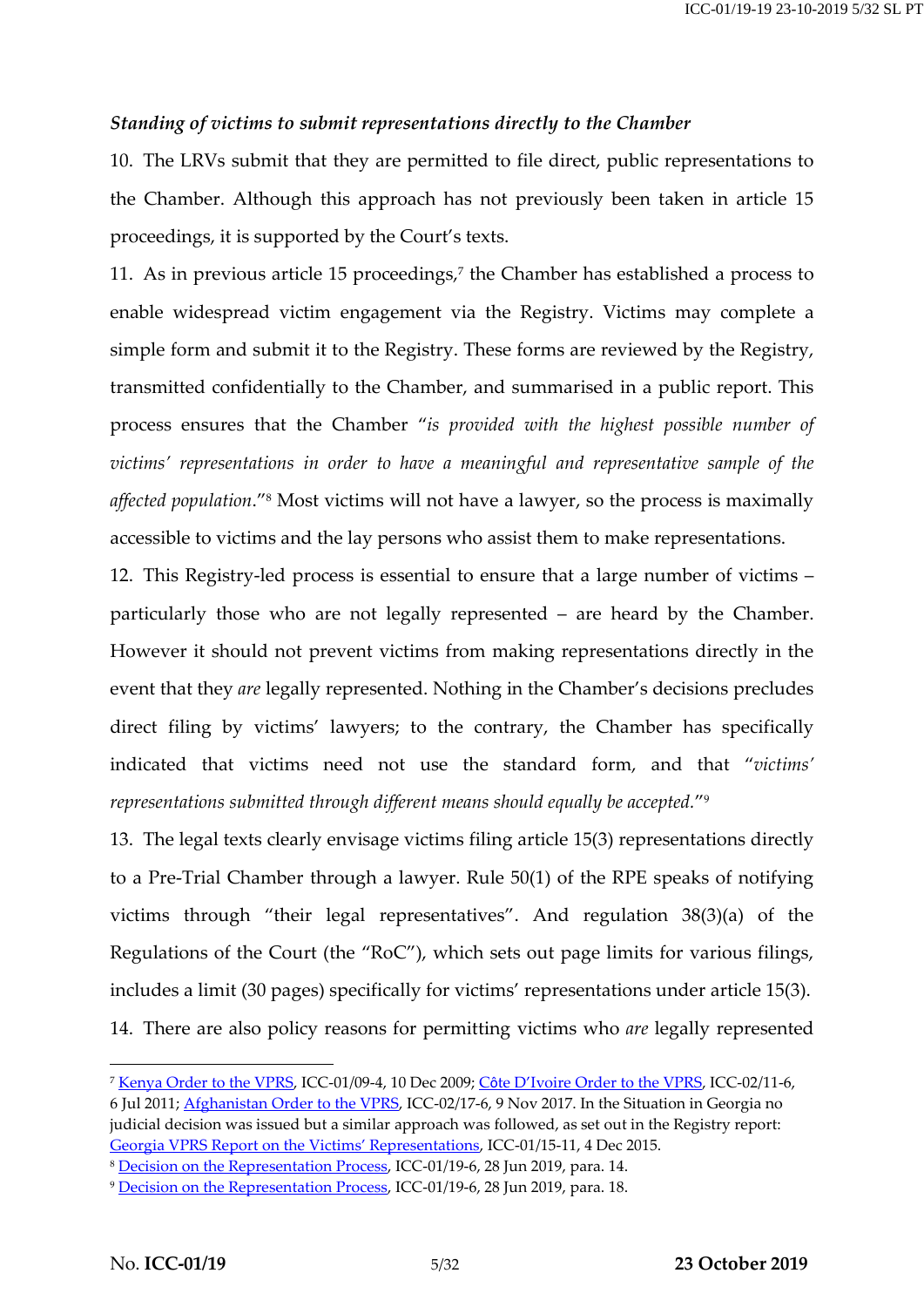at this stage to file representations directly to a Pre-Trial Chamber. This ensures transparency, and enables victims' views to be widely heard and accessed. Victim participation is intended to give victims an element of control over their own voices in the judicial process. However representations submitted through the Registry remain confidential; even if they were to be reclassified, annexes to a Registry transmission are not easily found. The Registry report itself, while important in providing an overview of victims' views and a means for unrepresented victims to be heard, does not enable victims to present the issues of concern to them in detail and with nuance through the assistance of a lawyer.

15. The LRVs respectfully submit that the process established by the Chamber and the Registry to enable unrepresented victims to be heard is intended to empower victims, not silence them. It is not a basis on which to deny legally represented victims the opportunity to be directly heard, as clearly intended by the legal texts.

16. Even if the Chamber does not recognise a general right for represented victims to file representations directly in article 15 proceedings, the LRVs submit that this possibility should be extended on a discretionary basis to the Tula Toli Victims. They were heard directly pursuant to rule 93 in the jurisdictional proceedings,<sup>10</sup> and therefore have an established role in this process.

### **III. OVERVIEW OF VICTIMS' SUBMISSIONS**

17. Through these submissions the Victims express their views as to: (i) whether an investigation should be authorised; (ii) the appropriate scope of the investigation; (ii) whether the jurisdiction and admissibility requirements are met for an investigation of that scope; and (iii) whether such investigation is in the interests of justice.

#### **IV. VICTIMS' VIEWS ON THE AUTHORISATION OF AN INVESTIGATION**

18. The Tula Toli Victims emphatically support the authorisation of an investigation. Even after detailed discussions about the Court's processes and limitations, the

<sup>10</sup> [Decision on the Jurisdiction,](https://www.legal-tools.org/doc/73aeb4/pdf/) 6 Sep 2018, ICC-RoC46(3)-01/18-37, para. 21.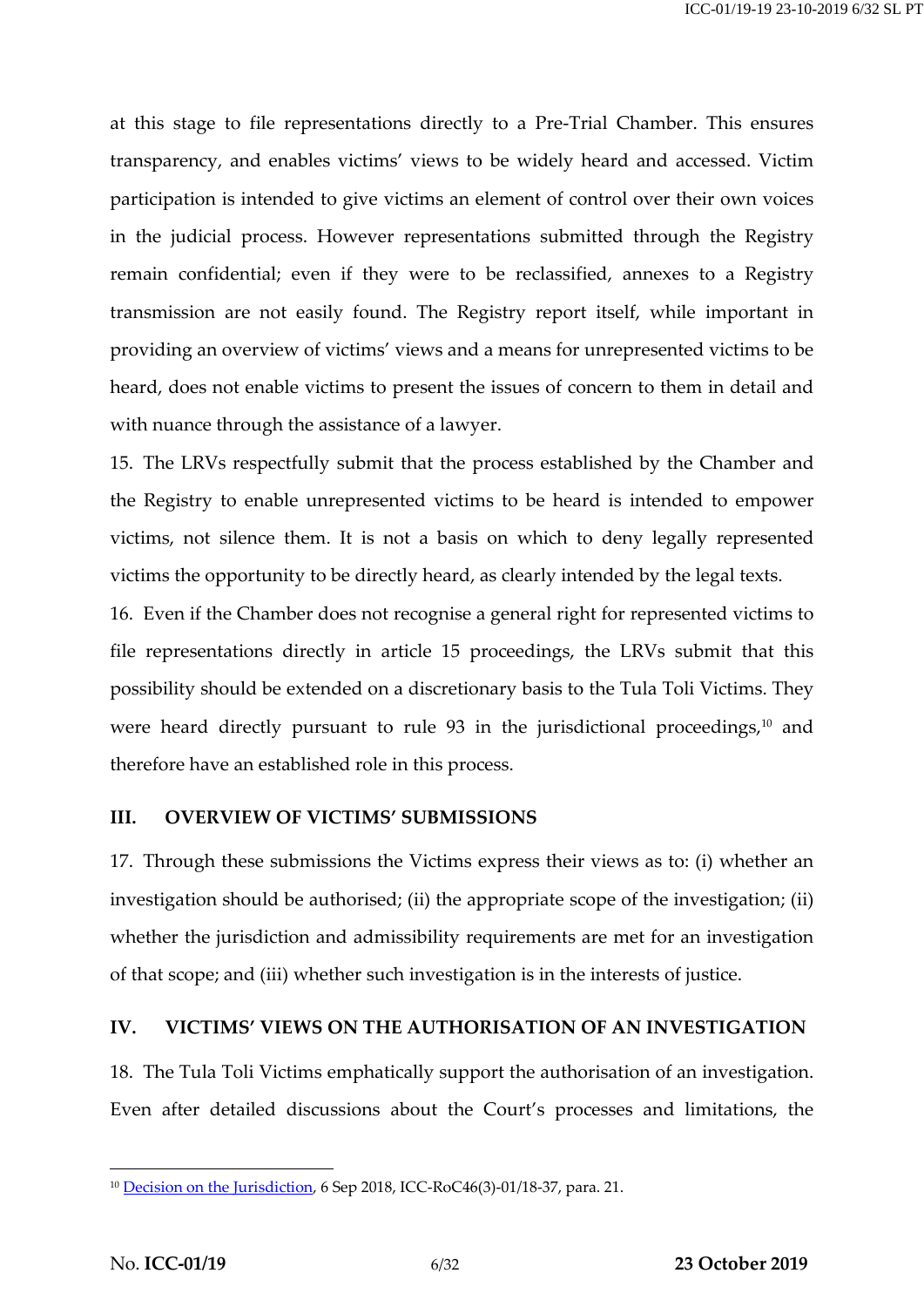challenge of operating without Myanmar's cooperation, and the possibility that there will be no arrests or trials for many years (or ever), the Victims remain unambiguously supportive of an investigation.

19. The Victims want criminal accountability for the crimes perpetrated against them specifically and the Rohingya generally: "*Please let the world know that they need to arrest those people*"; "*All I want is justice for the killings of my mother, my sister, my brothers; I want justice for that*"; "*My grandfather and grandmother were shot and killed and I miss them a lot … We want justice*". They emphasise that they see value in pursuing justice even if it may not be achieved for a long time: *"I know it will take a long time to make justice for us but I will wait"*; *"We also heard from other people that the ICC takes a* long time to do the cases. We hope that the case will be solved in the future  $-\omega$  whether it takes 2, 3, 5 years we want this to go on"; "Even if we don't see justice our grandchildren can see it"; "Yes, it may take longer and longer but we are hopeful that one day they will be arrested"; *"Even after ten years if not us, our next generation will get peace".*

20. An investigation is important partly because it can lead to public recognition at the highest level regarding Myanmar's crimes, particularly given its outrageous and continuing denials: "*We told you what happened to us but Myanmar is still denying it*".

21. Of great importance to the Victims is recognition of their Burmese citizenship and their safe return home, which cannot of course be achieved directly through the Court's work, but the Victims hope that an ICC investigation can contribute indirectly to the restoration of their rights: "*When the ICC will bring justice against the* crimes at that time we also hope that we will get other rights like citizenship because if there is a bird in the tree and you shoot the bird, both the leaves and the bird will fall down. We need *that trial.*"

### **V. THE APPROPRIATE SCOPE OF THE AUTHORISED INVESTIGATION**

#### *The importance of the scope of the investigation*

22. An investigation's scope is crucially important to victims. One reason for this is that a wide scope maximises the range of potential cases. The Prosecutor can of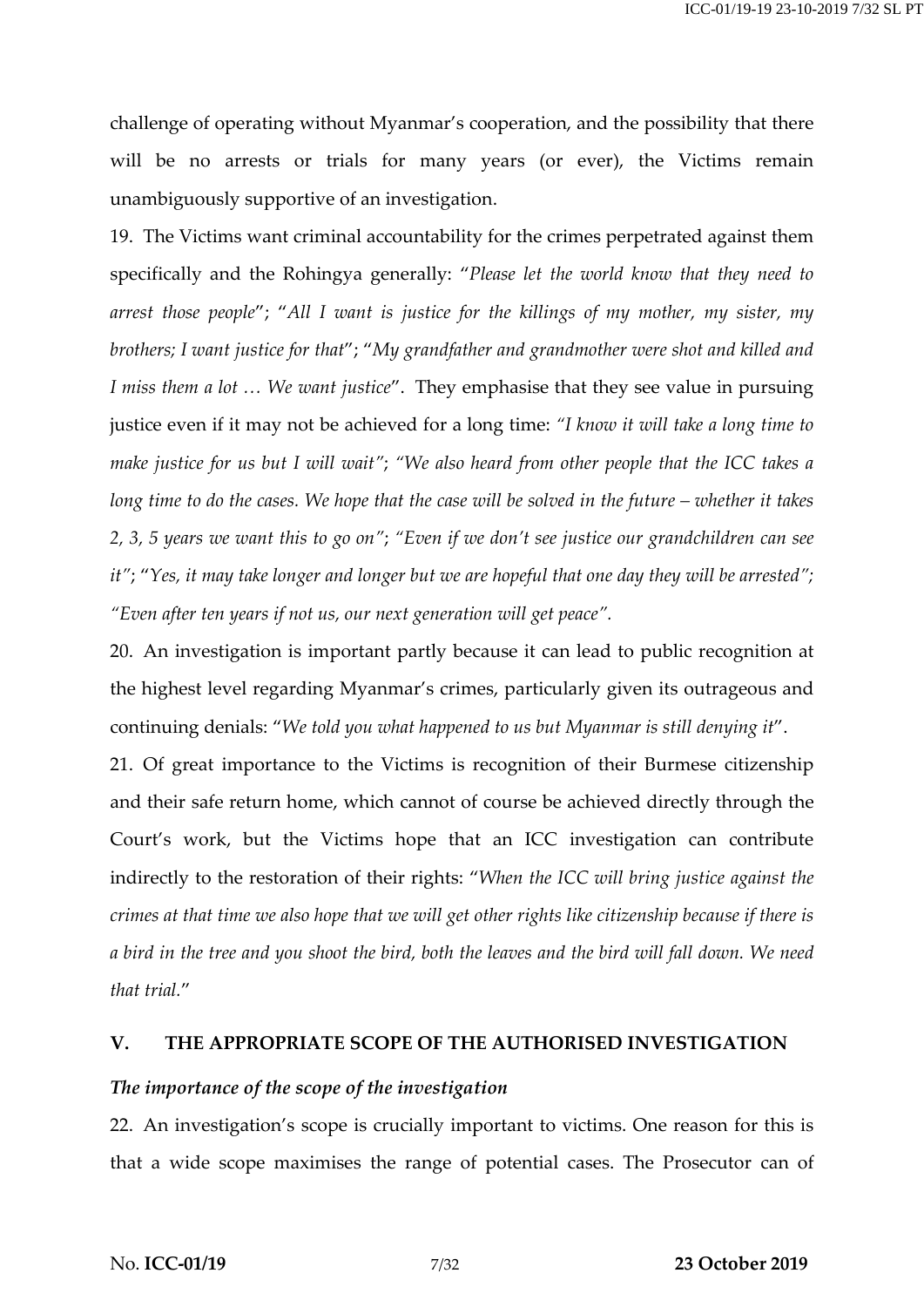course select only a limited number of cases, <sup>11</sup> but it would be inappropriate, and an abdication of the duties imposed by article 54 of the Statute, if case selection was prejudged before an investigation. The Prosecutor may not limit an investigation to only one part of a wider pattern of criminal activity on the basis that this part seems likely to be the focus of case selection due to its apparent gravity. Such decisions can only properly be made after an investigation; only then can the relevant factors (including gravity) be assessed, as the Prosecutor herself has acknowledged:

*"While some kind of parameters are necessary, none is a* sine qua non*, and they must nonetheless be sufficiently broad so that they do not intrude into the Prosecutor's independent duty to conduct objective, evidence-led investigations, and to select cases for prosecution."*<sup>12</sup> 

23. Victims value a broad investigation for several additional reasons. First, an appropriately broad scope implicitly recognises the extent of the atrocities. The Prosecutor recognises that charges brought should reflect the "*true extent of the criminality*" in the situation;<sup>13</sup> likewise, it is important that the scope of an investigation truly reflects the extent of the crimes. An unduly limited investigation may wrongly suggest that events outside of its scope were not article 5 crimes, thereby undermining the objective of establishing accountability for such crimes.

24. Secondly, "positive complementarity" is most likely to be achieved for crimes within the scope of an investigation. The Prosecution seeks to encourage domestic prosecutions during both the preliminary examination and investigation stages; <sup>14</sup> this engagement naturally focuses on crimes within the scope of the investigation.

25. Thirdly, and crucially, an investigation's scope affects the support which may be provided under the Trust Fund for Victims' "assistance mandate".<sup>15</sup> Such activities have to date been limited by the scope of the "situation" open before the Court.<sup>16</sup>

<sup>&</sup>lt;sup>11</sup> See OTP, **Policy paper on case selection and prioritisation**, 15 Sep 2016, especially paras 5-8.

<sup>12</sup> [Afghanistan Prosecution Appeal Brief,](https://www.legal-tools.org/doc/9aqzh3/pdf/) ICC-02/17-74, 30 Sep 2019, para. 77.

<sup>&</sup>lt;sup>13</sup> OTP, [Policy paper on case selection and prioritisation,](https://www.icc-cpi.int/itemsDocuments/20160915_OTP-Policy_Case-Selection_Eng.pdf) 15 Sep 2016, para. 8.

<sup>14</sup> OTP, [Strategic Plan 2019-2021,](https://www.icc-cpi.int/itemsDocuments/20190726-strategic-plan-eng.pdf) 17 Jul 2019, para. 50.

<sup>&</sup>lt;sup>15</sup> Regulation 50(a), [Regulations of the Trust Fund for Victims.](https://www.legal-tools.org/doc/bf30c8/pdf/)

<sup>16</sup> See: Uganda 2008 [TFV Regulation 50](https://www.legal-tools.org/doc/176548/pdf/) Notification, ICC-02/04-114, 25 Jan 2008, paras 28-29, 35-36; Uganda [2019 TFV Regulation 50 Decision,](https://www.legal-tools.org/doc/fe96d7/pdf/) ICC-02/04-235, 4 Feb 2019, para. 8[; DRC 2008 TRV](https://www.legal-tools.org/doc/ccbc5a/pdf/)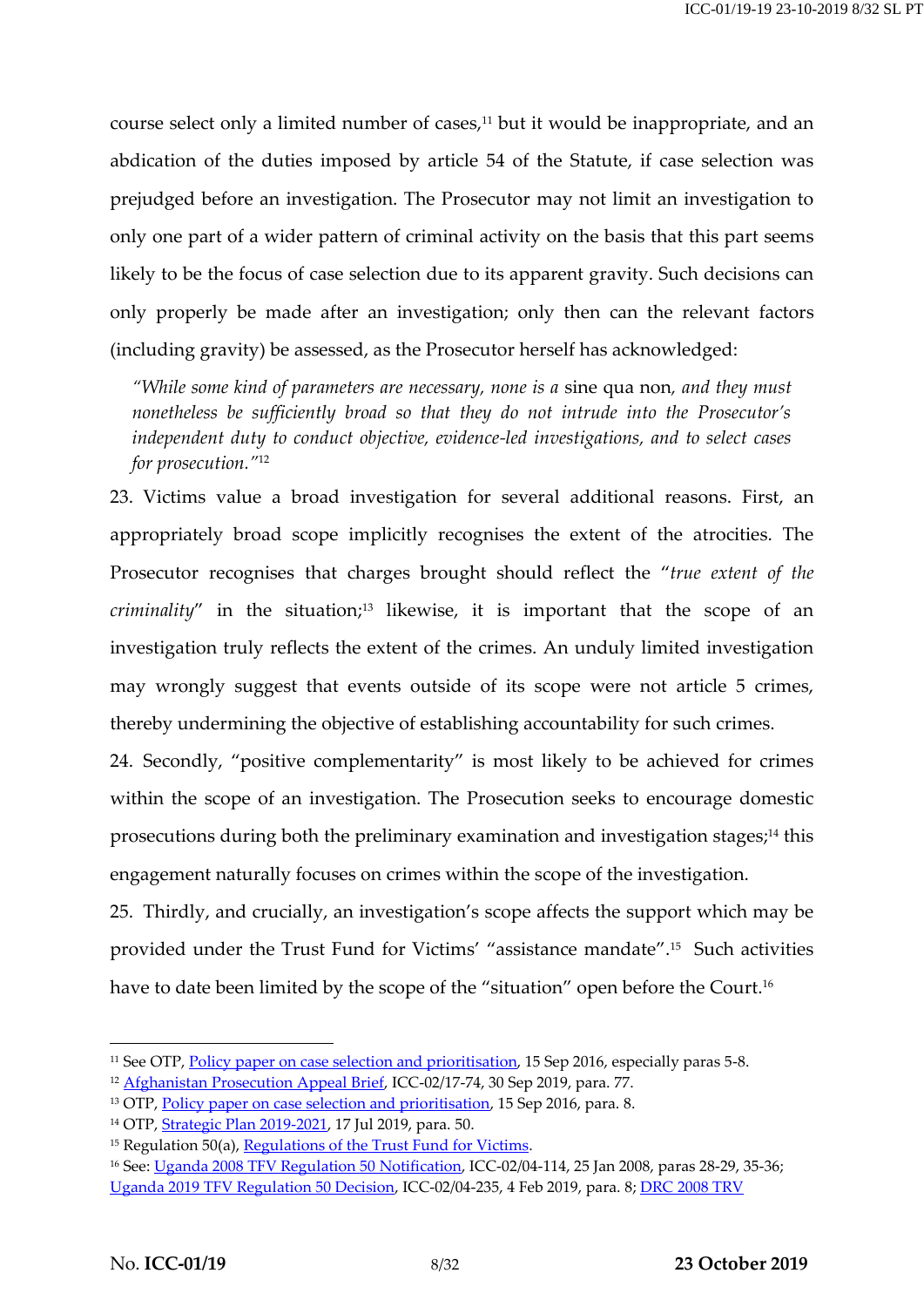### *Relevant law as to scope of investigations authorised under article 15*

26. It is well-established that an investigation authorised under article 15 includes crimes within the express parameters of the scope, as well as any other crimes which are *sufficiently linked* thereto. <sup>17</sup> (Although a narrower approach was applied in the *Afghanistan Situation*, it remains subject to appeal.18) An investigation may include crimes which occur or continue after the dates on which an investigation is requested (or authorised), so long as they are *sufficiently linked*. 19

27. This concept of sufficient linkage should be interpreted broadly. As submitted by the Prosecutor,<sup>20</sup> it should include any crimes sufficiently linked to the "events" described in the Request; or as held in earlier decisions, any crimes sufficiently linked to the "situation of crisis" which led the ICC to exercise jurisdiction.<sup>21</sup>

28. Although the starting point for a determination of scope is the Prosecutor's request, this is not the only consideration. Pre-Trial Chambers have expanded or clarified the scope requested by the Prosecutor, including in response to input from victims, <sup>22</sup> and/or to ensure sufficient breadth to comply with the investigation's purpose and prosecutorial duties.<sup>23</sup> Unduly confining the scope of an investigation:

*"…would be inconsistent with: (i) the purpose behind investigating an entire situation* 

6; Mbarushimana [Jurisdiction Decision,](https://www.legal-tools.org/doc/864f9b/pdf/) ICC-01/04-01/10-451, 26 Oct 2011, paras 16, 21, 41;

Mudacumura [Warrant Decision,](https://www.legal-tools.org/doc/ecfae0/pdf/) ICC-01/04-01/12-1-Red, 13 Jul 2021, para. 14.

<sup>20</sup> [Request,](https://www.legal-tools.org/doc/8a47a5/pdf/) paras 1, 20, 21, 23, 84, 297.

[Regulation 50 Notification,](https://www.legal-tools.org/doc/ccbc5a/pdf/) ICC-01/04-439, 24 Jan 2008, paras 28-29, 35-36[; CAR TFV Regulation 50](https://www.legal-tools.org/doc/552859/pdf/)  [Notification,](https://www.legal-tools.org/doc/552859/pdf/) ICC-01/05-39, 11 Oct 2012, para. 27.

<sup>&</sup>lt;sup>17</sup> [Côte D'Ivo](https://www.legal-tools.org/doc/e0c0eb/pdf/)ire Article 15 Decision, ICC-02/11-14-Corr, 15 Nov 2011, paras 178-179. See also Georgia [Article 15 Decision,](https://www.legal-tools.org/doc/a3d07e/pdf/) ICC-01/15-12, 27 Jan 2016, para. 64. The same effect was achieved in the *Burundi Situation*, although the specific language of "specifically linked" was not employed: [Burundi Article](https://www.legal-tools.org/doc/8f2373/pdf/)  [15 Decision,](https://www.legal-tools.org/doc/8f2373/pdf/) ICC-01/17-9-Red, 25 Oct 2017 (made public 9 Nov 2017), paras 192-194.

<sup>18</sup> Afghanistan First [Victims' Appeal Bri](https://www.legal-tools.org/doc/efh6lh/pdf/)ef, ICC-02/17-73-Corr, 2 Oct 2019, paras 144-166; [Afghanistan](https://www.legal-tools.org/doc/9aqzh3/pdf/)  [Prosecution Appeal Brief,](https://www.legal-tools.org/doc/9aqzh3/pdf/) ICC-02/17-74, 30 Sep 2019, paras 73-93; Afghan[istan Second Victims' Appeal](https://www.legal-tools.org/doc/j2qu3j/pdf/)  [Brief,](https://www.legal-tools.org/doc/j2qu3j/pdf/) ICC-02/17-75-Corr, 1 Oct 2019, paras 100-116.

<sup>&</sup>lt;sup>19</sup> [Côte D'Ivoire](https://www.legal-tools.org/doc/e0c0eb/pdf/) Article 15 Decision, ICC-02/11-14-Corr, 15 Nov 2011, para. 179; [Côte d'Ivoire](https://www.legal-tools.org/doc/eb8724/pdf/) Article 15 [Separate Opinion of Judge Fernández de Gurmendi,](https://www.legal-tools.org/doc/eb8724/pdf/) ICC-02/11-15-Corr, 5 Oct 2011, paras 64-73; [Burundi Article 15 Decision,](https://www.legal-tools.org/doc/8f2373/pdf/) ICC-01/17-9-Red, 25 Oct 2017 (made public 9 Nov 2017), para. 192; Mbarushimana [Warrant Decision,](https://www.legal-tools.org/doc/04d4fa/pdf) ICC-01/04-01/10-1, 28 Sep 2010 (made public on 11 Oct 2010), para.

<sup>&</sup>lt;sup>21</sup> Mbarushimana [Warrant Decision,](https://www.legal-tools.org/doc/04d4fa/pdf) ICC-01/04-01/10-1, 28 Sep 2010 (made public on 11 Oct 2010), paras 6, 7; Mbarushimana [Jurisdiction Decision,](https://www.legal-tools.org/doc/864f9b/pdf/) ICC-01/04-01/10-451, 26 Oct 2011, paras 16, 21, 41. <sup>22</sup> [Burundi Article 15 Decision,](https://www.legal-tools.org/doc/8f2373/pdf/) ICC-01/17-9-Red, 25 Oct 2017 (made public 9 Nov 2017), paras 92, 192; [Kenya Article 15 Decision,](https://www.legal-tools.org/doc/f0caaf/pdf/) ICC-01/09-19-Corr, 31 Mar 2010, paras 204-205.

<sup>23</sup> [Kenya Article 15 Decision,](https://www.legal-tools.org/doc/f0caaf/pdf/) ICC-01/09-19-Corr, 31 Mar 2010, para. 205.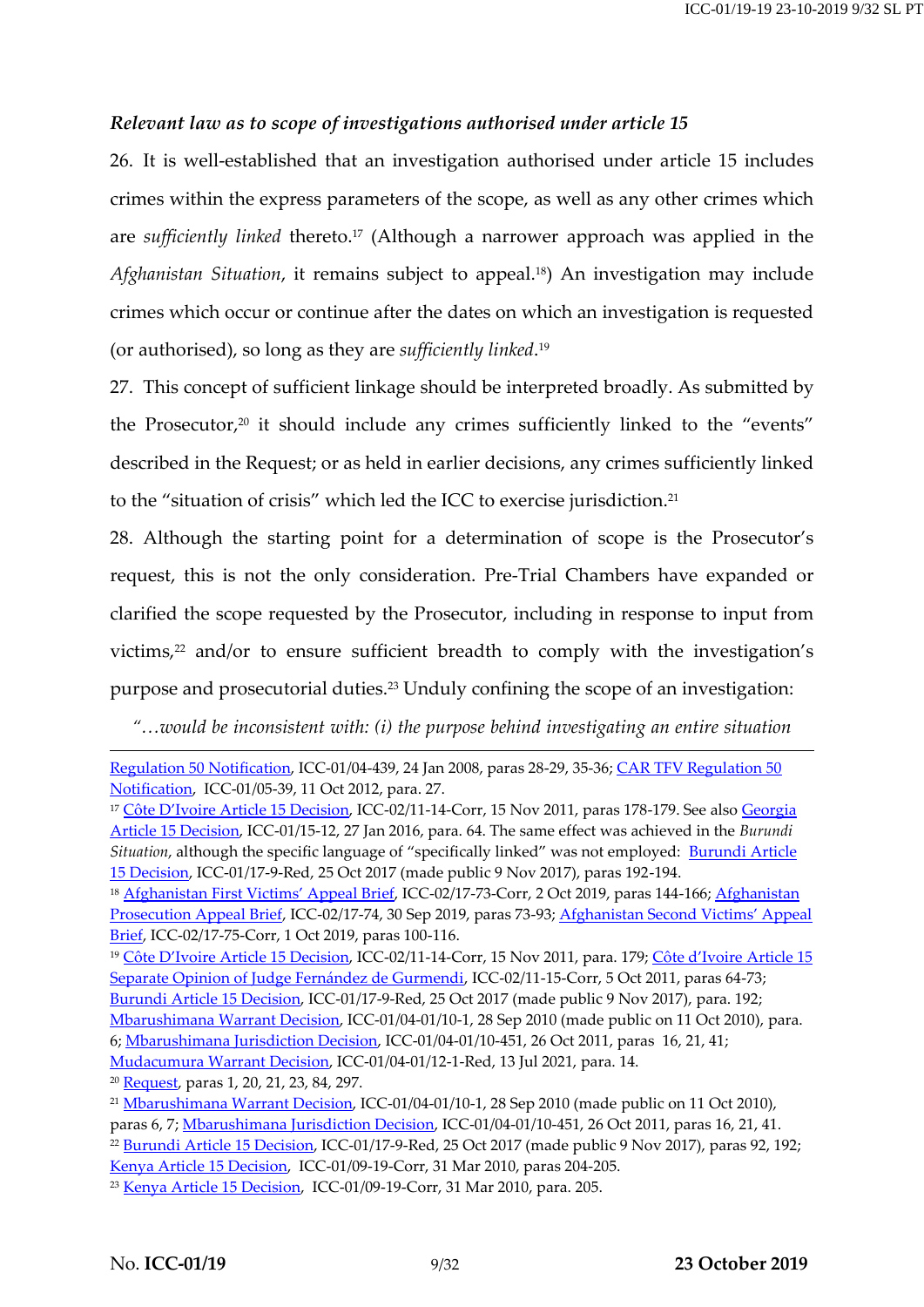*as opposed to subjectively selected crimes and; (ii) the Prosecutor's duty to establish the truth by extending the investigation to cover all facts and evidence pursuant to article 54(1) of the Statute."* 24

29. Several decisions have emphasised that where some facts remain in doubt, an

investigation should be permitted so that those doubts can be resolved:

*Facts which are difficult to establish, or which are unclear, or the existence of conflicting accounts, are not valid reasons not to start an investigation but rather call for the opening of such an investigation. … [O]nly by investigating could doubts be overcome. This is further demonstrated by the fact that only during the investigation may the Prosecutor use her powers under article 54 of the Statute; conversely, her powers are more limited under article 53(1) of the Statute. <sup>25</sup>*

30. The same logic applies to an investigation's scope. Where credible material suggests that additional and related crimes within the Court's jurisdiction have been or may be committed, the scope of the investigation should be drawn so as to engage prosecutorial duties and enable the resolution of any doubts through the investigation itself.

### *The scope as requested by the Prosecutor*

31. The Request seeks an investigation into events beginning on 9 October 2016, $^{26}$ continuing beyond the date of the Request, <sup>27</sup> and encompassing "*crimes within the jurisdiction of the Court in which at least one element occurred on the territory of Bangladesh, and which occurred within the context of two waves of violence in Rakhine State on the territory of neighbouring Myanmar, as well as any other crimes which are sufficiently linked to these events.*" 28

32. Although the Request is based on an analysis of three forms of crime against humanity (deportation, persecution, other inhumane acts), it expressly seeks to

<sup>&</sup>lt;sup>24</sup> [Kenya Article 15 Decision,](https://www.legal-tools.org/doc/f0caaf/pdf/) ICC-01/09-19-Corr, 31 Mar 2010. The Prosecutor has also recognised that "*Neither the Prosecutor nor the Pre-Trial Chamber may delimit the parameters of an investigation so narrowly that it defeats other requirements of the Statute….*": [Afghanistan Prosecution Appeal Brief,](https://www.legal-tools.org/doc/9aqzh3/pdf/) ICC-02/17-74, 30 Sep 2019, para. 78.

<sup>25</sup> [Comoros First Decision on Prosecutor's decision not investigate](https://www.legal-tools.org/doc/2f876c/pdf/), ICC-01/13-34, 16 Jul 2016, para. 13; see also [Georgia Article 15 Decision,](https://www.legal-tools.org/doc/a3d07e/pdf/) ICC-01/15-12, 27 Jan 2016, para. 29 and Burundi Article 15 [Decision,](https://www.legal-tools.org/doc/8f2373/pdf/) ICC-01/17-9-Red, 25 Oct 2017 (made public 9 Nov 2017), para. 30.

<sup>&</sup>lt;sup>26</sup> [Request,](https://www.legal-tools.org/doc/8a47a5/pdf/) para. 20.

<sup>&</sup>lt;sup>27</sup> [Request,](https://www.legal-tools.org/doc/8a47a5/pdf/) para. 23.

<sup>&</sup>lt;sup>28</sup> [Request,](https://www.legal-tools.org/doc/8a47a5/pdf/) para. 20.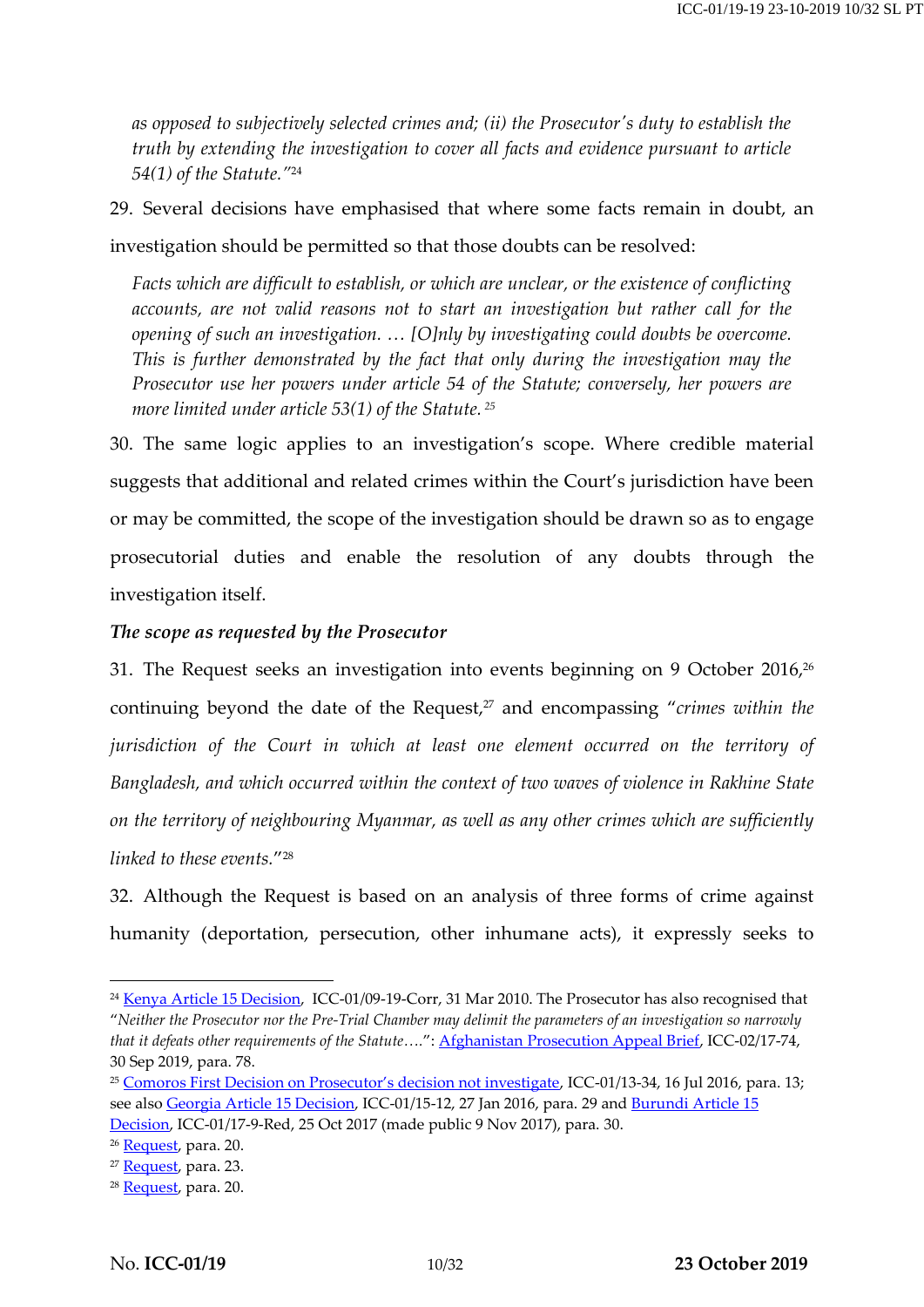include other crimes which may be revealed by the investigation. Likewise the Request is not limited to identified groups of suspects, but mentions Burmese security forces, other Myanmar authorities, non-Rohingya civilians, and ARSA.

### *The Tula Toli Victims' submissions on scope*

33. The Tula Toli Victims agree that the categories of conduct identified in the Request should be investigated, but argue that in some respects the investigation's scope must be wider.

### (i) Legal characterisation of crimes

34. It is important to the Victims that the Prosecutor can investigate the widest possible range of crimes committed against the Rohingya. The LRVs therefore support the Prosecutor's request that she be permitted to investigate conduct which may amount to any article 5 crime, despite the Request's focus on crimes under article 7(1)(d), (h) and (k). <sup>29</sup> It is particularly important that the Prosecutor is not prevented from investigating genocide or the crime against humanity of apartheid.

(ii) Crimes committed between 1 June 2010 and 9 October 2016

35. Although the great majority of the Tula Toli Victims entered Bangladesh (at least most recently) in 2017, they note the decades of persecution against the Rohingya in Myanmar, including peaks of violence from 2012 onward, and express the view that the investigation should not be limited to crimes committed in 2016 and thereafter.

36. The Request recognises that a sequence of violence began in Rakhine State in 2012 which caused the displacement of tens of thousands of persons, perhaps up to 140,000 by mid-2013.<sup>30</sup> Peaks of violence occurred in June and October 2012, and again in 2013<sup>31</sup> and 2014<sup>32</sup>. Although Myanmar presented this as spontaneous

<sup>&</sup>lt;sup>29</sup> See **Request**, footnote 33; para. 75, 86.

<sup>&</sup>lt;sup>30</sup> [Request,](https://www.legal-tools.org/doc/8a47a5/pdf/) paras 55-58.

<sup>&</sup>lt;sup>31</sup> [FFM September 2018 Report,](https://www.ohchr.org/Documents/HRBodies/HRCouncil/FFM-Myanmar/A_HRC_39_CRP.2.pdf) 17 Sept 2018, para.628; HRW, ["All You Can Do is Pray"](https://www.hrw.org/sites/default/files/reports/burma0413_FullForWeb.pdf), Apr 2013, pp21-23.

<sup>&</sup>lt;sup>32</sup> UN, [Top UN officials call for probe into latest violence in Myanmar's Rakhine state](https://news.un.org/en/story/2014/01/460282-top-un-officials-call-probe-latest-violence-myanmars-rakhine-state), 23 Jan 2014; Fortify Rights, [Myanmar: End Mass Arrests of Muslim Men and Boys in Rakhine State, Protect At-](https://www.fortifyrights.org/publication-20140123.html)[Risk Communities,](https://www.fortifyrights.org/publication-20140123.html) 23 Jan 2014; New York Times, [Rise in Bigotry Fuels Massacre Inside Myanmar,](https://www.nytimes.com/2014/03/02/world/asia/rise-in-bigotry-fuels-massacre-inside-myanmar.html?ref=todayspaper&_r=1) 1 Mar 2014; [Report of the Special Rapporteur on the situation of human rights in Myanmar, Tomás Ojea](https://documents-dds-ny.un.org/doc/UNDOC/GEN/G14/129/94/PDF/G1412994.pdf?OpenElement)  [Quintana,](https://documents-dds-ny.un.org/doc/UNDOC/GEN/G14/129/94/PDF/G1412994.pdf?OpenElement) 2 Apr 2014, para. 47.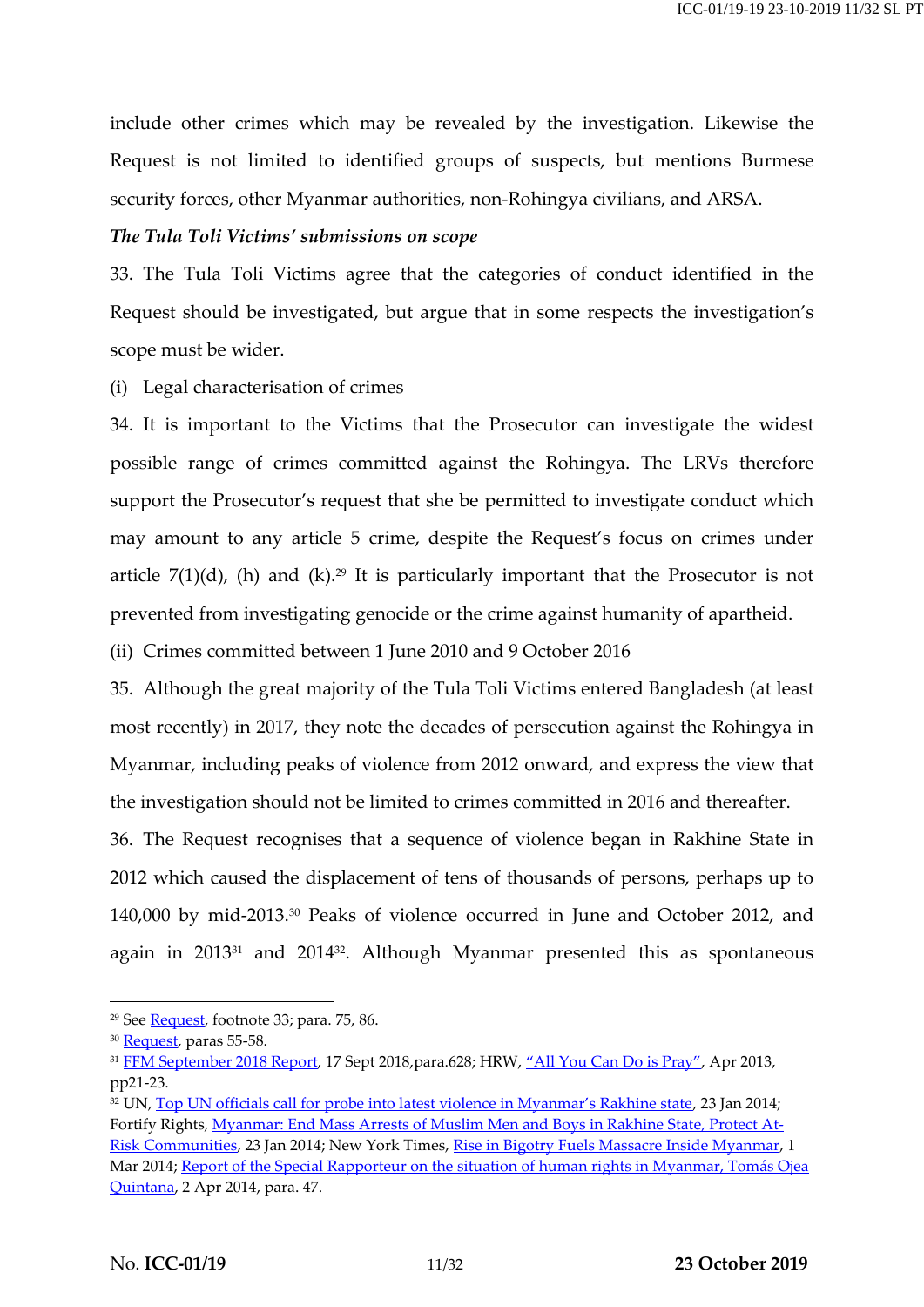"intercommunal" fighting, <sup>33</sup> the Independent International Fact-Finding Mission on

Myanmar ("FFM") has compellingly revealed that characterisation to be false: 34

*Between 2012 and 2013, security forces – sometimes acting alongside the Rakhine – committed serious human rights violations against Rohingya and Kaman across Rakhine State. This included the burning of houses, looting of shops, extrajudicial and indiscriminate killings, including of women, children and elderly people. …"*<sup>35</sup>

37. Numerous factors indicate that this violence was part of the same pattern as that which followed in 2016 and thereafter. Killings, extreme physical and sexual violence and arson were used by, at the instigation of, and under the supervision of security forces. These acts appear to have been intended to – and in fact did – clear parts of Rakhine State of Rohingya.

38. Like the violence of 2016 and 2017, the earlier violence was preceded and accompanied by hate speech and incitement. <sup>36</sup> It portrayed Rohingya as illegal immigrants, violent criminals or terrorists. <sup>37</sup> State media actively engaged in this campaign,<sup>38</sup> as did senior officials, including the President's spokesperson, who published the following statement on social media days before the 2012 violence:

*We received news that the Rohingya terrorists, under the name [Rohingya Solidarity Organization] are crossing the border with weapons. This is Rohingya infiltration from* 

<sup>&</sup>lt;sup>33</sup> [Statement of The Government of the Republic of the Union of Myanmar Ministry of Foreign Affairs,](https://asean.org/the-government-of-the-republic-of-the-union-of-myanmar-ministry-of-foreign-affair/) ASEAN Secretariat News, 21 Aug 2012; President Office issues statement with regard to conflict in [Rakhine State,](http://www.burmalibrary.org/docs14/NLM2012-10-26.pdf) New Light of Myanmar, (statement dated 25 Oct 2012, published 26 Oct 2012); See also: Reuters[, Four killed as Rohingya Muslims riot in Myanmar: government,](https://www.reuters.com/article/us-myanmar-violence/four-killed-as-rohingya-muslims-riot-in-myanmar-government-idUSBRE85714E20120608) 8 Jun 2012. These characterisations were unfortunately adopted by many journalists and international actors at the time. On how this occurred within the UN in a way which partly explains the current deeply flawed approach to creating conditions for safe repatriation, see Liam Mahony, [Time to Break Old Habits:](http://www.fieldviewsolutions.org/fv-publications/Time_to_break_old_habits.pdf)  [Shifting from Complicity to Protection of the Rohingya in Myanmar,](http://www.fieldviewsolutions.org/fv-publications/Time_to_break_old_habits.pdf) Jun 2018, pp22, 23, 28. <sup>34</sup> [FFM September 2018 Report,](https://www.ohchr.org/Documents/HRBodies/HRCouncil/FFM-Myanmar/A_HRC_39_CRP.2.pdf) 17 Sept 2018, paras 745-747, 728, 745-747.

<sup>&</sup>lt;sup>35</sup> [FFM September 2018 Report,](https://www.ohchr.org/Documents/HRBodies/HRCouncil/FFM-Myanmar/A_HRC_39_CRP.2.pdf) 17 Sept 2018, para. 628. Regarding specific acts of violence and the involvement of security forces see also paras 632, 635, 638, 640, 645, 646, 649, 653-659, 662-663, 669-678; [FFM SGBV Report,](https://www.ohchr.org/Documents/HRBodies/HRCouncil/FFM-Myanmar/sexualviolence/A_HRC_CRP_4.pdf) 22 Aug 2019, paras 69, 92-93, 159, 165.

<sup>&</sup>lt;sup>36</sup> [FFM September 2018 Report,](https://www.ohchr.org/Documents/HRBodies/HRCouncil/FFM-Myanmar/A_HRC_39_CRP.2.pdf) 17 Sept 2018, paras 696-716, 1322; [FFM SGBV Report,](https://www.ohchr.org/Documents/HRBodies/HRCouncil/FFM-Myanmar/sexualviolence/A_HRC_CRP_4.pdf) 22 Aug 2019, paras 90-91; HRW, ["All You Can Do is Pray"](https://www.hrw.org/sites/default/files/reports/burma0413_FullForWeb.pdf), Apr 2013, pp24-30; Equal Rights Trust, Burning Homes, [Sinking Lives,](https://www.equalrightstrust.org/ertdocumentbank/The%20Equal%20Rights%20Trust%20-%20Burning%20Homes%20Sinking%20Lives.pdf) Jun 2012, p9.

<sup>37</sup> [FFM September 2018 Report,](https://www.ohchr.org/Documents/HRBodies/HRCouncil/FFM-Myanmar/A_HRC_39_CRP.2.pdf) 17 Sept 2018, paras 626-627, 634, 702-716; HRW, ["All You Can Do is](https://www.hrw.org/sites/default/files/reports/burma0413_FullForWeb.pdf)  [Pray"](https://www.hrw.org/sites/default/files/reports/burma0413_FullForWeb.pdf), Apr 2013, pp28-29. The Burmese Government has gone so far as to suggest that the very use of the word "Rohingya" suggests wrongdoing: "*The said term is maliciously used by a group of people with ulterior motives"*: [Comments by the State,](https://documents-dds-ny.un.org/doc/UNDOC/GEN/G14/119/69/PDF/G1411969.pdf?OpenElement) on the Report of the Special Rapporteur on the situation of human rights in Myanmar, Tomás Ojea Quintana, 12 Mar 2014, para. 27.

<sup>38</sup> [FFM September 2018 Report,](https://www.ohchr.org/Documents/HRBodies/HRCouncil/FFM-Myanmar/A_HRC_39_CRP.2.pdf) 17 Sept 2018, paras 625, 701-703, 1324, 1333.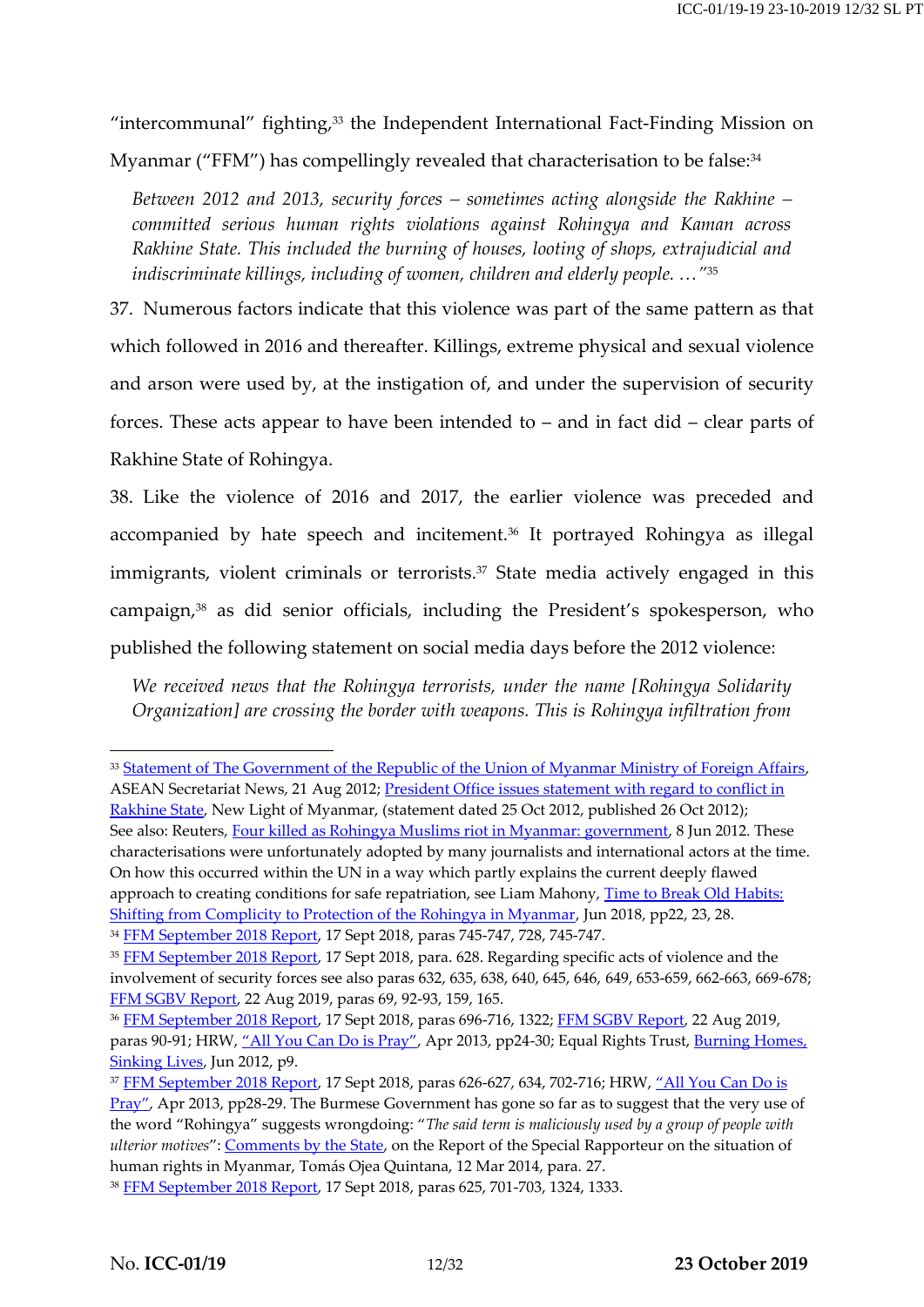*abroad. Because our troops have received the news in advance, we are going to eradicate them [the Rohingya], until the job is done. I assume that the troops are already eradicating [the Rohingya]. Regarding this issue, we don't want to hear any humanitarian or human rights excuses. We don't want to hear your moral superiority, or so-called peace and loving kindness. (Go and look at Buthidaung, Maungdaw areas in Rakhine State. Our ethnic people are in constant fear in their own land. I feel very bitter about this. This is our country. This is our land.)<sup>39</sup>*

39. That Myanmar's intention was at best to forcibly transfer and deport the Rohingya is confirmed by the fact that, in a meeting with the UN High Commissioner for Refugees, the Burmese President

*"referred to 'illegal migrants' who 'sneaked into' Myanmar and 'later took the name Rohingya'" and "stated that he could not take responsibility for them and that they should either be sent to IDP camps and be supported by UNHCR, or be sent to a third country." 40*

40. Some Rohingya communities were virtually destroyed by this violence and the measures that followed. Before 2012 an estimated 73,000 Muslims (Rohingya and Kaman) lived in Sittwe; <sup>41</sup> the population since is estimated at around 4000 persons, all of whom are ghettoised in the Aung Mingalar quarter and virtually unable to move elsewhere.<sup>42</sup> As the FFM report makes clear, the removal of these people was entirely intentional: some were removed by force, some were told to leave.<sup>43</sup>

41. The FFM emphatically concluded that the violence was planned and involved state officials. Rakhine communities were expressly invited to participate in attacks, and were transported and armed.<sup>44</sup> Security forces and civilian officials directly participated. <sup>45</sup> The events followed what has become a recognisable pattern, wherein

<sup>39</sup> [FFM September 2018 Report,](https://www.ohchr.org/Documents/HRBodies/HRCouncil/FFM-Myanmar/A_HRC_39_CRP.2.pdf) 17 Sept 2018, paras 705, 1328.

<sup>&</sup>lt;sup>40</sup> [FFM September 2018 Report,](https://www.ohchr.org/Documents/HRBodies/HRCouncil/FFM-Myanmar/A_HRC_39_CRP.2.pdf) 17 Sept 2018, para. 712. See also para. 1424. See also HRW, "All You [Can Do is Pray"](https://www.hrw.org/sites/default/files/reports/burma0413_FullForWeb.pdf), Apr 2013, p83. Various groups later called for this promise of Rohingya expulsion to be implemented: HRW, ["All You Can Do is Pray"](https://www.hrw.org/sites/default/files/reports/burma0413_FullForWeb.pdf), Apr 2013, pp33, 84.

<sup>&</sup>lt;sup>41</sup> [FFM September 2018 Report,](https://www.ohchr.org/Documents/HRBodies/HRCouncil/FFM-Myanmar/A_HRC_39_CRP.2.pdf) 17 Sept 2018, para. 641.

<sup>42</sup> Amnesty International, ["Caged Without a Roof"](https://www.amnesty.org.uk/files/CagedwithoutaRoof-ApartheidMyanmar-AIreport.pdf), 2017, p55; Report of the Special Rapporteur on the [situation of human rights in Myanmar, Tomás Ojea Quintana,](https://documents-dds-ny.un.org/doc/UNDOC/GEN/G14/129/94/PDF/G1412994.pdf?OpenElement) 2 Apr 2014, para. 44[; FFM September](https://www.ohchr.org/Documents/HRBodies/HRCouncil/FFM-Myanmar/A_HRC_39_CRP.2.pdf)  [2018 Report,](https://www.ohchr.org/Documents/HRBodies/HRCouncil/FFM-Myanmar/A_HRC_39_CRP.2.pdf) 17 Sept 2018, paras 520, 525, 643, 650. The FFM found that these persons are, like those in internment camps, subject to illegal, arbitrary and discriminatory deprivation of liberty: paras 527-529. <sup>43</sup> [FFM September 2018 Report,](https://www.ohchr.org/Documents/HRBodies/HRCouncil/FFM-Myanmar/A_HRC_39_CRP.2.pdf) 17 Sept 2018, para. 650.

<sup>44</sup> [FFM September 2018 Report,](https://www.ohchr.org/Documents/HRBodies/HRCouncil/FFM-Myanmar/A_HRC_39_CRP.2.pdf) 17 Sept 2018, paras 729-731.

<sup>45</sup> [FFM September 2018 Report,](https://www.ohchr.org/Documents/HRBodies/HRCouncil/FFM-Myanmar/A_HRC_39_CRP.2.pdf) 17 Sept 2018, paras 733-735, 739; [FFM SGBV Report,](https://www.ohchr.org/Documents/HRBodies/HRCouncil/FFM-Myanmar/sexualviolence/A_HRC_CRP_4.pdf) 22 Aug 2019, paras 69, 91; HRW, ["The Government Could Have Stopped This"](https://www.hrw.org/sites/default/files/reports/burma0812webwcover_0.pdf), Aug 2012, pp1-3, 24-27; HRW, "All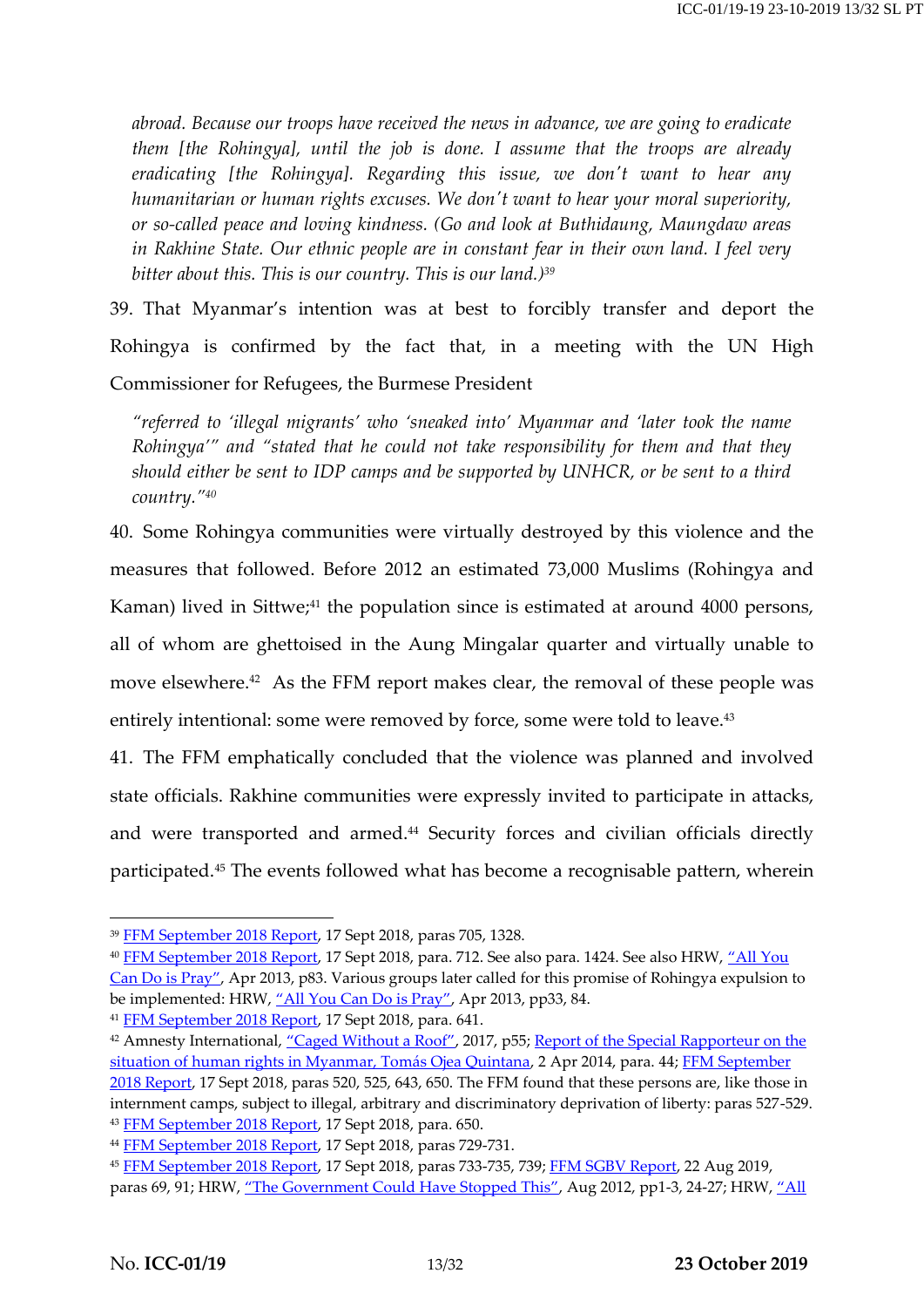an allegation of rape or other crime is made and spread by nationalist groups, and followed by a public rally involving further incitement and, ultimately, violence.<sup>46</sup>

*The Government's portrayal of the 2012 violence as "intercommunal" between the Rohingya and Rakhine has prevailed but is inaccurate. While there certainly was violence between Rohingya and Rakhine groups, resulting in killing and destruction of property, these attacks were not spontaneous outbursts of hostility. They resulted from a plan to instigate violence and build tensions. This was facilitated and amplified by the hate campaign that started in February 2012 and intensified significantly after 28 May 2012. Myanmar security forces failed to stop the violence and often actively participated.*<sup>47</sup>

42. The violence was used as a pretext to impose increasingly extreme restrictions on Rohingya.<sup>48</sup> During and after the violence there were mass arbitrary arrests<sup>49</sup> and forced transfers.<sup>50</sup> A state of emergency was declared in Rakhine State and remained in place for almost four years.<sup>51</sup> Restrictions on freedom of movement were dramatically increased<sup>52</sup> (with severe impacts on livelihoods, nutrition, healthcare, and education<sup>53</sup>), including by suspending and later restricting the issuance of travel

<sup>47</sup> [FFM September 2018 Report,](https://www.ohchr.org/Documents/HRBodies/HRCouncil/FFM-Myanmar/A_HRC_39_CRP.2.pdf) 17 Sept 2018, para. 728.

<sup>50</sup> HRW, ["The Government Could Have Stopped This"](https://www.hrw.org/sites/default/files/reports/burma0812webwcover_0.pdf), Aug 2012, pp34-35.

[You Can Do is Pray"](https://www.hrw.org/sites/default/files/reports/burma0413_FullForWeb.pdf), Apr 2013, pp35, 53-63; Equal Rights Trust, [Burning Homes, Sinking Lives,](https://www.equalrightstrust.org/ertdocumentbank/The%20Equal%20Rights%20Trust%20-%20Burning%20Homes%20Sinking%20Lives.pdf) Jun 2012, pp11-13.

<sup>&</sup>lt;sup>46</sup> [FFM September 2018 Report,](https://www.ohchr.org/Documents/HRBodies/HRCouncil/FFM-Myanmar/A_HRC_39_CRP.2.pdf) 17 Sept 2018, para. 742; The Sentinel Project had identified this pattern in its September 2013 report which warned of an extremely high risk of genocide in Burma: The Sentinel Project, [Burma Risk Assessment,](https://thesentinelproject.org/wp-content/uploads/2013/09/Risk-Assessment-Burma-September-2013.pdf) Sep 2013, p40.

<sup>48</sup> [FFM September 2018 Report,](https://www.ohchr.org/Documents/HRBodies/HRCouncil/FFM-Myanmar/A_HRC_39_CRP.2.pdf) 17 Sept 2018, para. 628; HRW, ["All You Can Do is Pray"](https://www.hrw.org/sites/default/files/reports/burma0413_FullForWeb.pdf), Apr 2013, pp77-82.

<sup>49</sup> [FFM September 2018 Report,](https://www.ohchr.org/Documents/HRBodies/HRCouncil/FFM-Myanmar/A_HRC_39_CRP.2.pdf) 17 Sept 2018, 608, 638, 640; HRW, ["All You Can Do is Pray"](https://www.hrw.org/sites/default/files/reports/burma0413_FullForWeb.pdf), Apr 2013, pp36-40; HRW, ["The Government Could Have Stopped This"](https://www.hrw.org/sites/default/files/reports/burma0812webwcover_0.pdf), Aug 2012, pp5, 27-29.

<sup>&</sup>lt;sup>51</sup> [FFM September 2018 Report,](https://www.ohchr.org/Documents/HRBodies/HRCouncil/FFM-Myanmar/A_HRC_39_CRP.2.pdf) 17 Sept 2018, paras 685-687.

<sup>52</sup> [FFM September 2018 Report,](https://www.ohchr.org/Documents/HRBodies/HRCouncil/FFM-Myanmar/A_HRC_39_CRP.2.pdf) 17 Sept 2018, paras 512, 514, 1113; HRW, ["All You Can Do is Pray"](https://www.hrw.org/sites/default/files/reports/burma0413_FullForWeb.pdf), Apr 2013, p78; Amnesty International, ["Caged Without a Roof"](https://www.amnesty.org.uk/files/CagedwithoutaRoof-ApartheidMyanmar-AIreport.pdf), 2017, pp11-12, 42-57; The

Government openly reported that it was "*tightening the regulations in order to handle travelling, birth, death, immigration, migration, marriage, construction of new religious buildings, repairing and land ownership*  and right to construct building of Bengalis under the law": New Light of Myanmar, Reforms must be [undertaken,](http://www.burmalibrary.org/docs13/NLM2012-08-01.pdf) 1 Aug 2012, p9.

<sup>&</sup>lt;sup>53</sup> People were unable to work or access health centres, some schools closed, the one previously accessible university (Sittwe) was no longer reachable, and levels of hunger increased due to loss of income and/or fear of attempting movement: see [FFM September 2018 Report,](https://www.ohchr.org/Documents/HRBodies/HRCouncil/FFM-Myanmar/A_HRC_39_CRP.2.pdf) 17 Sept 2018, paras 536, 539-540, 546, 561-562, 565-567, 683. See also HRW, ["All You Can Do is Pray"](https://www.hrw.org/sites/default/files/reports/burma0413_FullForWeb.pdf), Apr 2013, pp81-82; Fortify Rights, [Policies of Persecution,](https://www.fortifyrights.org/downloads/Policies_of_Persecution_Feb_25_Fortify_Rights.pdf) Feb 2014, pp33-34; HRW, "The Government Could Have [Stopped This"](https://www.hrw.org/sites/default/files/reports/burma0812webwcover_0.pdf), Aug 2012, pp39-42; Amnesty International, ["Caged Without a Roof"](https://www.amnesty.org.uk/files/CagedwithoutaRoof-ApartheidMyanmar-AIreport.pdf), 2017, pp12, 59-79.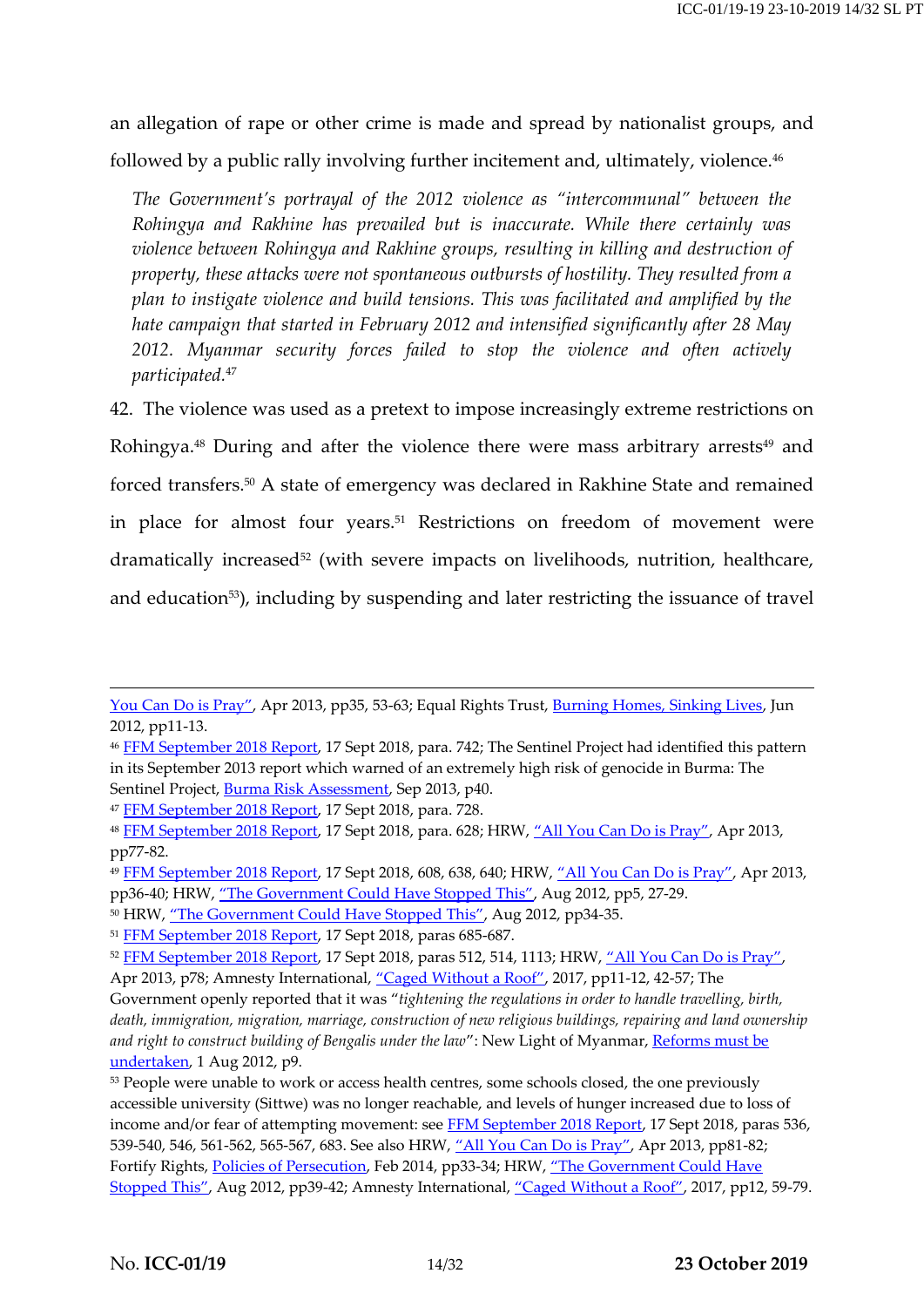permits;<sup>54</sup> the imposition of a curfew;<sup>55</sup> requirements for overnight guests to be registered;<sup>56</sup> "checks" on Rohingya homes;<sup>57</sup> and policies of segregation.<sup>58</sup> Other restrictions, such as those on marriage and worship, were tightened.<sup>59</sup> An estimated 126,000 Rohingya were interned and remain illegally and arbitrarily detained to this day.<sup>60</sup> Arson and theft were used not only to displace Rohingyas but also to destroy or remove documents, thereby consolidating the discriminatory denial of citizenship.<sup>61</sup> No doubt to limit scrutiny, humanitarian access was restricted and international agencies were increasingly subjected to intimidation and violence.<sup>62</sup>

43. Having concluded that the pre-2016 violence was planned, with state officials actively involved, the FFM situated it firmly within the history of Rohingya repression. <sup>63</sup> It confirmed that "*this is not the first time Myanmar has driven large numbers of Rohingya off their lands and into Bangladesh.*" <sup>64</sup> Indeed it explained the violence as part of a long-established pattern of persecution, noting similar bursts of mass violence against Rohingya in 1978 and 1992.<sup>65</sup>

44. It is estimated that tens of thousands of Rohingya fled Myanmar in 2012 and the

<sup>54</sup> [FFM September 2018 Report,](https://www.ohchr.org/Documents/HRBodies/HRCouncil/FFM-Myanmar/A_HRC_39_CRP.2.pdf) 17 Sept 2018, para. 506.

<sup>55</sup> [FFM September 2018 Report,](https://www.ohchr.org/Documents/HRBodies/HRCouncil/FFM-Myanmar/A_HRC_39_CRP.2.pdf) 17 Sept 2018, paras 509, 680-683, 1122; [FFM September 2019 Report,](https://www.ohchr.org/Documents/HRBodies/HRCouncil/FFM-Myanmar/20190916/A_HRC_42_CRP.5.pdf) 16 Sep 2019, para. 148; Amnesty International, ["Caged Without a Roof"](https://www.amnesty.org.uk/files/CagedwithoutaRoof-ApartheidMyanmar-AIreport.pdf), 2017, pp44-45.

<sup>56</sup> [FFM September 2018 Report,](https://www.ohchr.org/Documents/HRBodies/HRCouncil/FFM-Myanmar/A_HRC_39_CRP.2.pdf) 17 Sept 2018, paras 522-524.

<sup>&</sup>lt;sup>57</sup> HRW, ["All You Can Do is Pray"](https://www.hrw.org/sites/default/files/reports/burma0413_FullForWeb.pdf), Apr 2013, p81; Fortify Rights[, Policies of Persecution,](https://www.fortifyrights.org/downloads/Policies_of_Persecution_Feb_25_Fortify_Rights.pdf) Feb 2014, pp37-38.

<sup>58</sup> [FFM September 2018 Report,](https://www.ohchr.org/Documents/HRBodies/HRCouncil/FFM-Myanmar/A_HRC_39_CRP.2.pdf) 17 Sept 2018, paras 513, 515-516, 525.

<sup>59</sup> HRW, ["All You Can Do is Pray"](https://www.hrw.org/sites/default/files/reports/burma0413_FullForWeb.pdf), Apr 2013, p80; Amnesty International, ["Caged Without a Roof"](https://www.amnesty.org.uk/files/CagedwithoutaRoof-ApartheidMyanmar-AIreport.pdf), 2017, p12.

<sup>60</sup> [FFM September 2018 Report,](https://www.ohchr.org/Documents/HRBodies/HRCouncil/FFM-Myanmar/A_HRC_39_CRP.2.pdf) 17 Sept 2018, paras 517-519, 525, 691-695[; FFM September 2019 Report,](https://www.ohchr.org/Documents/HRBodies/HRCouncil/FFM-Myanmar/20190916/A_HRC_42_CRP.5.pdf) 16 Sep 2019, para. 111; Amnesty International, ["Caged Without a Roof"](https://www.amnesty.org.uk/files/CagedwithoutaRoof-ApartheidMyanmar-AIreport.pdf), 2017, pp53-54.

<sup>&</sup>lt;sup>61</sup> HRW, ["All You Can Do is Pray"](https://www.hrw.org/sites/default/files/reports/burma0413_FullForWeb.pdf), Apr 2013, p112; HRW, "The Government Could Have Stopped [This"](https://www.hrw.org/sites/default/files/reports/burma0812webwcover_0.pdf), Aug 2012, pp47-48.

<sup>62</sup> [FFM September 2018 Report,](https://www.ohchr.org/Documents/HRBodies/HRCouncil/FFM-Myanmar/A_HRC_39_CRP.2.pdf) 17 Sept 2018, paras 573, 717-723; HRW, ["All You Can Do is Pray"](https://www.hrw.org/sites/default/files/reports/burma0413_FullForWeb.pdf), Apr 2013, pp46-46; HRW, [Burma: New Violence in Arakan State, Satellite Imagery Shows Widespread](https://www.hrw.org/news/2012/10/26/burma-new-violence-arakan-state)  [Destruction of Rohingya Homes, Property,](https://www.hrw.org/news/2012/10/26/burma-new-violence-arakan-state) 25 Oct 2015.

<sup>&</sup>lt;sup>63</sup> [FFM September 2018 Report,](https://www.ohchr.org/Documents/HRBodies/HRCouncil/FFM-Myanmar/A_HRC_39_CRP.2.pdf) 17 Sept 2018, paras 748, 749. See also paras 724-727, describing how many Rohingyas viewed 2012 as a turning point in their treatment by Rakhine communities. See also [FFM SGBV Report,](https://www.ohchr.org/Documents/HRBodies/HRCouncil/FFM-Myanmar/sexualviolence/A_HRC_CRP_4.pdf) 22 Aug 2019, paras 90 and 99.

<sup>64</sup> [FFM September 2019 Report,](https://www.ohchr.org/Documents/HRBodies/HRCouncil/FFM-Myanmar/20190916/A_HRC_42_CRP.5.pdf) 16 Sep 2019, para. 202.

<sup>&</sup>lt;sup>65</sup> [FFM September 2018 Report,](https://www.ohchr.org/Documents/HRBodies/HRCouncil/FFM-Myanmar/A_HRC_39_CRP.2.pdf) 17 Sept 2018, paras 100-103. This assessment fits with that of the former UN Special Rapporteur, who in 2014 referred to the treatment of Rohingya in Myanmar, particularly since 2012, as a crime against humanity: Report of the Special Rapporteur on the situation [of human rights in Myanmar, Tomás Ojea Quintana,](https://documents-dds-ny.un.org/doc/UNDOC/GEN/G14/129/94/PDF/G1412994.pdf?OpenElement) 2 Apr 2014, para. 51.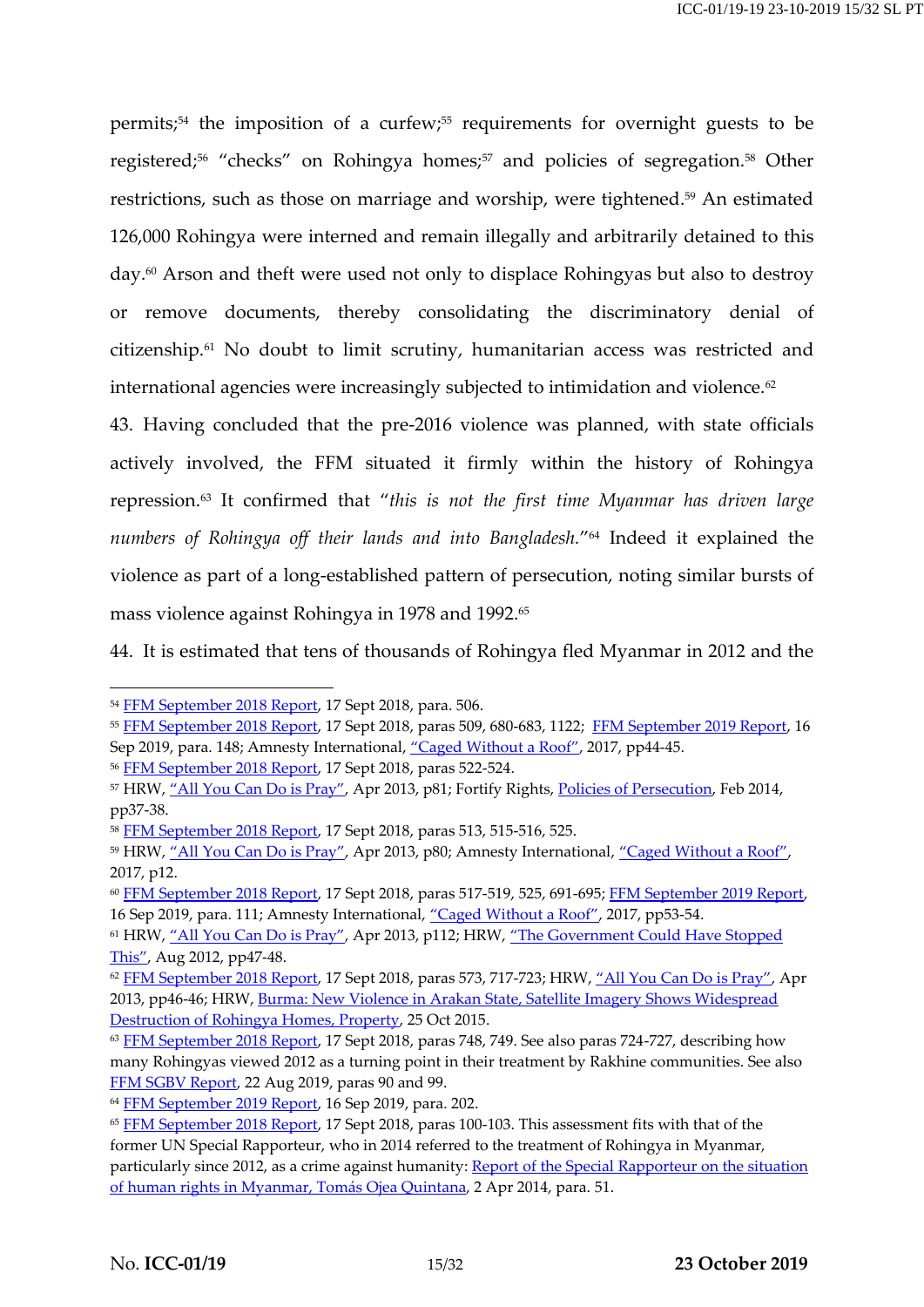following years, particularly by boat. <sup>66</sup> Large numbers are reported to have sought refuge in Bangladesh. Many were sent back after entering Bangladesh, <sup>67</sup> but others evaded security and remained. <sup>68</sup> Many likely travelled onwards by boat to other destinations.<sup>69</sup> Because Bangladesh maintained a policy of refusing entry and assistance, those who entered did so secretly and were not recorded.

45. The LRVs submit that the violence of 2012-2016 must be included in the scope of the investigation. They note that in the *Situation in Burundi* the Prosecutor was specifically authorised by the Chamber to investigate crimes occurring *before* the Prosecutor's requested start date of the investigation which were sufficiently connected to the investigation; <sup>70</sup> this was prompted by complaints by victims of earlier crimes.<sup>71</sup> In the present case there can be no doubt that the violence which began in 2012 was "sufficiently linked" to that which followed in 2016 and thereafter. Any doubt would in any event only highlight the need for an investigation: "*open questions should not preclude an investigation but should indeed be resolved as part of it.*" 72 Indeed it is crucial that this violence is included within the scope so as to correct the misperception about this period; too many in the international community uncritically adopted Myanmar's narrative of intercommunal violence,<sup>73</sup> with tragic results including the lifting of sanctions $74$  and a complete failure of accountability

<sup>&</sup>lt;sup>66</sup> [FFM September 2018 Report,](https://www.ohchr.org/Documents/HRBodies/HRCouncil/FFM-Myanmar/A_HRC_39_CRP.2.pdf) 17 Sept 2018, paras 623, 660; UNHCR, As thousands continue to flee [Myanmar, UNHCR concerned about growing reports of abuse,](https://www.unhcr.org/5396ee3b9.html) 10 June 2014; HRW, ["All You Can Do](https://www.hrw.org/sites/default/files/reports/burma0413_FullForWeb.pdf)  [is Pray"](https://www.hrw.org/sites/default/files/reports/burma0413_FullForWeb.pdf), Apr 2013, pp72-77.

<sup>&</sup>lt;sup>67</sup> HRW, [Bangladesh: Stop Boat Push-Backs to Burma,](https://www.hrw.org/news/2012/06/19/bangladesh-stop-boat-push-backs-burma) 19 Jun 2012; Daily Star, [No more refugees,](https://www.thedailystar.net/news-detail-238074) 23 Jun 2012; HRW, ["The Government Could Have Stopped This"](https://www.hrw.org/sites/default/files/reports/burma0812webwcover_0.pdf), Aug 2012, pp49-50; Equal Rights Trust, [Burning Homes, Sinking Lives,](https://www.equalrightstrust.org/ertdocumentbank/The%20Equal%20Rights%20Trust%20-%20Burning%20Homes%20Sinking%20Lives.pdf) Jun 2012, pp18-19.

<sup>&</sup>lt;sup>68</sup> Equal Rights Trust, <u>Burning Homes, Sinking Lives</u>, Jun 2012, p19-20; Reuters, <u>Myanmar boat people</u> [swap violence for desperation,](https://www.reuters.com/article/uk-myanmar-bangladesh/myanmar-boat-people-swap-violence-for-desperation-idUKBRE85G02Q20120617) 17 Jun 2012; Guardian, Persecuted Burmese tribe finds no welcome in [Bangladesh,](https://www.theguardian.com/world/2012/aug/07/bangladesh-persecuted-burmese-tribe-muslim) 7 Aug 2012.

<sup>69</sup> HRW, ["All You Can Do is Pray"](https://www.hrw.org/sites/default/files/reports/burma0413_FullForWeb.pdf), Apr 2013, p76.

<sup>70</sup> [Burundi Article 15 Decision,](https://www.legal-tools.org/doc/8f2373/pdf/) ICC-01/17-9-Red, 25 Oct 2017 (made public 9 Nov 2017), para. 192. <sup>71</sup> *Ibid*. para. 92.

<sup>72</sup> [Georgia Article 15 Decision,](https://www.legal-tools.org/doc/a3d07e/pdf/) ICC-01/15-12, 27 Jan 2016, para. 29; see als[o Burundi Article 15 Decision,](https://www.legal-tools.org/doc/8f2373/pdf/) ICC-01/17-9-Red, 25 Oct 2017 (made public 9 Nov 2017), para. 30.

<sup>&</sup>lt;sup>73</sup> For a critique of the UN's adoption of this interpretation, see Liam Mahony, Time to Break Old [Habits: Shifting from Complicity to Protection of the Rohingya in Myanmar,](http://www.fieldviewsolutions.org/fv-publications/Time_to_break_old_habits.pdf) Jun 2018, pp22-23, 28-29. <sup>74</sup> In April 2013 the EU decided to lift all restrictive measures against Myanmar other than the arms embargo: [Council Decision 2013/184/CFSP concerning restrictive measures against Myanmar/Burma](https://eur-lex.europa.eu/LexUriServ/LexUriServ.do?uri=OJ:L:2013:111:0075:0076:EN:PDF)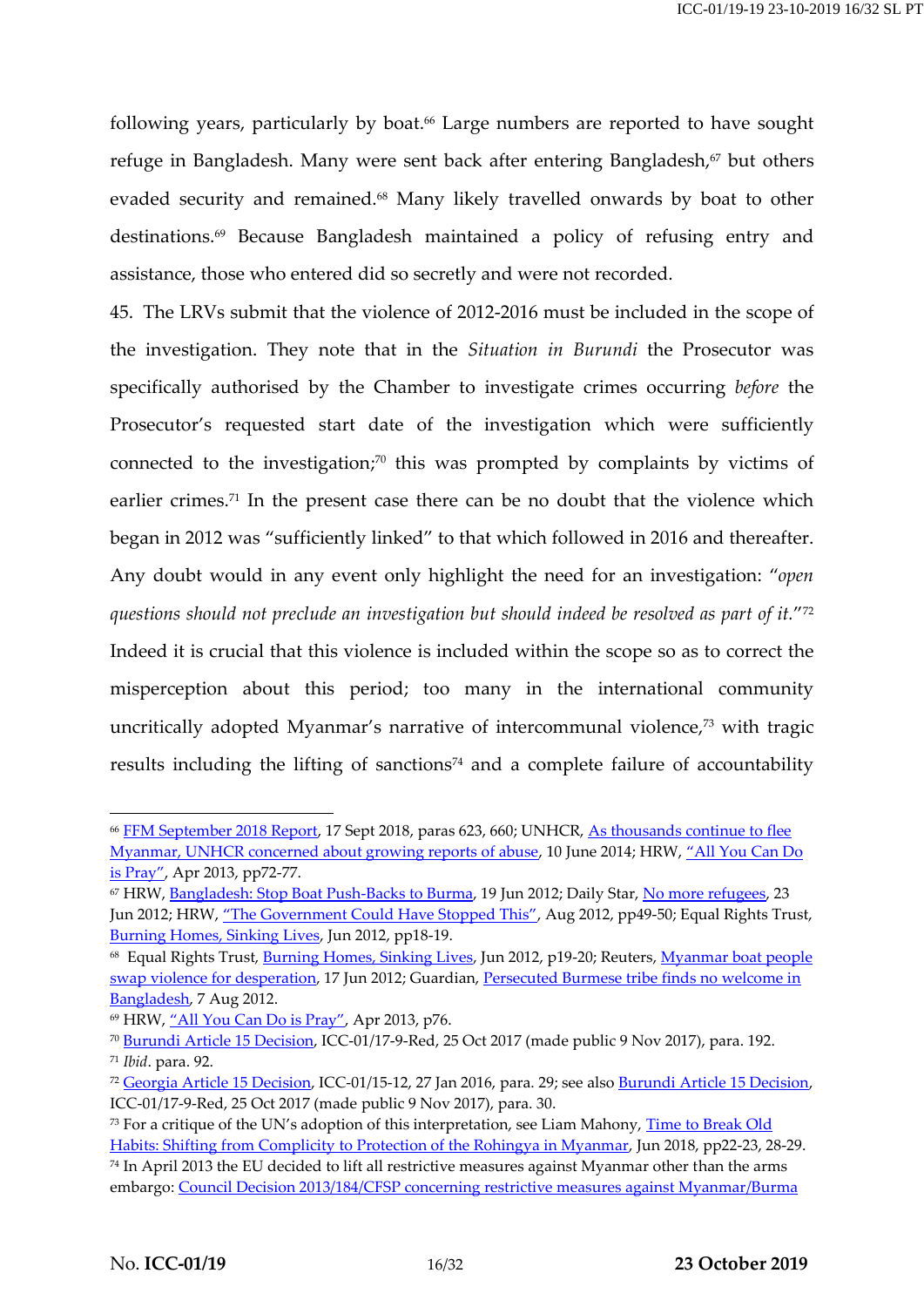which may have emboldened the perpetration of further atrocities. Recognition that this violence was part of the same historical pattern of international crimes is the least that the ICC can do to address the victims' right to truth.

#### (iii) Continuing crimes which began before 1 June 2010

46. The LRVs submit that the scope of the investigation must include continuing crimes which *began* before the start date of the temporal scope – or indeed before the start date of temporal jurisdiction – but continued thereafter. As at 1 June 2010 hundreds of thousands of Rohingya had already been forcibly deported into Bangladesh. To the extent that the crimes committed against these people are continuing crimes,<sup>75</sup> the Court's jurisdiction is engaged.

47. In *Burundi*, the ICC's temporal jurisdiction was ended by withdrawal from the Statute, yet Pre-Trial Chamber III held that the investigation could include crimes which began during the Court's temporal jurisdiction but continued thereafter.<sup>76</sup> Similarly, continuing crimes which began *before* temporal jurisdiction, but continued into it, can be part of an investigation so long as it is sufficiently linked.

#### (iv) Crimes initiated in Myanmar after 4 July 2019

48. The LRVs endorse the Prosecutor's request for authorisation to investigate crimes committed *after* the filing of the Request.<sup>77</sup> The Tula Toli Victims emphasise that conditions in Myanmar have not improved. Rohingyas continue to be subjected to persecution and apartheid and the danger of additional international crimes

[and repealing Decision 2010/232/CFSP,](https://eur-lex.europa.eu/LexUriServ/LexUriServ.do?uri=OJ:L:2013:111:0075:0076:EN:PDF) 22 Apr 2013. See also: Reuters, [EU lifts Myanmar sanctions](https://www.reuters.com/article/us-myanmar-eu/eu-lifts-myanmar-sanctions-despite-human-rights-concerns-idUSBRE93L11G20130422)  [despite human rights concerns,](https://www.reuters.com/article/us-myanmar-eu/eu-lifts-myanmar-sanctions-despite-human-rights-concerns-idUSBRE93L11G20130422) 22 Apr 2013; The USA announced the easing of sanctions on 11 Jul 2012, only a month after extreme violence and mass arbitrary arrests and displacements were carried out against Rohingya in Rakhine State: White House Office of the Press Secretary, Statement by the [President on the Easing of Sanctions on Burma,](https://obamawhitehouse.archives.gov/the-press-office/2012/07/11/statement-president-easing-sanctions-burma) 11 Jul 2012; the ILO lifted its restrictions on Myanmar on 13 Jun 2012, citing "*cautious optimism regarding the process of change and the process of democratization in Myanmar*" (para. 5), with Switzerland and Canada referring to progress made on human rights (paras 24 and 26): [ILO Provisional Record,](https://www.ilo.org/wcmsp5/groups/public/---ed_norm/---relconf/documents/meetingdocument/wcms_182971.pdf) 101<sup>st</sup> Session, Geneva, May-June 2012, 13 Jun 2012; ILO, ILO [lifts restrictions on Myanmar,](https://www.ilo.org/global/about-the-ilo/newsroom/news/WCMS_183287/lang--en/index.htm) 13 Jun 2012.

<sup>&</sup>lt;sup>75</sup> See **GRC Victims[' Observations on Jurisdiction](https://www.icc-cpi.int/CourtRecords/CR2018_02824.PDF)**, ICC-RoC46(3)-01/18-9, 30 May 2018, paras 81-118.

<sup>76</sup> [Burundi Article 15 Decision,](https://www.legal-tools.org/doc/8f2373/pdf/) ICC-01/17-9-Red, 25 Oct 2017 (made public 9 Nov 2017), para. 192.

<sup>77</sup> [Request,](https://www.legal-tools.org/doc/8a47a5/pdf/) para. 23.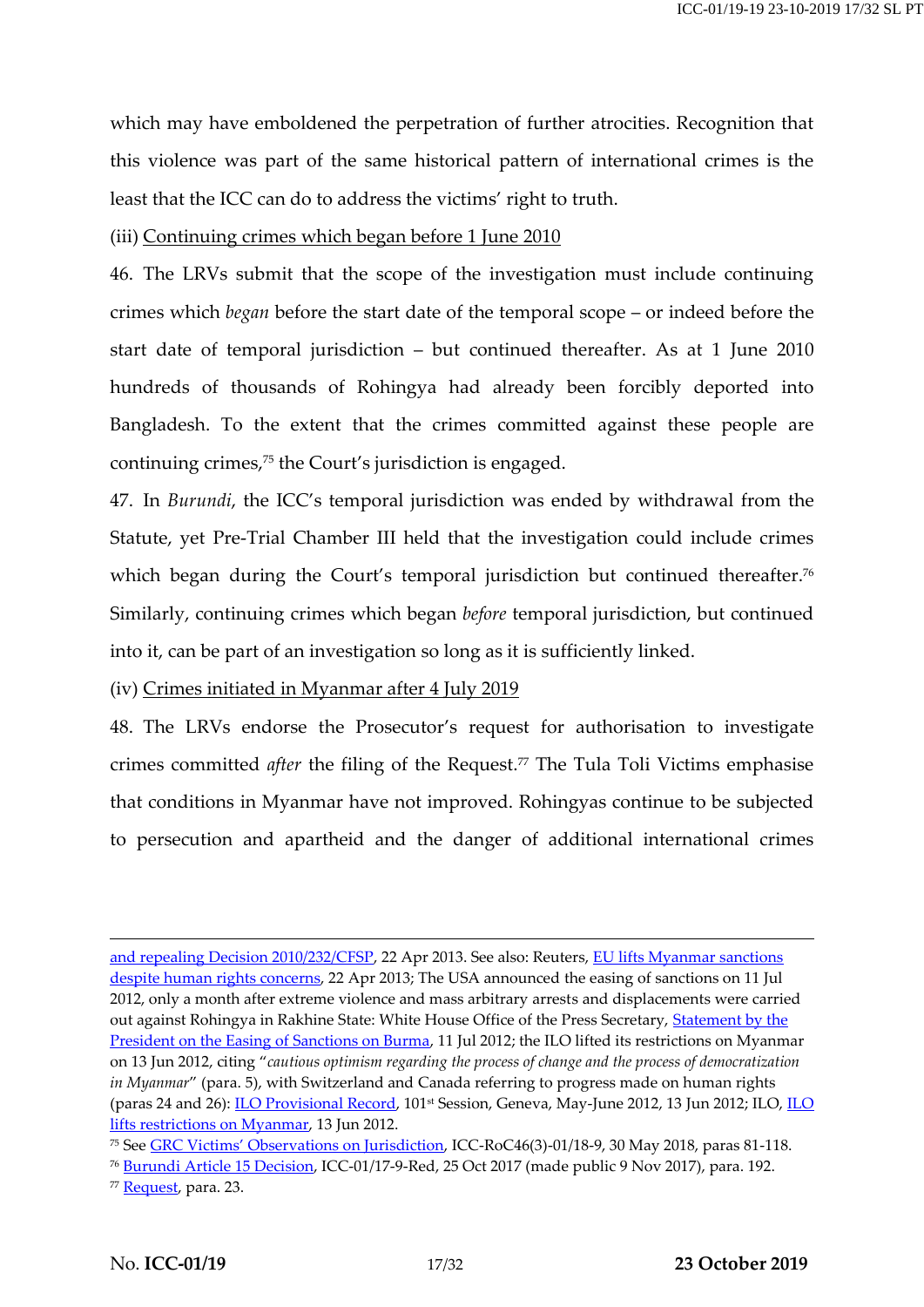persists. <sup>78</sup> More than 100,000 remain in illegal detention facilities. <sup>79</sup> Those not detained are denied free movement and other basic freedoms.<sup>80</sup> In mid-2019 the Burmese government implemented a mobile data shutdown in parts of Rakhine State.<sup>81</sup> The UN Special Rapporteur states that living conditions for Rohingya "*remain dreadful*."<sup>82</sup> As one victim explained: "*The conflict is still going on – there are still some Rohingya people becoming victims even now … Still in Myanmar the Tatmadaw are harming Rohingya*." Rohingya refugees continue to flee to Bangladesh.<sup>83</sup>

49. Deterrence is a fundamental objective of the Court, and one of particular relevance in this case, as the LRVs emphasised in the jurisdictional proceedings. <sup>84</sup> It is therefore essential that future conduct can be investigated. This must include not only the continuation of crimes which have already begun, but also new crimes committed after 4 July 2019 which are sufficiently linked to the events in question. This should encompass further crimes involving persecution of and violence against the Rohingya in Myanmar, so long as they are within the Court's jurisdiction.

(v) Crimes which may be initiated within Bangladesh: forced deportation or transfer 50. The greatest fear expressed by the Tula Toli Victims is that of a forced and unsafe return to Myanmar: "*If we go there without security we will be killed*"; "*If we go back without our rights, they will kill us*". They are frightened by indications of a forced return: "*I fear that now in the camps the smart card is done by the military and government* so I fear that we will be sent back to Myanmar without justice ... The smartcard is a big issue *for me because it is related with the MOU – now the registration is done by UNHCR so then the Myanmar and Bangladesh government will discuss and send us back … if we are sent*

<sup>78</sup> Tula To[li Victims' Observations on Jurisdiction](https://www.icc-cpi.int/CourtRecords/CR2018_03132.PDF), ICC-RoC46(3)-01/18-26, 18 Jun 2018, paras 58-59. No material change has occurred since those submissions were made more than a year ago.

<sup>&</sup>lt;sup>79</sup> [Report of Special Rapporteur on the situation of human rights in Myanmar,](https://undocs.org/A/74/342) 30 Aug 2019, para. 45.

<sup>80</sup> See for example, this month: HRW, *Myanmar: Rohingya Jailed for Traveling*, 8 Oct 2019; Al Jazeera, [Myanmar jails 21 Rohingya, detains children, for trying to travel,](https://www.aljazeera.com/news/2019/10/myanmar-jails-21-rohingya-detains-children-travel-191011000857911.html) 11 Oct 2019.

<sup>&</sup>lt;sup>81</sup> [Report of Special Rapporteur on the situation of human rights in Myanmar,](https://undocs.org/A/74/342) 30 Aug 2019, para. 40.

<sup>82</sup> [Report of Special Rapporteur on the situation of human rights in Myanmar,](https://undocs.org/A/74/342) 30 Aug 2019, para. 40.

<sup>83</sup> Se[e Report of the Special Rapporteur on the situation of human rights in Myanmar,](https://undocs.org/A/HRC/40/68) 2 May 2019,

para. 41. In the first half of 2019, more than 1000 are reported to have reached Bangladesh: Report of [the Special Rapporteur on the situation of human rights in Myanmar,](https://undocs.org/A/74/342) 30 Aug 2019, para. 54.

<sup>84</sup> [Tula Toli Victims' Observations on Jurisdiction](https://www.icc-cpi.int/CourtRecords/CR2018_03132.PDF), ICC-RoC46(3)-01/18-26, 18 Jun 2018, paras 64-65.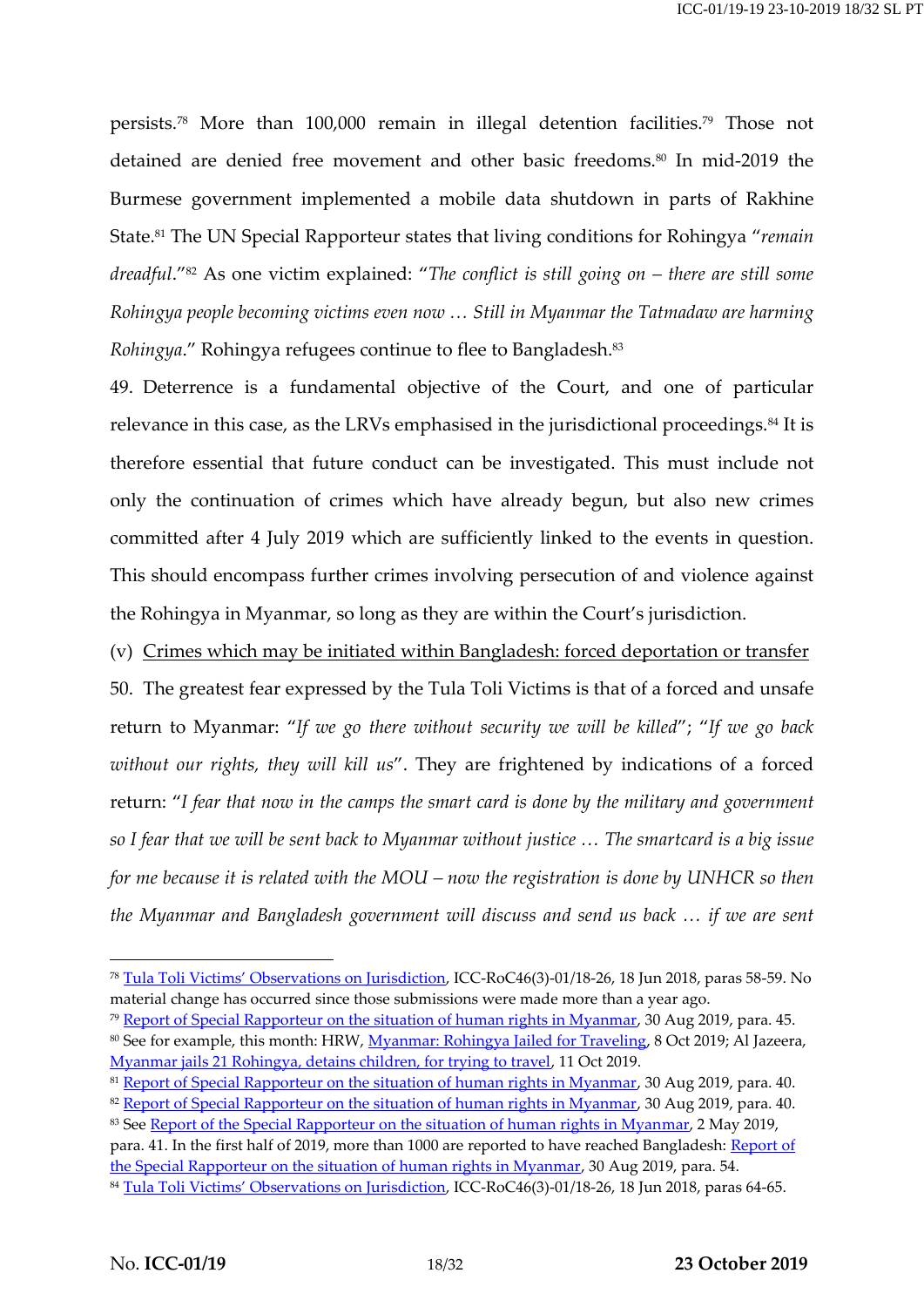*back without our rights it would be better to take us to the river and drown us."* Indeed some victims perceive forced return as a crime: *"If Bangladesh sends us back to our country without any justice it will be a crime on us."*

51. Victims have good reason to fear a forced return. Rohingya refugees, including some of the Tula Toli Victims, have repeatedly been forcibly returned from Bangladesh to Myanmar in the past,<sup>85</sup> and recent conduct of Bangladeshi officials and international agencies suggests that this might happen yet again.

52. First, a series of secretive repatriation agreements have been made by Myanmar, Bangladesh, UNHCR and UNDP. <sup>86</sup> These were negotiated without any involvement of Rohingyas and are not published. Most worryingly, they assume that the conditions for safe return either exist already or could be created through initiatives such as "*pilot coexistence*", "*quick impact projects*" and "*community resilience-building, including…conflict sensitivity*". <sup>87</sup> They thus implicitly endorse the Burmese Government's denial of criminal responsibility. The Tula Toli Victims remind the Court that Rohingya refugees are in Bangladesh because of repeated systematic violence by the Burmese state; return cannot therefore be contemplated unless there is fundamental change in that state, including the dismantling of its persecutory laws and institutions. <sup>88</sup> The secretive repatriation agreements dangerously ignore this reality, and cause fear of a forced and unsafe return.

<sup>85</sup> Xchange, [Rohingya Repatriation Survey,](http://xchange.org/wp-content/uploads/Repatriation-Survey-04.pdf) 23 May 2018, pp8-9; [FFM September 2019 Report,](https://www.ohchr.org/Documents/HRBodies/HRCouncil/FFM-Myanmar/20190916/A_HRC_42_CRP.5.pdf) 16 Sep 2019, paras 203-205; HRW, [Burmese Refugees in Bangladesh: Still No Durable Solution,](https://www.hrw.org/report/2000/05/01/burmese-refugees-bangladesh/still-no-durable-solution) 1 May 2000; Katy Long, UNHCR[, Back to where you once belonged: A historical review of UNHCR policy and](https://www.unhcr.org/uk/research/evalreports/5225d5de9/once-belonged-historical-review-unhcr-policy-practice-refugee-repatriation.html)  [practice on refugee repatriation,](https://www.unhcr.org/uk/research/evalreports/5225d5de9/once-belonged-historical-review-unhcr-policy-practice-refugee-repatriation.html) Sep 2013, paras 4, 41-43, 51, 65-74.

<sup>86</sup> Arrangement on the Return of Displaced Persons from Rakhine State between the Government of the People's Republic of Bangladesh and the Government of the Republic of the Union of Myanmar, 23 Nov 2017 [\(leaked copy\)](http://www.theindependentbd.com/assets/images/banner/linked_file/20171125094240.pdf); Physical Arrangements for Repatriation of Displaced Myanmar Residents from Bangladesh Under the Arrangement on Return of Displaced Persons from Rakhine State, between Myanmar and Bangladesh, 16 Jan 2018 [\(leaked copy,](https://www.icc-cpi.int/RelatedRecords/CR2019_06133.PDF) filed as document ICC-01/19-16-AnxD); Memorandum of Understanding Between the Ministry of Labour, Immigration and Population of the Government of the Republic of the Union of Myanmar (GoM) and the United Nations Development Programme and The Office of the United Nations High Commissioner for Refugees, 6 Jun 2018 [\(leaked copy](https://progressivevoicemyanmar.org/wp-content/uploads/2018/05/382854287-The-MOU-between-Myanmar-Government-and-UNDP-and-UNHCR.pdf)) ("MOU"), which was extended for one year on 27 May 2019: UNHCR, UNDP and Government [of the Union of Myanmar extend MoU,](https://www.mm.undp.org/content/myanmar/en/home/presscenter/pressreleases/2019/unhcr-undp-government-of-the-union-of-myanmar-extend-mou.html) 28 May 2019.

<sup>&</sup>lt;sup>87</sup> [MOU,](https://progressivevoicemyanmar.org/wp-content/uploads/2018/05/382854287-The-MOU-between-Myanmar-Government-and-UNDP-and-UNHCR.pdf) paras 13 and 14.

<sup>88</sup> See a similar point made in: Liam Mahony, Time to Break Old Habits: Shifting from Complicity to [Protection of the Rohingya in Myanmar,](http://www.fieldviewsolutions.org/fv-publications/Time_to_break_old_habits.pdf) Jun 2018, pp28-29, 56.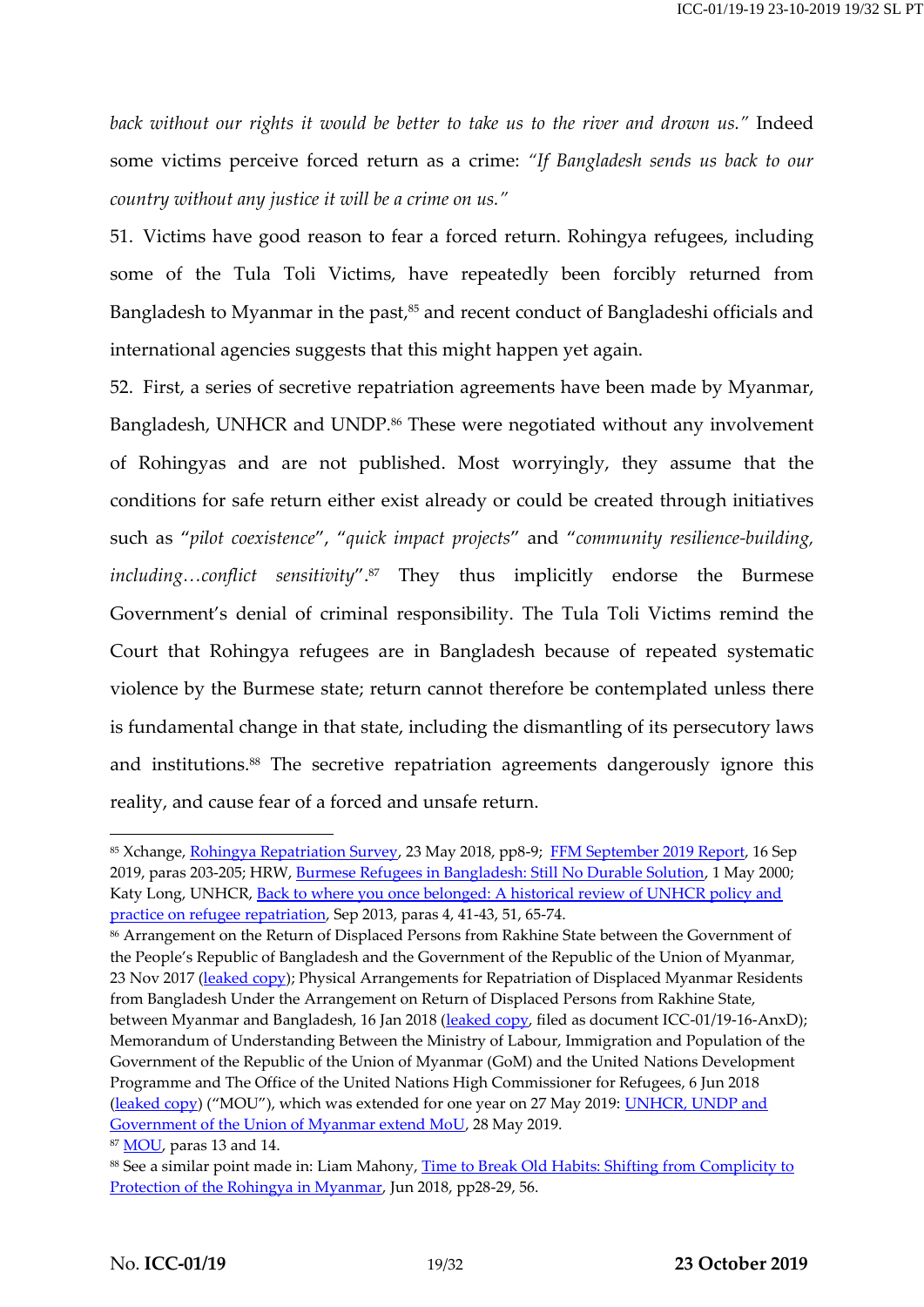53. Secondly, the two governments have repeatedly declared the sudden initiation of repatriation. <sup>89</sup> The first plan, announced in December 2017, to begin repatriation in January 2018,<sup>90</sup> was abandoned at the last minute amid protests.<sup>91</sup> Then on 30 October 2018 it was announced that returns would begin on 15 November 2018, using a list of around 4000 individuals "cleared" by Myanmar. <sup>92</sup> The individuals listed had not been consulted and had no prior knowledge. Refugees were terrified that their names may be on the list and that forced returns were imminent;<sup>93</sup> many responded by fleeing their shelters and hiding. <sup>94</sup> At least two are reported to have attempted suicide.<sup>95</sup> It was conceded that none of the listed refugees had consented to return.<sup>96</sup>

54. Despite those disastrous results, the governments repeated their actions almost exactly in mid-2019. On 15 August 2019 officials from Myanmar and Bangladesh suddenly announced plans for "*the repatriation of 3450 people*" just seven days later. 97 The identified individuals were said to have been "agreed" by Myanmar, again without the knowledge of the listed individuals. Refugees again feared that they

<sup>96</sup> Guardian, [Bangladesh admits no Rohingya willing to take repatriation offer,](https://www.theguardian.com/world/2018/nov/15/rohingya-refugee-repatriations-bangladesh-myanmar) 15 Nov 2018.

<sup>89</sup> In August 2019 the UN Special Rapporteur stated that "*Myanmar has entirely failed to dismantle the system of persecution under which the Rohingya in Rakhine continue to live. While this situation persists, it is not safe or sustainable for refugees to return.*": [Report of the Special Rapporteur on the situation of human](https://undocs.org/A/74/342)  [rights in Myanmar,](https://undocs.org/A/74/342) 30 Aug 2019, para. 54. See also: Australian Strategic Policy Institute, [Mapping](https://pageflow.aspi.org.au/rakhine-state/#211793)  [conditions in Rakhine State,](https://pageflow.aspi.org.au/rakhine-state/#211793) 24 Jul 2019.

<sup>90</sup> Dhaka Tribune, [Rohingya repatriation: Joint working group formed, repatriation process to begin by](https://www.dhakatribune.com/bangladesh/foreign-affairs/2017/12/19/bangladesh-myanmar-joint-working-group-formed-repatriate-rohingyas)  **[January 23,](https://www.dhakatribune.com/bangladesh/foreign-affairs/2017/12/19/bangladesh-myanmar-joint-working-group-formed-repatriate-rohingyas) 19 Dec 2017.** 

<sup>&</sup>lt;sup>91</sup> Guardian, [Rohingya Muslims' repatriation to Myanmar postponed](https://www.theguardian.com/world/2018/jan/22/rohingya-muslims-repatriation-back-to-myanmar-postponed), 22 Jan 2018.

<sup>92</sup> Radio Free Asia[, Bangladesh, Myanmar to Begin Repatriating Rohingya in November,](https://www.rfa.org/english/news/myanmar/bangladesh-refugees-10302018172433.html) 30 Oct 2018; Reuters[, Bangladesh, Myanmar agree to begin Rohingya repatriation by mid-November,](https://www.reuters.com/article/us-myanmar-rohingya/bangladesh-myanmar-agree-to-begin-rohingya-repatriation-by-mid-november-idUSKCN1N414Q) 30 Oct 2018; Al Jazeera, [Bangladesh, Myanmar to start returning Rohingya in November,](https://www.aljazeera.com/news/2018/10/bangladesh-myanmar-start-returning-rohingya-november-181030111704845.html) 30 Oct 3018.

<sup>93</sup> UN OHCHR, Myanmar: UN expert pleads for Rohingya returns to stop, fears repeat abuse may [await,](https://www.ohchr.org/EN/NewsEvents/Pages/DisplayNews.aspx?NewsID=23837&LangID=E) 6 Nov 2018.

<sup>94</sup> Reuters, [Rohingya flee refugee camps in Bangladesh, as Myanmar prepares for first returnees,](https://www.reuters.com/article/us-myanmar-rohingya/rohingya-flee-refugee-camps-in-bangladesh-as-myanmar-prepares-for-first-returnees-idUSKCN1NG0R2) 11 Nov 2018; Guardian, [Bangladesh army arrives in Rohingya refugee camps as repatriations loom,](https://www.theguardian.com/world/2018/nov/14/bangladesh-army-arrives-in-rohingya-refugee-camps-as-repatriations-loom) 14 Nov 2018; Al Jazeera, [Rohingya in Bangladesh will not be forced back to Myanmar,](https://www.aljazeera.com/news/2018/11/mounting-confusion-forced-rohingya-repatriation-myanmar-181115013128968.html) 15 Nov 2018; BBC, [Rohingya return to Myanmar: Confusion and fear in refugee camps,](https://www.bbc.co.uk/news/world-asia-46217505) 15 Nov 2018.

<sup>95</sup> Guardian, [Rohingya fears grow as refugees face forcible return to Myanmar,](https://www.theguardian.com/world/2018/nov/11/rohingya-myanmar-bangladesh-genocide-repatriation-un-warning) 11 Nov 2018; UN News, 'Terror and panic' among R[ohingya who may be forced to return to Myanmar,](https://news.un.org/en/story/2018/11/1025651) 13 Nov 2018.

<sup>97</sup> Reuters, Myanmar, [Bangladesh agree to start Rohingya repatriation next week,](https://www.reuters.com/article/us-myanmar-rohingya-exclusive/exclusive-myanmar-bangladesh-agree-to-start-rohingya-repatriation-next-week-idUSKCN1V51O5) 15 Aug 2019; Guardian, [Myanmar and Bangladesh to start sending back thousands of Rohingya,](https://www.theguardian.com/world/2019/aug/16/myanmar-and-bangladesh-to-start-sending-back-thousands-of-rohingya) 16 Aug 2019.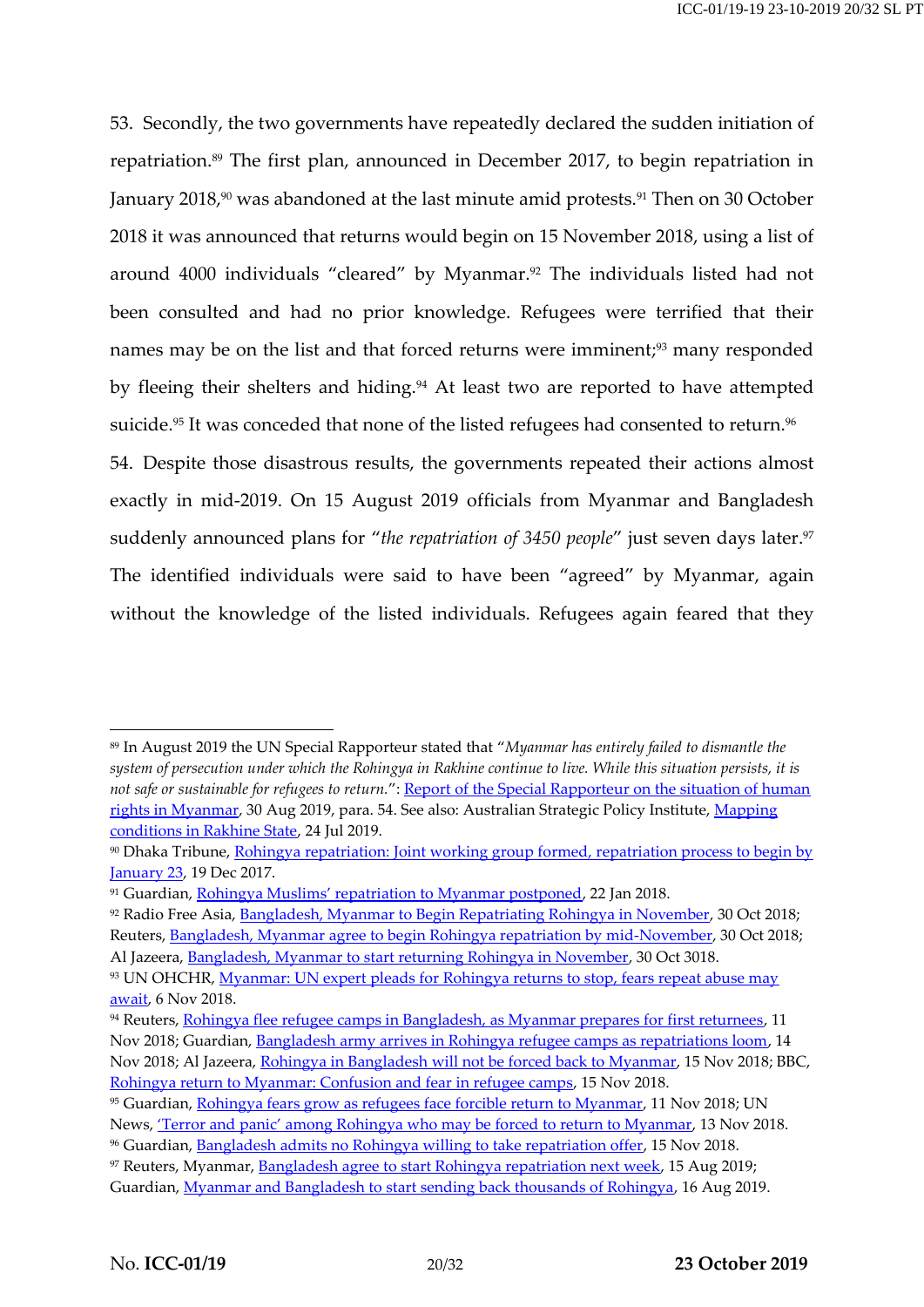would be forced to return.<sup>98</sup> None of those listed agreed to return,<sup>99</sup> but the governments were continuing to attempt to identify returnees as of October 2019.<sup>100</sup> 55. Thirdly, statements by the Bangladeshi Foreign Minister A.K. Abdul Momen indicate that senior officials are countenancing forced return. In respect of the failed return process he has said that he hoped "*good sense would finally prevail*" and that the Rohingya refugees "*want to achieve all their demands by taking us [Bangladesh] as hostage. But I don't know how long we can accept it*".<sup>101</sup> He has also expressed support for forced relocation to Bhasan Char, an isolated island prone to extreme weather; <sup>102</sup> he said: "*We may force [the Rohingya to go to Bhasan Char]. We don't have enough space here so we will force them. If they are not willing we will force them."*<sup>103</sup> In recent days Bangladesh announced that relocation to Bhasan Char will begin by December, and that thousands of refugees have agreed to move. <sup>104</sup> It appears that international agencies have not been involved in securing this agreement,<sup>105</sup> and no explanation has been given of how voluntariness has been assured.

56. If the Rohingya were forced to unsafely return to Myanmar, this would almost certainly constitute a crime against humanity of deportation falling within the Court's jurisdiction. Mass relocations to Bhasan Char may also constitute a crime if there is an "*absence of genuine choice*", <sup>106</sup> and must therefore be closely scrutinised. International law permits coercive relocation in only extremely narrow instances,

BDNews24, [Repatriation plan stalls again as Rohingya keep refusing Myanmar return,](https://bdnews24.com/bangladesh/2019/08/23/repatriation-plan-stalls-again-as-rohingya-keep-refusing-myanmar-return) 23 Aug 2019. <sup>99</sup> Guardian, [Rohingya refugees turn down second Myanmar repatriation effort,](https://www.theguardian.com/world/2019/aug/22/rohingya-refugees-turn-down-second-myanmar-repatriation-effort) 22 Aug 2019; CNN, [Rohingya say no to repatriations around anniversary of atrocities,](https://edition.cnn.com/2019/08/22/asia/rohingya-repatriation-myanmar-concern-intl-hnk/index.html) 22 Aug 2019; Al Jazeera, *Empty* [buses in Bangladesh as no Rohingya turn up for repatriation,](https://www.aljazeera.com/news/2019/08/empty-buses-bangladesh-rohingya-turn-repatriation-190822055219357.html) 22 Aug 2019.

<sup>98</sup> Reuters, ['People were hiding': Bangladesh bid to repatriate Rohingya stalls as refugees refuse,](https://uk.reuters.com/article/uk-myanmar-rohingya/people-were-hiding-bangladesh-bid-to-repatriate-rohingya-stalls-as-refugees-refuse-idUKKCN1VC1FF) 22 Aug 2019; AP[, Rohingya shun repatriation to Myanmar, want safety guarantee,](https://www.apnews.com/821872d3fe0543c184789a7138e4ccb5) 23 Aug 2019;

<sup>&</sup>lt;sup>100</sup> BDNews24, [Bangladesh hands Myanmar new list of 50,000 Rohingya refugees,](https://bdnews24.com/bangladesh/2019/10/15/bangladesh-hands-myanmar-new-list-of-50000-rohingya-refugees) 15 Oct 2019; Anadolu Agency, [Bangladesh gives Myanmar new list of Rohingya refugees,](https://www.aa.com.tr/en/asia-pacific/bangladesh-gives-myanmar-new-list-of-rohingya-refugees/1615103) 15 Oct 2019.

<sup>&</sup>lt;sup>101</sup> Frontier Myanmar, [No Rohingya turn up for repatriation to Myanmar,](https://frontiermyanmar.net/en/no-rohingya-turn-up-for-repatriation-to-myanmar) 22 Aug 2019.

<sup>102</sup> HRW, [For Rohingya, Bangladesh's Bhasan Char 'Will Be Like a Prison'](https://www.hrw.org/news/2019/03/15/rohingya-bangladeshs-bhasan-char-will-be-prison), 24 Mar 2019.

<sup>&</sup>lt;sup>103</sup> DW, [Bangladesh may "force" 100,000 Rohingya to resettle on uninhabited island](https://www.dw.com/en/bangladesh-may-force-100000-rohingya-to-resettle-on-uninhabited-island/a-50256755) (including video), 3 Sep 2019.

<sup>104</sup> Telegraph, [Thousands of Rohingya refuges to be transported to flood-prone Bangladeshi island,](https://www.telegraph.co.uk/news/2019/10/20/thousands-rohingya-refugees-transported-flood-prone-bangladeshi/) 20 Oct 2019.

<sup>&</sup>lt;sup>105</sup> Radio Free Asia[, Bangladesh Official: Rohingya Families Will Move to Bhashan Char,](https://www.rfa.org/english/news/myanmar/bangladesh-rohingya-10212019172102.html) 21 Oct 2019. <sup>106</sup> ICTY, Karadžić [Trial Judgment,](https://www.legal-tools.org/doc/173e23/pdf) 24 Mar 2016, para. 489.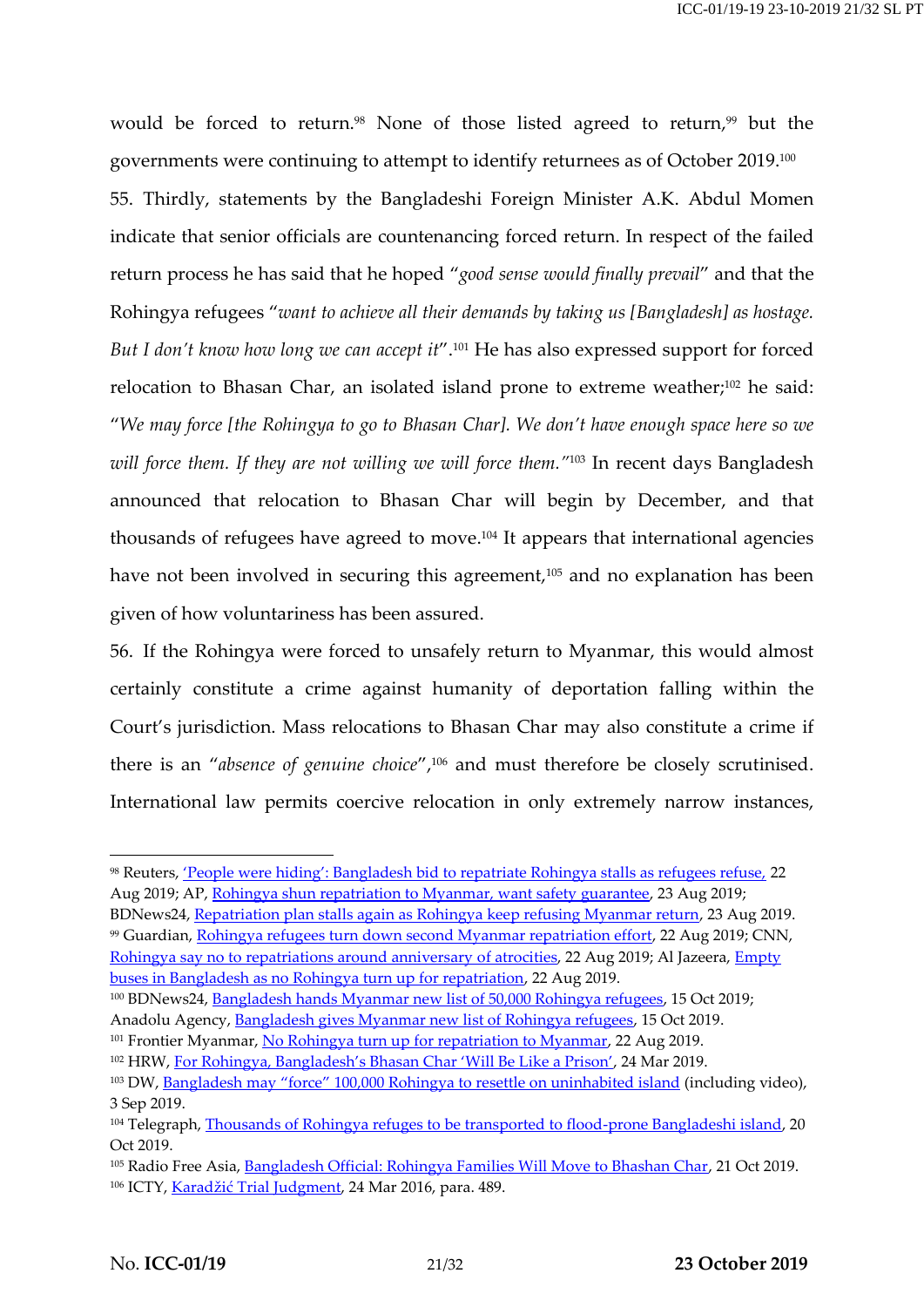where (temporarily) required for the safety of evacuees.<sup>107</sup> Officials engaged in proposed repatriations or relocations must be reminded that they may be held accountable if their conduct amounts to a crime. These potential crimes must therefore be recognised as within the scope of the investigation, so as to deter unlawful forced movement and thus provide some reassurance to the victims.

(vi) Crimes which may be initiated within Bangladesh: inhumane living conditions

57. The Request recognises that the Rohingya suffer greatly from "*dire conditions*" in Bangladesh, including "*overcrowding, disease, lack of hygiene, lack of access to food and clean water and safety risks*".<sup>108</sup> Many of the adverse conditions are not merely the unavoidable reality of refugee life; they are intentionally imposed by Bangladesh through discriminatory laws and policies. These conditions are *increasingly* inhumane, discriminatory, unjustifiable, and so grave that their imposition may now or in future constitute a crime within the Court's jurisdiction.

### *Forms of discrimination and mistreatment*

58. *Registration of births:* Rohingya babies born in the camps are not registered by the Bangladeshi authorities.<sup>109</sup> They are thus deprived of recognition of their legal identity, and left vulnerable to a range of abuses and disadvantages.<sup>110</sup>

59. *Education and language:* Bangladesh has banned formal education for Rohingya children, even at primary level.<sup>111</sup> There is also a ban on Rohingya children learning Bangla.<sup>112</sup> The ban does not merely preclude access to state-run schools; it prohibits local and international groups from providing formal education.<sup>113</sup> Only informal

<sup>&</sup>lt;sup>107</sup> ICTY, Karadžić [Trial Judgment,](https://www.legal-tools.org/doc/173e23/pdf) 24 Mar 2016, para. 492; ICTY, [Gotovina Trial Judgment,](https://www.legal-tools.org/doc/86922c/pdf/) 15 Apr 2011 para. 1740. The LRVs note also that lawfulness of presence in a location is not a question related to national immigration law; persons seeking temporary refugee can be "lawfully present": ICTY, Popović [Trial Judgment,](https://www.legal-tools.org/doc/481867/pdf/) 10 June 2010 para. 900.

<sup>&</sup>lt;sup>108</sup> [Request,](https://www.legal-tools.org/doc/8a47a5/pdf/) paras 69; see also paras 145-147.

<sup>109</sup> OSJI, [Saving Newborn Rohingya from a Legal Abyss,](https://www.justiceinitiative.org/voices/saving-newborn-rohingya-legal-abyss) 10 Aug 2018; IRC, [Access to Justice for](https://www.rescue.org/report/access-justice-rohingya-and-host-community-coxs-bazar)  [Rohingya and Host Community in Cox's Bazar](https://www.rescue.org/report/access-justice-rohingya-and-host-community-coxs-bazar), Feb 2019, p4; Healthy Newborn Network, [Born](https://www.healthynewbornnetwork.org/blog/born-invisible-accounting-for-every-newborn-life-in-coxs-bazar/)  [Invisible: Accounting for every newborn life in Cox's Bazar](https://www.healthynewbornnetwork.org/blog/born-invisible-accounting-for-every-newborn-life-in-coxs-bazar/), 19 Aug 2019.

<sup>&</sup>lt;sup>110</sup> OSJI, [Saving Newborn Rohingya from a Legal Abyss,](https://www.justiceinitiative.org/voices/saving-newborn-rohingya-legal-abyss) 10 Aug 2018.

<sup>&</sup>lt;sup>111</sup> UNHCR, **Stepping Up: Refugee Education in Crisis**, 2019, p32.

<sup>&</sup>lt;sup>112</sup> HRW, ["Bangladesh Is Not My Country"](https://www.hrw.org/sites/default/files/report_pdf/bangladesh0818_web2.pdf), Aug 2018, p60; News Deeply, How Rohingya Refugee [Children Are Torn Between Languages,](https://www.newsdeeply.com/refugees/articles/2019/04/01/how-rohingya-refugee-children-are-torn-between-languages) 1 Apr 2019.

<sup>113</sup> ICG, [Building a Better Future for Rohingya Refugees in Bangladesh,](https://www.crisisgroup.org/asia/south-east-asia/myanmar/b155-building-better-future-rohingya-refugees-bangladesh) 25 Apr 2019, p5.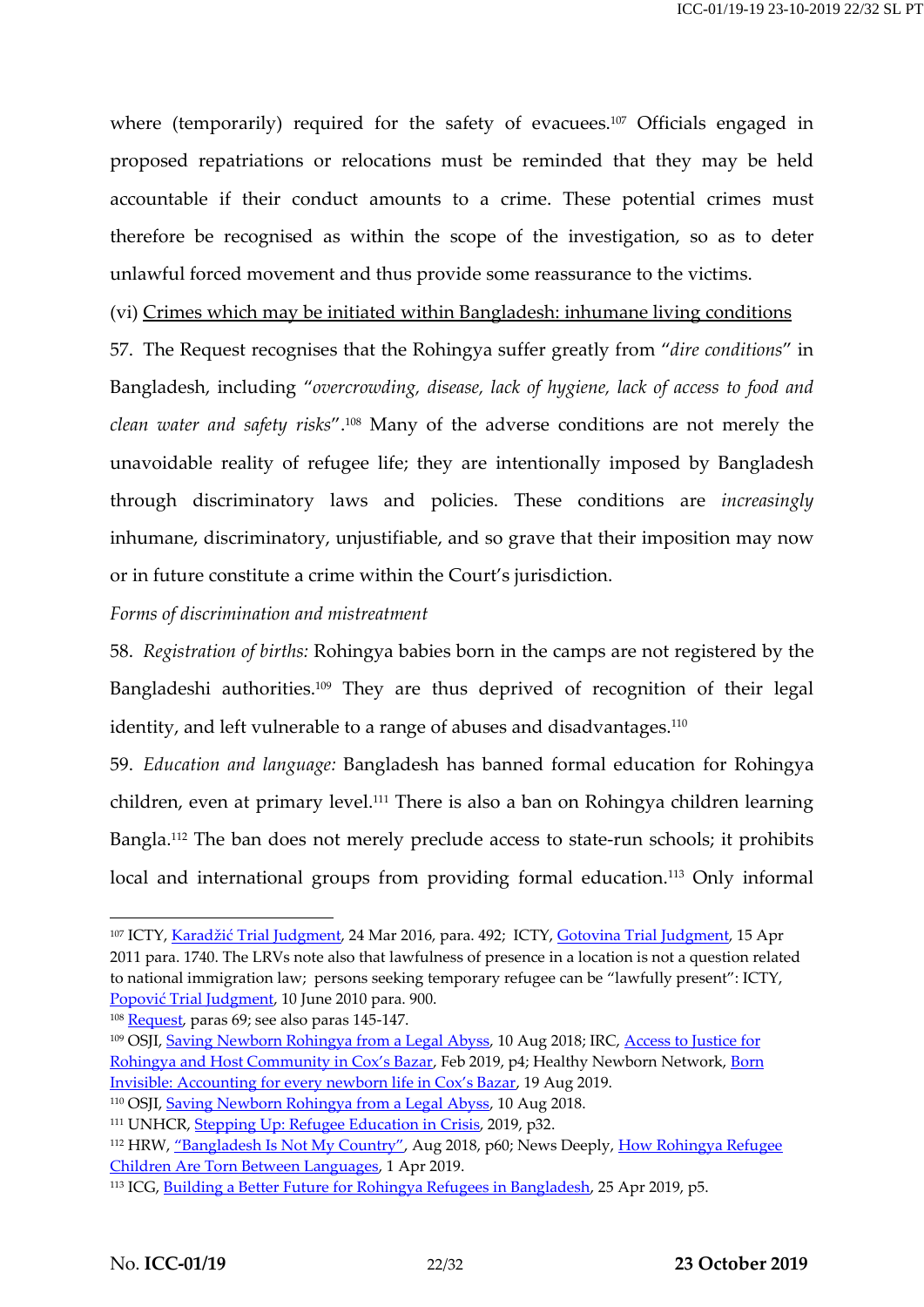education in "learning centres" is permitted.<sup>114</sup> It is aimed at children aged under 15 and is limited<sup>115</sup> and unregulated,<sup>116</sup> and leads to no certification.<sup>117</sup> Learning centres are often overcrowded<sup>118</sup> and many refugees report that there is no centre close enough to them with available space.<sup>119</sup> Enrolment levels are low: 40% for ages 3-5; 60% for ages 6-14; and dramatically lower for older children (14% for boys aged 15- 18; 5% for girls).<sup>120</sup> No secondary education is permitted; this year UNHCR described Bangladesh as the world's "worst case" for refugee secondary education.<sup>121</sup>

60. The lack of proper education for young children is a grave concern of the Tula Toli Victims: "*Now we have young children who are not getting proper education here. They are just going to the learning centre and they are not learning a lot. They are losing their future here. We are very distressed because of this*". Lack of any education for older children is also a huge concern: "*The teenagers have no opportunity to go to secondary school so they will be like cattle … They are getting ruined; they are destroying their lives*".

61. *Marriage:* In 2014 Bangladesh banned marriage between Bangladeshi nationals and Rohingyas<sup>122</sup> (Bangladeshis may still marry other non-nationals). In 2018, to reinforce the prohibition, officials were directed to check nationality before registering marriages in Cox's Bazar and neighbouring districts.<sup>123</sup>

62. *Freedom of movement:* Since 2017, Bangladesh has imposed measures to confine Rohingyas to the camps.<sup>124</sup> They are prevented from traveling by security

<sup>&</sup>lt;sup>114</sup> HRW, ["Bangladesh Is Not My Country"](https://www.hrw.org/sites/default/files/report_pdf/bangladesh0818_web2.pdf), Aug 2018, p60.

<sup>115</sup> Children are provided with only a few hours of class per day in Burmese, English, mathematics and life skills. See HRW, ["Bangladesh Is Not My Country"](https://www.hrw.org/sites/default/files/report_pdf/bangladesh0818_web2.pdf), Aug 2018, p60-61; UNHCR, Stepping Up: [Refugee Education in Crisis,](https://www.unhcr.org/steppingup/wp-content/uploads/sites/76/2019/09/Education-Report-2019-Final-web-9.pdf) 2019, p33.

<sup>&</sup>lt;sup>116</sup> Cox's Bazar Education Sector, *Joint Education Needs Assessment*, Jun 2018, p15.

<sup>&</sup>lt;sup>117</sup> HRW, ["Bangladesh Is Not My Country"](https://www.hrw.org/sites/default/files/report_pdf/bangladesh0818_web2.pdf), Aug 2018, p60; UNHCR, Stepping Up: Refugee Education [in Crisis,](https://www.unhcr.org/steppingup/wp-content/uploads/sites/76/2019/09/Education-Report-2019-Final-web-9.pdf) 2019, p33; CGD and IRC, [Moving Beyond the Emergency,](https://www.cgdev.org/sites/default/files/moving-beyond-emergency-whole-society-approach-refugee-response-bangladesh.pdf) Oct 2019, pp16-17. Some Rohingya communities have organised teaching among themselves using the Burmese curriculum, but this too is informal and provides no certification: PRIO, [Preventing a Lost Generation,](https://www.prio.org/utility/DownloadFile.ashx?id=1852&type=publicationfile) Jul 2019.

<sup>&</sup>lt;sup>118</sup> BROUK, [The Right to Education Denied for Rohingya Refugees in Bangladesh,](https://burmacampaign.org.uk/media/The-Right-to-Education-Denied-for-Rohingya-Refugees-in-Bangladesh.pdf) Dec 2018, pp10, 14.

<sup>&</sup>lt;sup>119</sup> Cox's Bazar Education Sector, <u>Joint Education Needs Assessment</u>, Jun 2018, pp4, 18-19.

<sup>&</sup>lt;sup>120</sup> Cox's Bazar Education Sector, *Joint Education Needs Assessment*, Jun 2018, p15.

<sup>&</sup>lt;sup>121</sup> UNHCR, [Stepping Up: Refugee](https://www.unhcr.org/steppingup/wp-content/uploads/sites/76/2019/09/Education-Report-2019-Final-web-9.pdf) Education in Crisis, 2019, pp24, 33.

<sup>&</sup>lt;sup>122</sup> Dhaka Tribune, [Bangladeshis can't marry Rohingya refugees](https://www.dhakatribune.com/uncategorized/2014/07/10/bangladeshis-cant-marry-rohingya-refugees), 10 Jul 2014.

<sup>123</sup> Dhaka Tribune, [Ban on Bangladeshis marrying Rohingya,](https://www.dhakatribune.com/opinion/special/2018/01/02/ban-bangladeshis-marrying-rohingya-justified-human-rights-violation) 2 Jan 2018.

<sup>124</sup> BBC, Rohingya [crisis: Bangladesh to restrict movement of migrants,](https://www.bbc.co.uk/news/world-asia-41291650) 16 Sep 2017.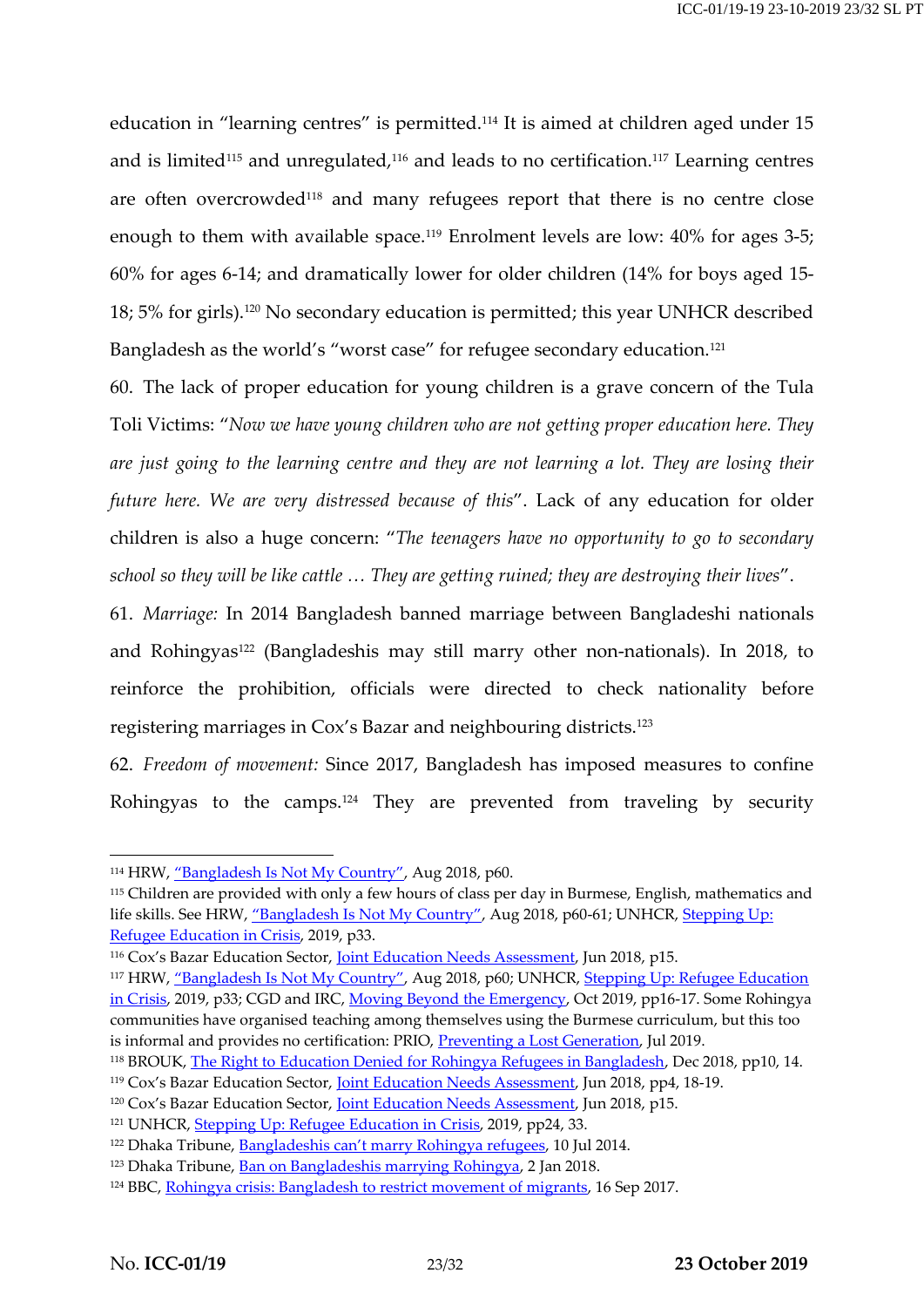checkpoints.<sup>125</sup> In September 2019 Bangladesh announced proposals to tighten restrictions by erecting a barbed wire fence around the camps.<sup>126</sup> These restrictions put refugees at risk in the event of extreme weather and prevent access to medical services. <sup>127</sup> One victim with serious health problems explained: "*I am suffering so many kinds of disease but I am not allowed to go outside*". Obtaining permission to travel to a hospital can take significant time, making emergency hospitalisation effectively impossible. Refugees found outside the camps without permission are at risk of (potentially indefinite) detention under the Foreigners Act 194.<sup>128</sup>

63. *Mobile phone and data restrictions:* Since 2017 Rohingyas have not been permitted to buy Bangladeshi sim cards.<sup>129</sup> In practice many have obtained them illegally, and mobile phones have been an important form of communication.<sup>130</sup> However in September 2019 Bangladesh ordered that 3G and 4G services in the camps be shut down entirely (having previously limited data connectivity between 5pm and 8am131), and told phone companies to withdraw sim cards in circulation in the camps.<sup>132</sup> These restrictions limit Rohingyas' ability to communicate with each other, to access information, and to share views and experiences with the outside world. The restrictions also impede the provision of assistance by aid agencies.<sup>133</sup>

64. *Security and access to justice*: The Tula Toli Victims are fearful of crime within the

<sup>&</sup>lt;sup>125</sup> HRW, ["Bangladesh Is Not My Country"](https://www.hrw.org/sites/default/files/report_pdf/bangladesh0818_web2.pdf), Aug 2018, p43.

<sup>126</sup> HRW, [Clampdown on Rohingya Refugees,](https://www.hrw.org/news/2019/09/07/bangladesh-clampdown-rohingya-refugees) 7 Sep 2019; HRW, ["Bangladesh: Halt Plans to Fence](https://www.hrw.org/news/2019/09/30/bangladesh-halt-plans-fence-rohingya-refugees)-In [Rohingya Refugees"](https://www.hrw.org/news/2019/09/30/bangladesh-halt-plans-fence-rohingya-refugees), 30 Sep 2019; Radio Free Asia, [Bangladeshi Officials Await PM's Approval for](https://www.rfa.org/english/news/myanmar/bangladesh-rohingya-09302019172434.html)  [Barbed Wire Fencing at Rohingya Camps,](https://www.rfa.org/english/news/myanmar/bangladesh-rohingya-09302019172434.html) 30 Sep 2019.

<sup>&</sup>lt;sup>127</sup> Oxfam, [Rohingya people still trapped two years on from exodus,](https://oxfamapps.org/media/press_release/rohingya-people-still-trapped-two-years-on-from-exodus-oxfam/) 23 Aug 2019.

<sup>&</sup>lt;sup>128</sup> Equal Rights Trust, [Legal Protections for Rohingya in Bangladesh, Malaysia and Thailand,](https://www.equalrightstrust.org/ertdocumentbank/Confined%20Spaces_0.pdf) Dec

<sup>2016,</sup> pp65, 74-77; Anadolu Agency, [Bangladeshi police arrest 45 suspected Rohingya,](https://www.aa.com.tr/en/asia-pacific/bangladeshi-police-arrest-45-suspected-rohingya/1600111) 2 Oct 2019.

<sup>&</sup>lt;sup>129</sup> Daily Star, **Action if mobile phone operators sell SIM cards to Rohingya refugees says Tarana** [Halim,](https://www.thedailystar.net/world/rohingya-crisis/action-if-mobile-phone-operators-sell-sim-cards-refugees-tarana-halim-btrc-1466452) 23 Sep 2017; BDNews24, [Bangladesh regulator bans selling mobile SIMS to Rohingya](https://bdnews24.com/bangladesh/2017/09/23/bangladesh-regulator-bans-selling-mobile-sims-to-rohingya-refugees) refugees, 23 Sept 2017.

<sup>&</sup>lt;sup>130</sup> Internews, *Information Needs Assessment*, *Rohingya and Host Communities*, Jan-Apr 2019, p24-25; Guardian, [Bangladesh imposes mobile phone blackout in Rohingya refugee camps,](https://www.theguardian.com/global-development/2019/sep/05/bangladesh-imposes-mobile-phone-blackout-in-rohingya-refugee-camps) 5 Sept 2019.

<sup>&</sup>lt;sup>131</sup> Internews, *Information Needs Assessment*, *Rohingya and Host Communities*, Jan-Apr 2019, p27.

<sup>132</sup> Reuters, [Bangladesh blocks internet services in Rohingya refugee camps,](https://uk.reuters.com/article/uk-bangladesh-rohingya/bangladesh-blocks-internet-services-in-rohingya-refugee-camps-idUKKCN1VO1WS) 3 Sep 2019; Daily Star, 3G, [4G services restricted in Ukhia-Teknaf until further notice,](https://www.thedailystar.net/rohingya-crisis/news/3g-4g-services-restricted-ukhia-teknaf-until-further-notice-1798249) 10 Sep 2019; HRW, Bangladesh: Internet [Blackout on Rohingya Refugees,](https://www.hrw.org/news/2019/09/13/bangladesh-internet-blackout-rohingya-refugees) 13 Sep 2019.

<sup>133</sup> HRW, [Bangladesh: Internet Blackout on Rohingya Refugees,](https://www.hrw.org/news/2019/09/13/bangladesh-internet-blackout-rohingya-refugees) 13 Sep 2019; ISCG, [Situation Report](https://www.humanitarianresponse.info/sites/www.humanitarianresponse.info/files/documents/files/sitrep_september_2019_final.pdf)  [Rohingya Refugee Crisis,](https://www.humanitarianresponse.info/sites/www.humanitarianresponse.info/files/documents/files/sitrep_september_2019_final.pdf) Sep 2019.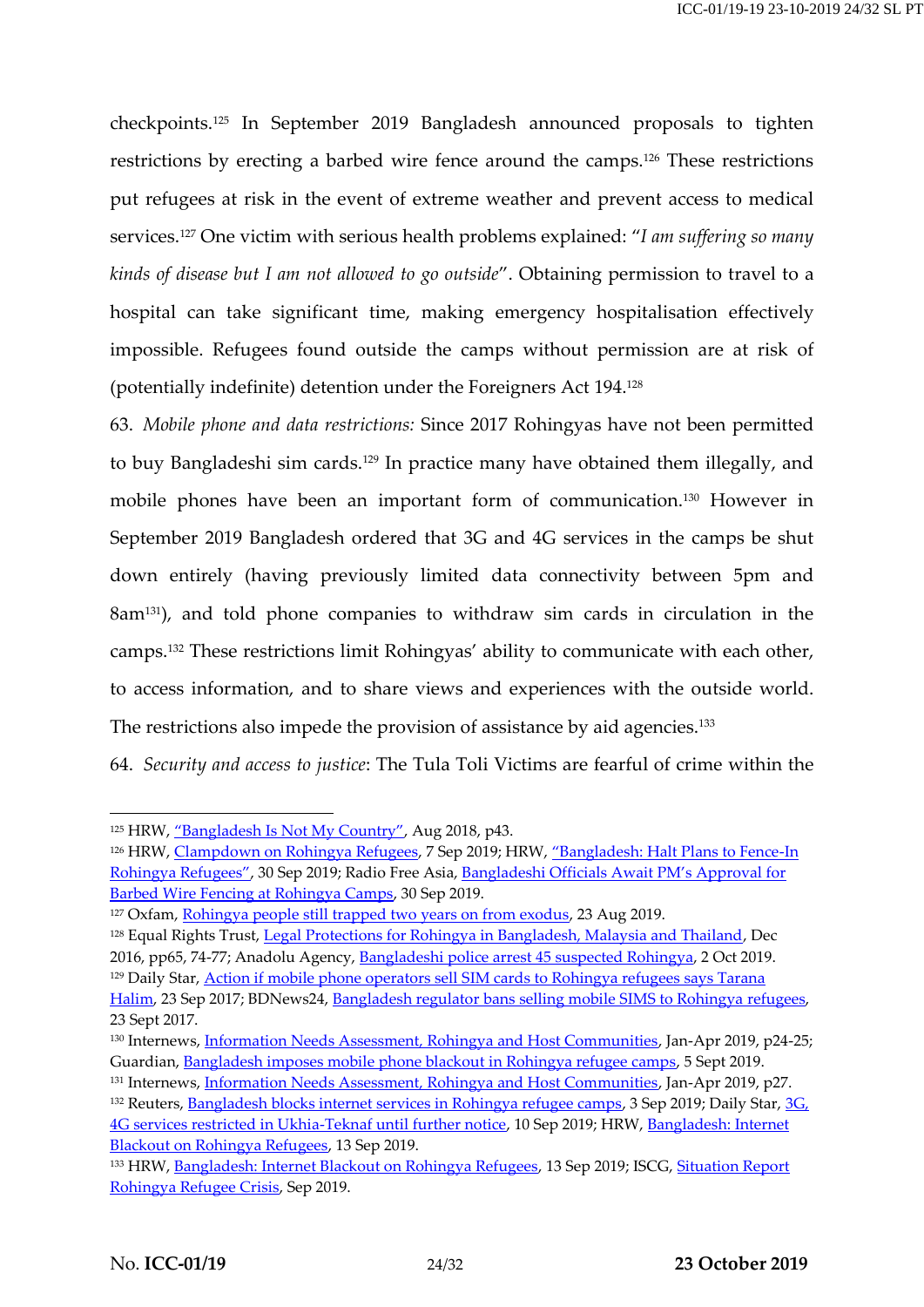camps, especially trafficking; violent crimes are a regular occurrence. Until recently there was no police presence in the camps at night, with security left instead to night watchmen appointed from among the refugees.<sup>134</sup> In recent months the security presence has increased: but rather than protecting refugees, it is said that police subject them to scrutiny and intimidation (including for mobile phone possession). Where Rohingyas are the victims of crime there is usually no recourse to formal justice; police and courts often refuse to respond to complainants on the basis of their Rohingya ethnicity.<sup>135</sup> The UN Committee Against Torture has expressed concern at reports that authorities are refusing to deal with cases of forced labour and trafficking of Rohingyas. <sup>136</sup> Even more alarming are the numerous reports of extrajudicial killings of Rohingya refugees by Bangladeshi security agencies.<sup>137</sup>

65. *Exposure to cyclones:* Major cyclones occur around once every 6 years in Cox's Bazar;<sup>138</sup> in 1991 Cyclone Gorky killed 139,000 people there. It is generally advised to shelter from cyclones in robust structures (brick, concrete, steel etc).<sup>139</sup> However such "permanent" buildings in the camps are prohibited; $140$  the Prime Minister has said that they are *"not at all a possibility [and] not acceptable*".<sup>141</sup> There is also no policy to evacuate Rohingyas out of the camps in the event of a cyclone,<sup>142</sup> and there would in

<sup>&</sup>lt;sup>134</sup> ICG, [Building a Better Future for Rohingya Refugees in Bangladesh,](https://www.crisisgroup.org/asia/south-east-asia/myanmar/b155-building-better-future-rohingya-refugees-bangladesh) 25 Apr 2019, pp3-4.

<sup>&</sup>lt;sup>135</sup> Daily Asian Age, **Access to justice for Rohingyas**, 13 Oct 2018; Daily Asian Age, Rohingya crisis: [Towards access to justice,](https://dailyasianage.com/news/187297/rohingya-crisis-towards-access-to-justice) 19 Jul 2019.

<sup>136</sup> UN Committee Against Torture, [Concluding observations on the initial report of Bangladesh,](https://undocs.org/CAT/C/BGD/CO/1) CAT/C/BGD/CO/1, 26 Aug 2019, para. 40.

<sup>137</sup> HRW, Spate of Banglades[h 'Crossfire' Killings of Rohingya](https://www.hrw.org/news/2019/09/18/spate-bangladesh-crossfire-killings-rohingya), 18 Sep 2019; Anadolu Agency, [Detained Rohingya couple killed in crossfire,](https://www.aa.com.tr/en/asia-pacific/detained-rohingya-couple-killed-in-crossfire/1590746) 22 Sep 2019. Enforced disappearances and extrajudicial killings by state agents are increasing in Bangladesh generally: FIDH, [Vanished Without a Trace,](https://www.fidh.org/IMG/pdf/bangladesh735a_web.pdf) Apr 2019. They have been made the subject of a communication to the ICC Prosecutor: see *ibid*. p67. One organisation documented more than 2000 extrajudicial killings between 2009 and 2019: Civil Society [Joint Alternative Report on Bangladesh Submitted to the Committee against Torture,](https://www.fidh.org/IMG/pdf/fidh_-_joint_submission_for_un_cat_-_june_2019.pdf) 2019, p25. <sup>138</sup> [2019 Joint Response Plan for Rohingya Humanitarian Crisis,](http://reporting.unhcr.org/sites/default/files/2019%20JRP%20for%20Rohingya%20Humanitarian%20Crisis%20%28February%202019%29.comp_.pdf) p24.

<sup>&</sup>lt;sup>139</sup> [Extreme Weather and Disaster Preparedness in the Rohingya Refugee Response,](https://reliefweb.int/sites/reliefweb.int/files/resources/undp_bdrcs_arc_ifrc_cyclone_seasons_preparedness_final.pdf) Mar 2019, p9.

<sup>&</sup>lt;sup>140</sup> Amnesty International, [Bangladesh: International assistance urgency needed for Rohingya refugees,](https://www.amnesty.org/en/latest/news/2018/06/refugee-day-bangladesh-rohingya/)

<sup>20</sup> Jun 2018; HRW, [Bangladesh: Rohingya Face Monsoon Floods, Landslides,](https://www.hrw.org/news/2019/07/12/bangladesh-rohingya-face-monsoon-floods-landslides) 12 Jul 2019.

<sup>&</sup>lt;sup>141</sup> Reuters, *[Myanmar's delaying tactics blocking Rohingya return –](https://www.reuters.com/article/us-bangladesh-politics-exclusive/exclusive-myanmars-delaying-tactics-blocking-rohingya-return-bangladesh-pm-idUSKCN1M60NL) Bangladesh PM, 26 Sep 2018.* <sup>142</sup> [Cyclones background: Rohingya crisis,](https://www.acaps.org/sites/acaps/files/products/files/20180326_npm-acaps_analysis_hub_thematic_report_cyclones_background_rohingya_crisis.pdf) Mar 2018, p5; Rohingya crisis: Lessons learned about the [impact of cyclones,](https://www.acaps.org/sites/acaps/files/products/files/20180404_npm_acaps_analysis_hub_lessons_learned_cyclones.pdf) Apr 2018, pp1-2; see also [Extreme Weather and Disaster Preparedness in the](https://reliefweb.int/sites/reliefweb.int/files/resources/undp_bdrcs_arc_ifrc_cyclone_seasons_preparedness_final.pdf)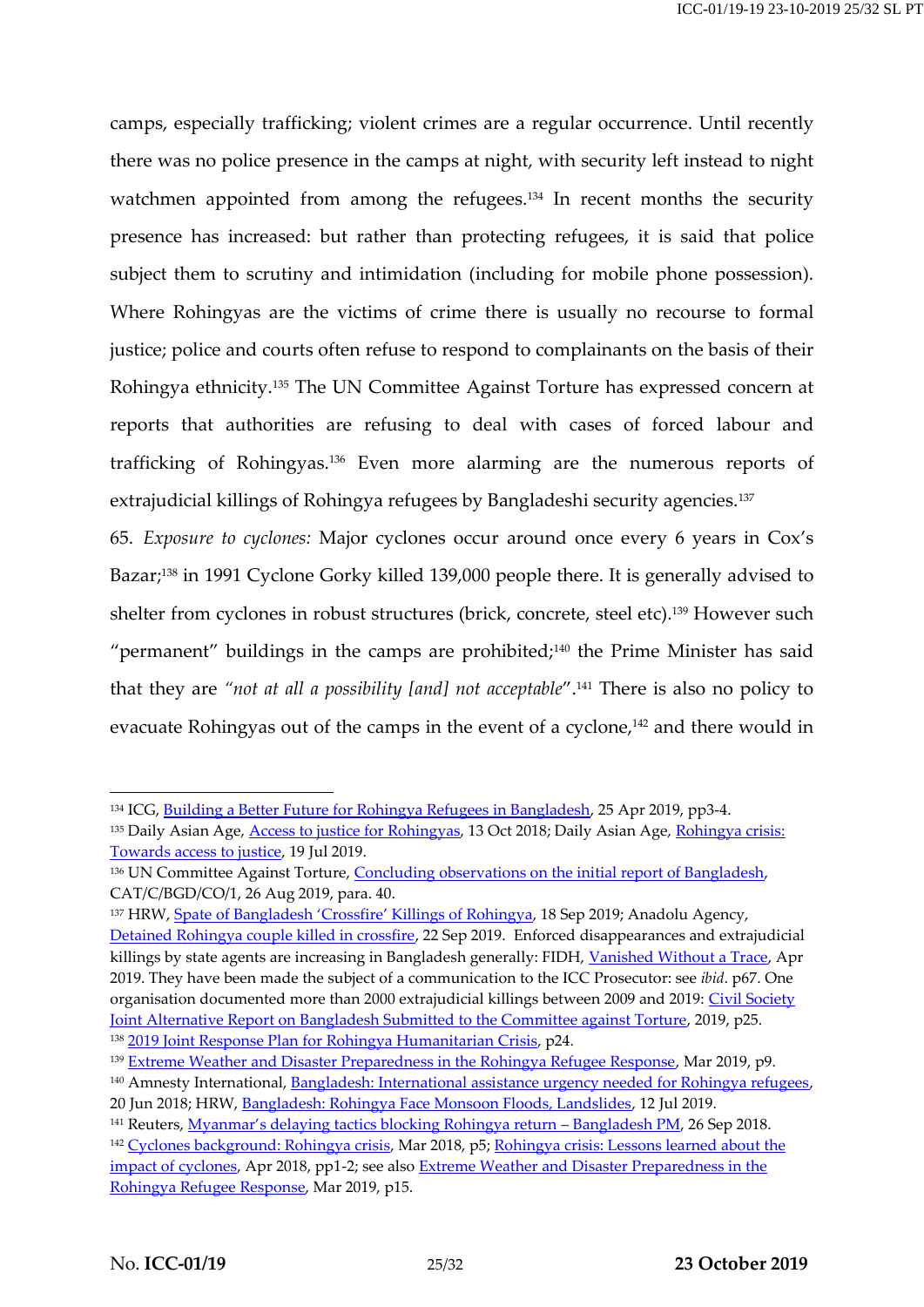any event be no space for them in nearby cyclone shelters.<sup>143</sup> Assessments show that current conditions leave the Rohingya "*extremely exposed to risk of injury and death*".<sup>144</sup> 66. These conditions are combined with others of the sort listed in the Request, such as inadequate food, water, shelter, sanitation, health services and livelihoods. While some of these are less directly imposed, they are the consequence of the camp system and the restrictions on free movement and employment.

67. Since events in August 2019 there has been an escalation in the imposition of inhumane conditions: government officials considered too sympathetic to refugees were replaced; phone restrictions have increased; a hostile security presence has been imposed; and NGOs have been increasingly subjected to pressure.<sup>145</sup>

*The rationale for the imposition of increasingly inhumane conditions*

68. The question arises as to why Bangladesh increasingly imposes such inhumane and discriminatory conditions on the Rohingya. The alarming answer appears to be that this is a means of forcing the Rohingya back to Myanmar. Bangladesh maintains that providing essential services to Rohingyas creates a "pull factor" which increases entries into the country, and a "stay factor" that discourages repatriation. This justification was given for restricting basic humanitarian aid to those arriving in 2012-2013,<sup>146</sup> and again in 2016 ("*Distribution of relief among the refugees will encourage more Rohingyas to enter the country*" <sup>147</sup>). The same view was expressed this year by the State Minister for Foreign Affairs: "*These camps are already receiving more attention than some [Bangladeshi] host communities and far better than what they had in Myanmar…If we are offering them a better life than what they're used to, they will not go back.*" <sup>148</sup> For the

<sup>&</sup>lt;sup>143</sup> [2019 Joint Response Plan for Rohingya Humanitarian Crisis,](http://reporting.unhcr.org/sites/default/files/2019%20JRP%20for%20Rohingya%20Humanitarian%20Crisis%20%28February%202019%29.comp_.pdf) p24; see also Cyclones background: [Rohingya crisis,](https://www.acaps.org/sites/acaps/files/products/files/20180326_npm-acaps_analysis_hub_thematic_report_cyclones_background_rohingya_crisis.pdf) Mar 2018, p5.

<sup>&</sup>lt;sup>144</sup> [Extreme Weather and Disaster Preparedness in the Rohingya Refugee Response,](https://reliefweb.int/sites/reliefweb.int/files/resources/undp_bdrcs_arc_ifrc_cyclone_seasons_preparedness_final.pdf) Mar 2019, p41.

<sup>&</sup>lt;sup>145</sup> Radio Free Asia[, Bangladesh Takes Steps to control Movement of Rohingya,](https://www.rfa.org/english/news/myanmar/bangladesh-rohingya-09062019174704.html) 6 Sep 2019.

<sup>146</sup> HRW, [Universal Periodic Review: HRW Submission on Bangladesh,](https://www.hrw.org/news/2013/04/18/universal-periodic-review-hrw-submission-bangladesh) 18 Apr 2013; UNHCR,

Submission by the UNHCR for the OHCHR's Compilation Report - Universal Periodic Review: [Bangladesh,](https://www.refworld.org/pdfid/508640242.pdf) Oct 2012, p2; HRW, [Bangladesh: Assist, Protect Rohingya Refugees,](https://www.hrw.org/news/2012/08/22/bangladesh-assist-protect-rohingya-refugees) 22 Aug 2012. <sup>147</sup> New Age, [Rohingyas starve as influx continues,](http://www.newagebd.net/article/4010/articlelist/323/article/article/35972) 3 Dec 2016.

<sup>&</sup>lt;sup>148</sup> Shahriar Alam, quoted in: Time, <u>'We're Not Allowed to Dream.' Rohingya Muslims Exiled to</u> [Bangladesh Are Stuck in Limbo Without an End In Sight,](https://time.com/longform/rohingya-muslims-exile-bangladesh/) 23 May 2019.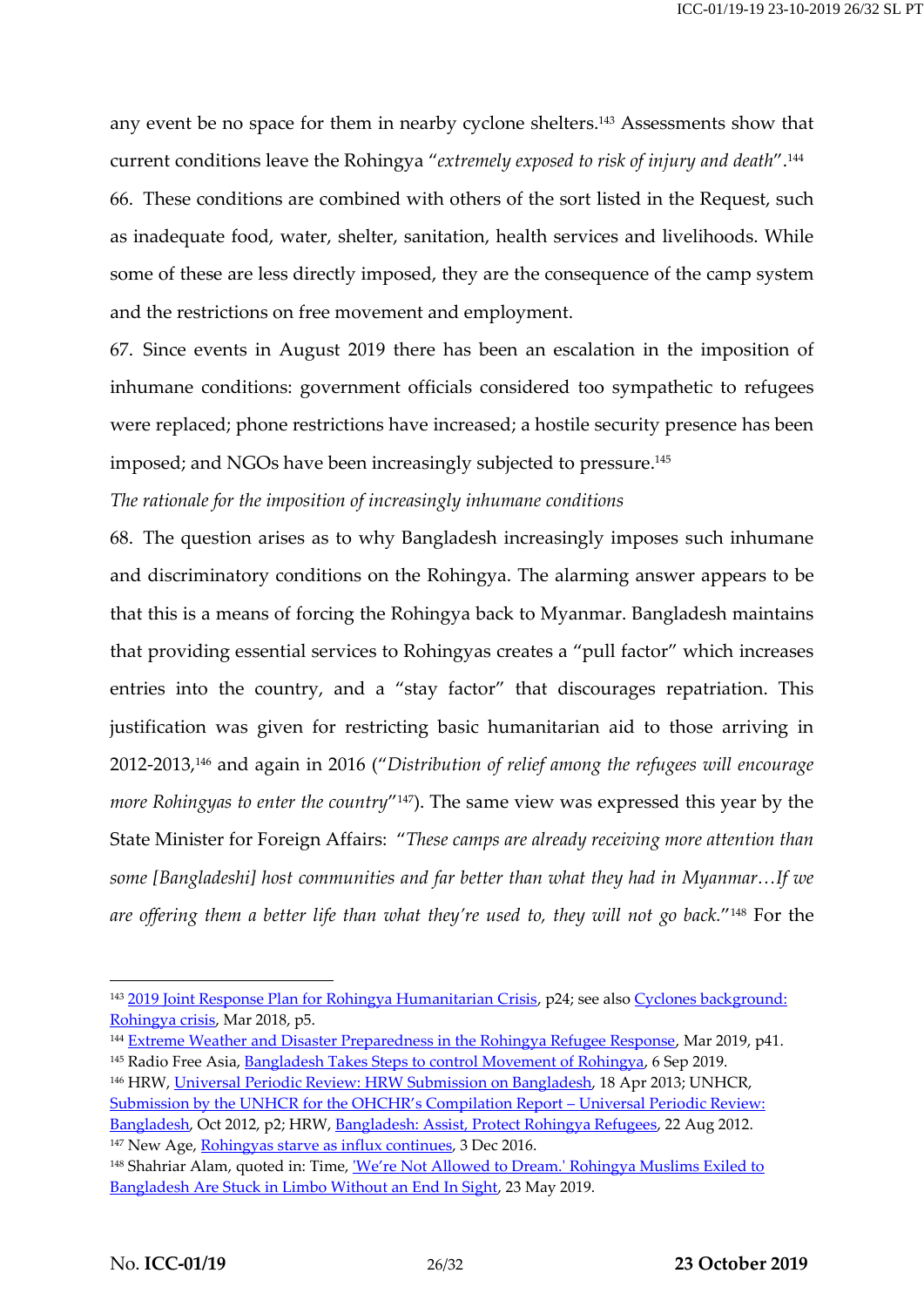same reasons, Bangladesh has rejected offers of third country resettlement.<sup>149</sup>

69. Bangladesh appears intent on creating living conditions for the Rohingya that are worse than what they would face on return to Myanmar, and thus a "push factor" encouraging returns.<sup>150</sup> This is a deeply disturbing policy: the Rohingya are only in Bangladesh because mass atrocities drove them there; it would take extraordinarily inhumane conditions to drive them back to Myanmar while persecution continues there unabated. The danger therefore arises of Bangladesh imposing conditions – now or in the future – that are so inhumane as to amount to an international crime.

*Characterisation of discriminatory and inhumane conditions as crimes against humanity*

70. The systematic imposition of increasingly inhumane conditions on a million Rohingyas in Bangladesh may eventually reach the level of the crime against humanity of "other inhumane acts" under article 7(1)(k) of the Statute. There is clear potential for the crime's specific material elements to be met: great suffering is being inflicted by acts of a character similar to others listed in article 7(1) of the Statute. These requirements may be met by the cumulative effect of measures each of which alone would be insufficiently severe.<sup>151</sup> One indication of severity is the violation of fundamental human rights.<sup>152</sup> Imposing brutal living conditions can constitute this crime.<sup>153</sup> Rohingya refugees in Bangladesh are subject to a range of serious human rights violations, including of rights to birth registration, education, marriage, protection of the law, free movement, and free expression. These violations are particularly grave given their discriminatory character and indefinite duration, and their cumulative effect is extraordinarily and increasingly severe.

<sup>&</sup>lt;sup>149</sup> Reuters, [Bangladesh silent on Canadian offer to take Rohingya refugees](https://www.reuters.com/article/us-bangladesh-rohingya-refugees/exclusive-bangladesh-silent-on-canadian-offer-to-take-rohingya-refugees-officials-idUSKCN1NE009) - officials, 9 November 2018; CGD and IRC, [Moving Beyond the Emergency,](https://www.cgdev.org/sites/default/files/moving-beyond-emergency-whole-society-approach-refugee-response-bangladesh.pdf) Oct 2019, p4.

<sup>&</sup>lt;sup>150</sup> CGD and IRC, [Moving Beyond the Emergency,](https://www.cgdev.org/sites/default/files/moving-beyond-emergency-whole-society-approach-refugee-response-bangladesh.pdf) Oct 2019, p12.

<sup>&</sup>lt;sup>151</sup> See ECCC, [Case 002/02 Trial Judgement,](https://drive.google.com/file/d/1LA9ttO7C4fgC1aSb1cAoe9ofzwDuERx5/view?ts=5c9c9bb0) 18 Nov 2018, paras 705, 725; ECCC, Case 002/01 Appeal [Judgment,](https://www.eccc.gov.kh/sites/default/files/documents/courtdoc/%5Bdate-in-tz%5D/F36_EN_0.pdf) 23 Nov 2016, para. 590, referring to the need for a "holistic" assessment of the conduct. <sup>152</sup> ECCC, [Case 002/02](https://drive.google.com/file/d/1LA9ttO7C4fgC1aSb1cAoe9ofzwDuERx5/view?ts=5c9c9bb0) Trial Judgment, 18 Nov 2018, para. 726; ECCC, [Case 002/01 Appeal Judgment,](https://www.eccc.gov.kh/sites/default/files/documents/courtdoc/%5Bdate-in-tz%5D/F36_EN_0.pdf) 23 Nov 2016, paras 584-585.

<sup>153</sup> ICTY, [Krnojelac Trial Judgment,](https://www.icty.org/x/cases/krnojelac/tjug/en/krn-tj020315e.pdf) 15 Mar 2002, paras 133-144; ICTY Simić [Trial Judgment,](https://www.icty.org/x/cases/simic/tjug/en/sim-tj031017e.pdf) 17 Oct 2003, paras 97, 731-747. While the ICTY caselaw largely relates to detention centres, the ECCC applied the same approach to Khmer Rouge "cooperatives" and work sites: ECCC, Case 002/02 Trial [Judgment,](https://drive.google.com/file/d/1LA9ttO7C4fgC1aSb1cAoe9ofzwDuERx5/view?ts=5c9c9bb0) 18 Nov 2018, paras 1193-1199; 1414-1421; 1698-1707; 1829-1837.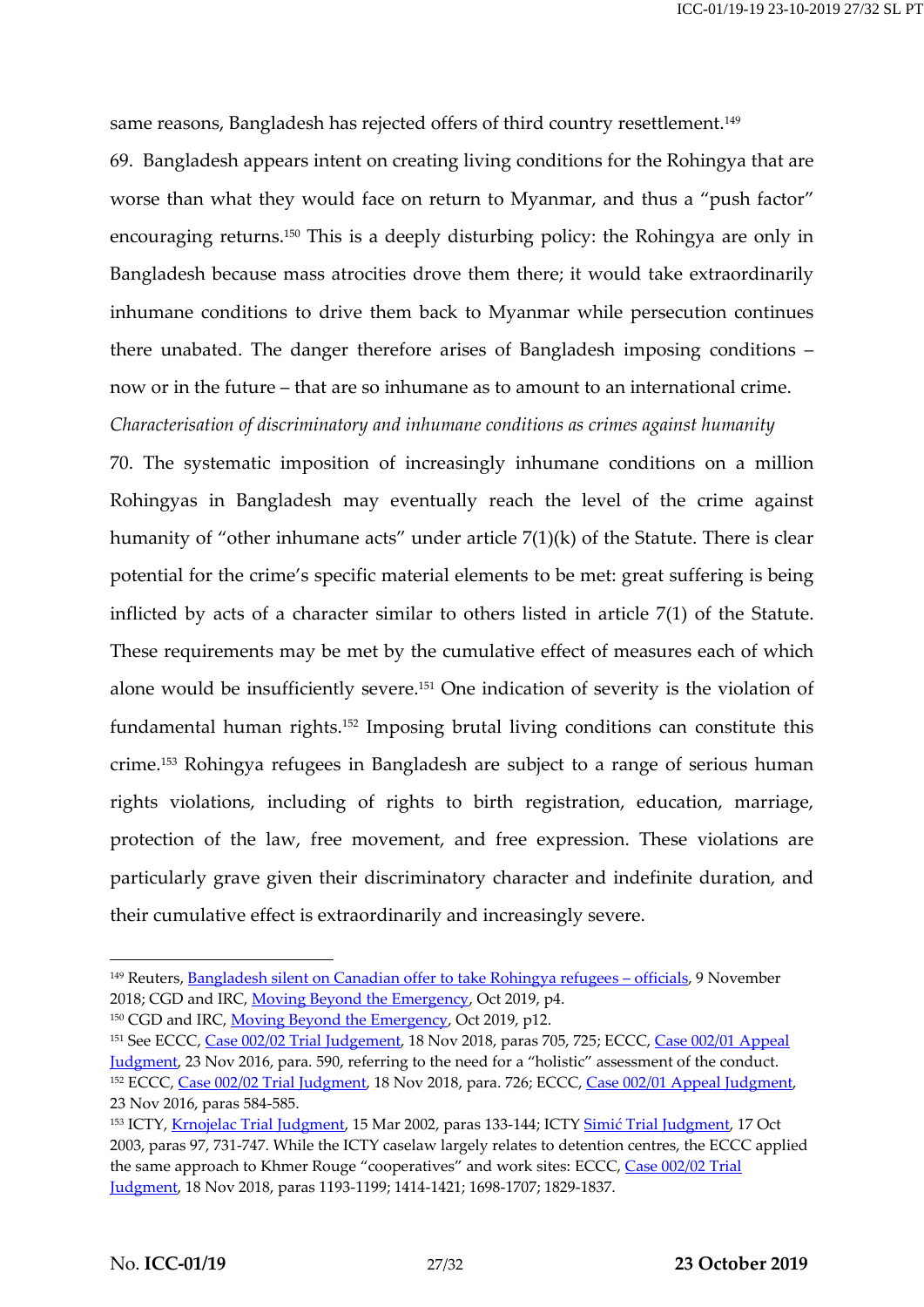71. There is no lawful justification for the conditions imposed.<sup>154</sup> There can be no justification for refusing to register births, banning inter-ethnic marriage, prohibiting formal education and outlawing safe shelters. Nor is any reasonable justification advanced for increasingly severe restrictions on free movement and mobile phone use. These restrictions are so blanket and extreme that they cannot be justified as necessary or proportionate on security grounds. Nor can these conditions be excused by the supposedly temporary nature of the refugees' presence in Bangladesh; imposing inhumane conditions is not permissible even for a short time, much less for a period which has already exceeded two years and shows no sign of ending.

72. The racially discriminatory aspect of the measures raises the further possibility that they may also constitute persecution under article 7(1)(h) of the Statute.

73. The increasingly inhumane conditions are being imposed with the knowledge and intention of senior Bangladeshi officials, and on such a scale as to potentially amount to crimes against humanity. It is particularly alarming that many of the restrictions mirror persecutory practices used against the Rohingya in Myanmar: segregation; limits on movement; restrictions on education, healthcare, marriage, and internet access. Although the Tula Toli Victims are grateful to have refuge in Bangladesh, they now face increasingly harsh conditions, and have nowhere else to go. The LRVs therefore request the Chamber to include within the scope of the investigation potential future crimes borne of inhumane acts and persecution in Bangladesh. It is hoped that this will deter Bangladesh from following Myanmar's path, and encourage it to respect the fundamental rights of the Rohingya.

### (vii) Persons potentially responsible

74. The Tula Toli Victims support the Prosecutor's approach regarding potential perpetrators. The Request correctly identifies the Tatmadaw as the primary target for investigations, followed by other security forces and civilians (including government

<sup>&</sup>lt;sup>154</sup> Most of these violations cannot be justified by reference to resource shortages, but in any event such shortages are no justification where authorities have themselves created the circumstances (eg of mass detention or forced transfer): ECCC, [Case 002/02 Trial Judgement,](https://drive.google.com/file/d/1LA9ttO7C4fgC1aSb1cAoe9ofzwDuERx5/view?ts=5c9c9bb0) 18 Nov 2018, paras 739, 1197, 1418.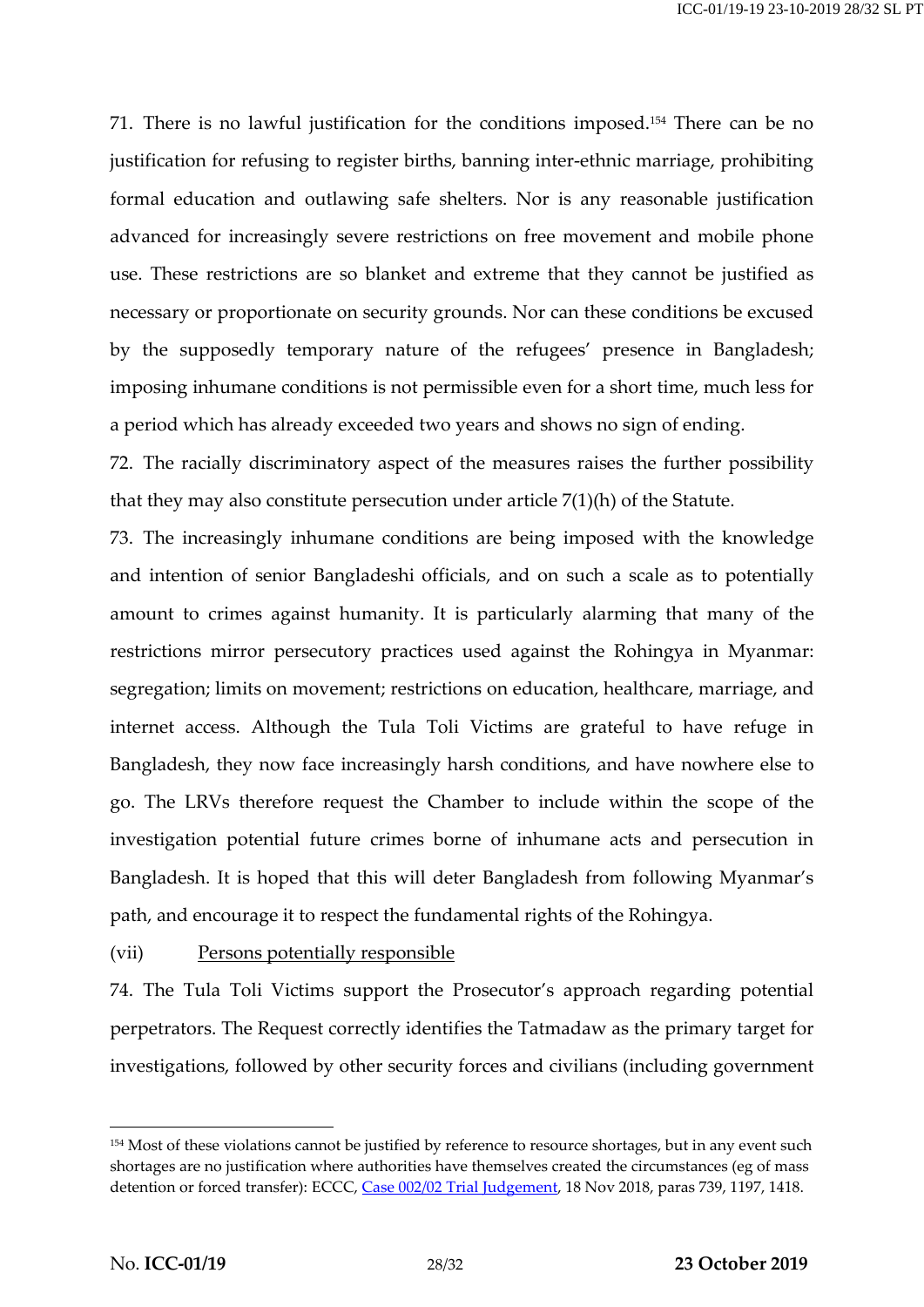officials).<sup>155</sup> The Prosecutor is also right to insist that she be able to investigate the conduct of other persons.<sup>156</sup> This must include Bangladeshi officials who may be involved in the commission of the potential crimes discussed above.

75. Furthermore, the Prosecutor should not shy from investigating the conduct of officials of international organisations. Serious concerns have been raised about UN complicity in persecutory policies against Rohingya in both Myanmar<sup>157</sup> and Bangladesh.<sup>158</sup> While culpability may fall short of the high threshold of intentional wrongdoing required for individual criminal responsibility, this cannot be assumed. There should be a careful focus on the role of international agencies in any repatriation process, particularly given UNHCR's history of involvement in the coercive repatriation of Rohingya refugees.<sup>159</sup> The LRVs note that even in the unlikely event that such officials have an immunity from ICC jurisdiction,<sup>160</sup> applicable instruments would almost certainly require its waiver. 161

76. Finally, the Prosecution should investigate other entities involved in facilitating crimes. The FFM has identified a number of companies (Burmese and foreign) whose

<sup>155</sup> [Request,](https://www.legal-tools.org/doc/8a47a5/pdf/) para. 82.

<sup>&</sup>lt;sup>156</sup> [Request,](https://www.legal-tools.org/doc/8a47a5/pdf/) para. 25.

<sup>&</sup>lt;sup>157</sup> Among other concerns, the UN's role in enabling the maintenance of mass illegal detention is particularly troubling. See Liam Mahony, Time to Break Old Habits: Shifting from Complicity to [Protection of the Rohingya](http://www.fieldviewsolutions.org/fv-publications/Time_to_break_old_habits.pdf) in Myanmar, Jun 2018; [FFM September 2018 Report,](https://www.ohchr.org/Documents/HRBodies/HRCouncil/FFM-Myanmar/A_HRC_39_CRP.2.pdf) 17 Sept 2018, paras 1557-1562; Gert Rosenthal, [A brief and independent inquiry into the involvement of the United](https://www.un.org/sg/sites/www.un.org.sg/files/atoms/files/Myanmar%20Report%20-%20May%202019.pdf)  [Nations in Myanmar from 2010 to 2018,](https://www.un.org/sg/sites/www.un.org.sg/files/atoms/files/Myanmar%20Report%20-%20May%202019.pdf) 29 May 2019; see also Richard Horsey, The Role of the United Nations in Rakhine State: Recommendations for Strategy and Next Steps, 8 May 2017 [\(leaked copy\)](https://www.scribd.com/document/361488892/Internal-Report-on-the-Role-of-the-United-Nations-in-Rakhine-State). 158 Al Jazeera, *UN, NGOs accused of bungling effort to educate Rohingya children*, 8 Oct 2019; The Atlantic, [No One Knows International Law's Failures Better Than the Rohingya](https://www.theatlantic.com/international/archive/2019/10/rohingya-bangladesh-myanmar-international-law/600169/), 19 Oct 2019. 159 J. Crisp, <u>['Primitive people': the untold story of UNHCR's historical engagement with Rohingya](https://odihpn.org/magazine/primitive-people-the-untold-story-of-unhcrs-historical-engagement-with-rohingya-refugees/)</u> [refugees,](https://odihpn.org/magazine/primitive-people-the-untold-story-of-unhcrs-historical-engagement-with-rohingya-refugees/) *Humanitarian Practice Network*, Oct 2018; Katy Long, UNHCR, [Back to where you once](https://www.unhcr.org/uk/research/evalreports/5225d5de9/once-belonged-historical-review-unhcr-policy-practice-refugee-repatriation.html)  [belonged: A historical review of UNHCR policy and practice on refugee repatriation,](https://www.unhcr.org/uk/research/evalreports/5225d5de9/once-belonged-historical-review-unhcr-policy-practice-refugee-repatriation.html) Sep 2013, paras 4, 41-43, 51, 65-74; HRW[, Burmese Refugees in Bangladesh: Still No Durable Solution,](https://www.hrw.org/report/2000/05/01/burmese-refugees-bangladesh/still-no-durable-solution) 1 May 2000. <sup>160</sup> Most international officials enjoy only *functional* immunities (see eg article 18, Convention on [Privileges and Immunities of the UN\)](https://www.legal-tools.org/doc/f68109/pdf/) which do not prevent the exercise of jurisdiction over international crimes: *[Pinochet](https://www.iclr.co.uk/wp-content/uploads/media/vote/1996-2014/ac2000-1-147.pdf) (No.3)* [2000] 1 AC 147; ICJ, *Arrest Warrant Case (DRC v Belgium),* [Joint](https://www.icj-cij.org/files/case-related/121/121-20020214-JUD-01-05-EN.pdf)  [Separate Opinion of Judges Higgins, Kooijmans and Buergenthal,](https://www.icj-cij.org/files/case-related/121/121-20020214-JUD-01-05-EN.pdf) para. 85. The question is likely to be more complex in respect of personal immunities enjoyed by more senior officials (article 19, [Convention on Privileges and Immunities of the UN\)](https://www.legal-tools.org/doc/f68109/pdf/) since this would likely involve novel questions not specifically addressed by the Appeals Chamber in the **Jordan Al-Bashir Referral Appeal Judgment**, ICC-02/05-01/09-397-Corr, 6 May 2019.

<sup>&</sup>lt;sup>161</sup> Article 19, [Negotiated Relationship Agreement between the ICC](http://legal.un.org/ola/media/UN-ICC_Cooperation/UN-ICC%20Relationship%20Agreement.pdf) and the UN (approved by GA Res [58/318,](https://www.un.org/ga/search/view_doc.asp?symbol=A/RES/58/318) 20 Sep 2004); See also article 20[, Convention on Privileges and Immunities of the UN.](https://www.legal-tools.org/doc/f68109/pdf/)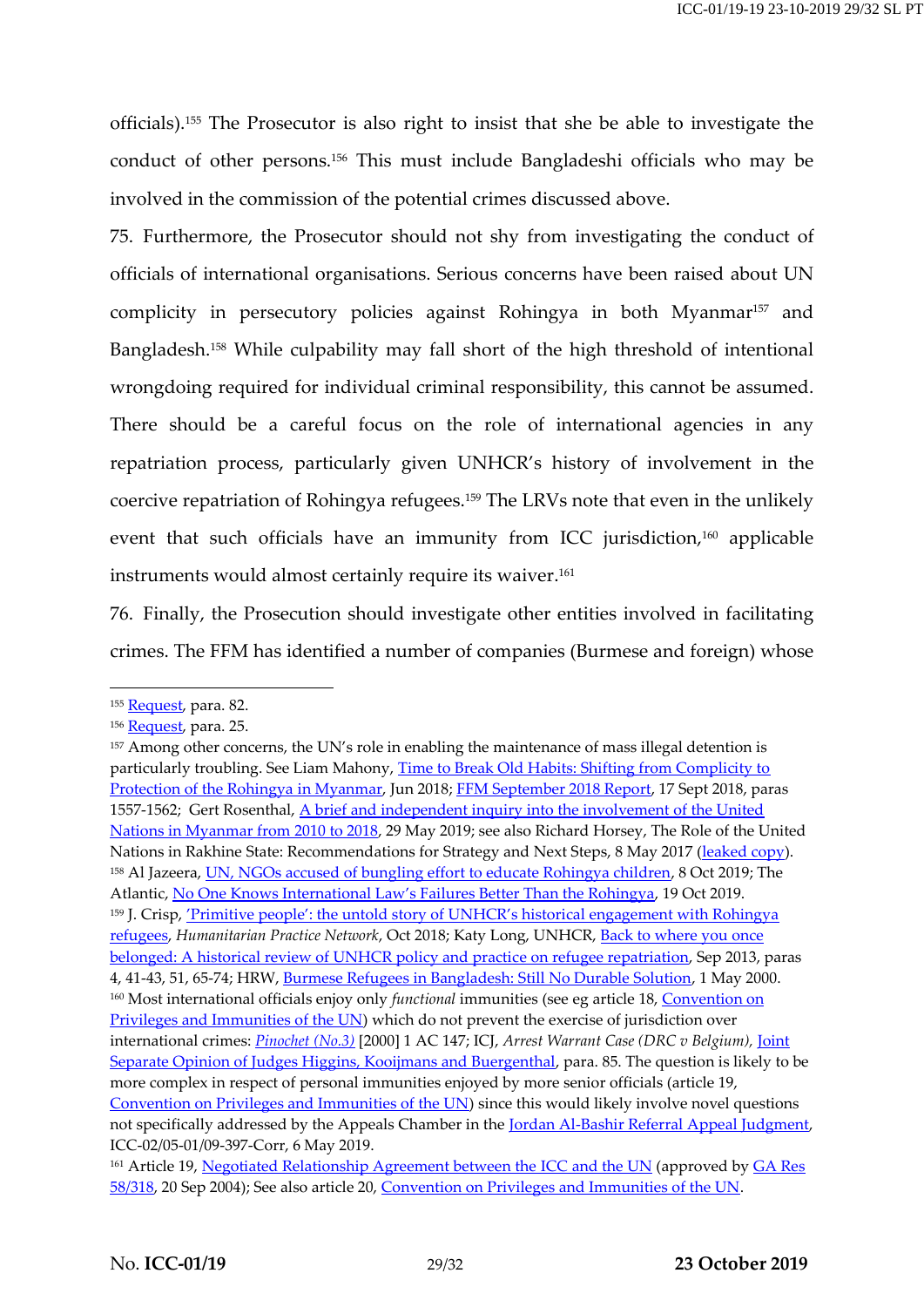officers may be liable as accessories, including for knowingly funding criminal activities of the Tatmadaw; supplying weapons or equipment for those activities; or their involvement in construction projects preventing the return of refugees. <sup>162</sup> The objectives of accountability and deterrence require the Court to make plain that individuals involved in these activities may be held accountable.

### **VI. JURISDICTION AND ADMISSIBILITY**

77. The LRVs support the Prosecutor's submissions on jurisdiction and admissibility, and add only that the relevant requirements are established for the additional categories of crimes set out above. Regarding jurisdiction: all of the crimes (and potential future crimes) identified above involve at least one element occurring within Bangladeshi territory, and at least one element occurring or continuing after 1 June 2010.

78. The requirements of admissibility (gravity and complementarity) are also met.

79. Gravity is assessed by reference not only to qualitative and quantitative aspects of the acts and their impacts, but also the level of responsibility of likely suspects.<sup>163</sup> The crimes initiated in Myanmar prior to 2016 are clearly sufficiently grave. Evidence collected by the FFM suggests that responsibility rests at the highest levels of the Burmese military. The crimes were qualitatively and quantitatively horrific. Rohingya were killed, subjected to extreme physical and sexual violence, and arbitrarily detained based on their ethnicity. Hundreds of thousands were severely harmed; communities were destroyed; and thousands remain in Bangladesh today.

80. Although incomparable to the atrocities of the Burmese regime, the crimes that could potentially be committed in Bangladesh would also meet the gravity threshold. Decision-making as to the forced movement of Rohingya refugees and the discriminatory imposition of inhumane conditions occurs at the highest levels of the

<sup>&</sup>lt;sup>162</sup> [FFM Economic Interests](https://www.ohchr.org/Documents/HRBodies/HRCouncil/FFM-Myanmar/EconomicInterestsMyanmarMilitary/A_HRC_42_CRP_3.pdf) Report, 5 Aug 2019, especially at paras 6, 105-127, 129-140, 150-165.

<sup>&</sup>lt;sup>163</sup> [Comoros First Decision on Prosecutor's decision not investigate](https://www.legal-tools.org/doc/2f876c/pdf/), ICC-01/13-34, 16 Jul 2016, para. 21; see also [Kenya Article 15 Decision,](https://www.legal-tools.org/doc/f0caaf/pdf/) ICC-01/09-19-Corr, 31 Mar 2010, paras 60-62; [Côte D'Ivoire](https://www.legal-tools.org/doc/e0c0eb/pdf/) Article 15 [Decision,](https://www.legal-tools.org/doc/e0c0eb/pdf/) ICC-02/11-14-Corr, 15 Nov 2011, paras 203-204.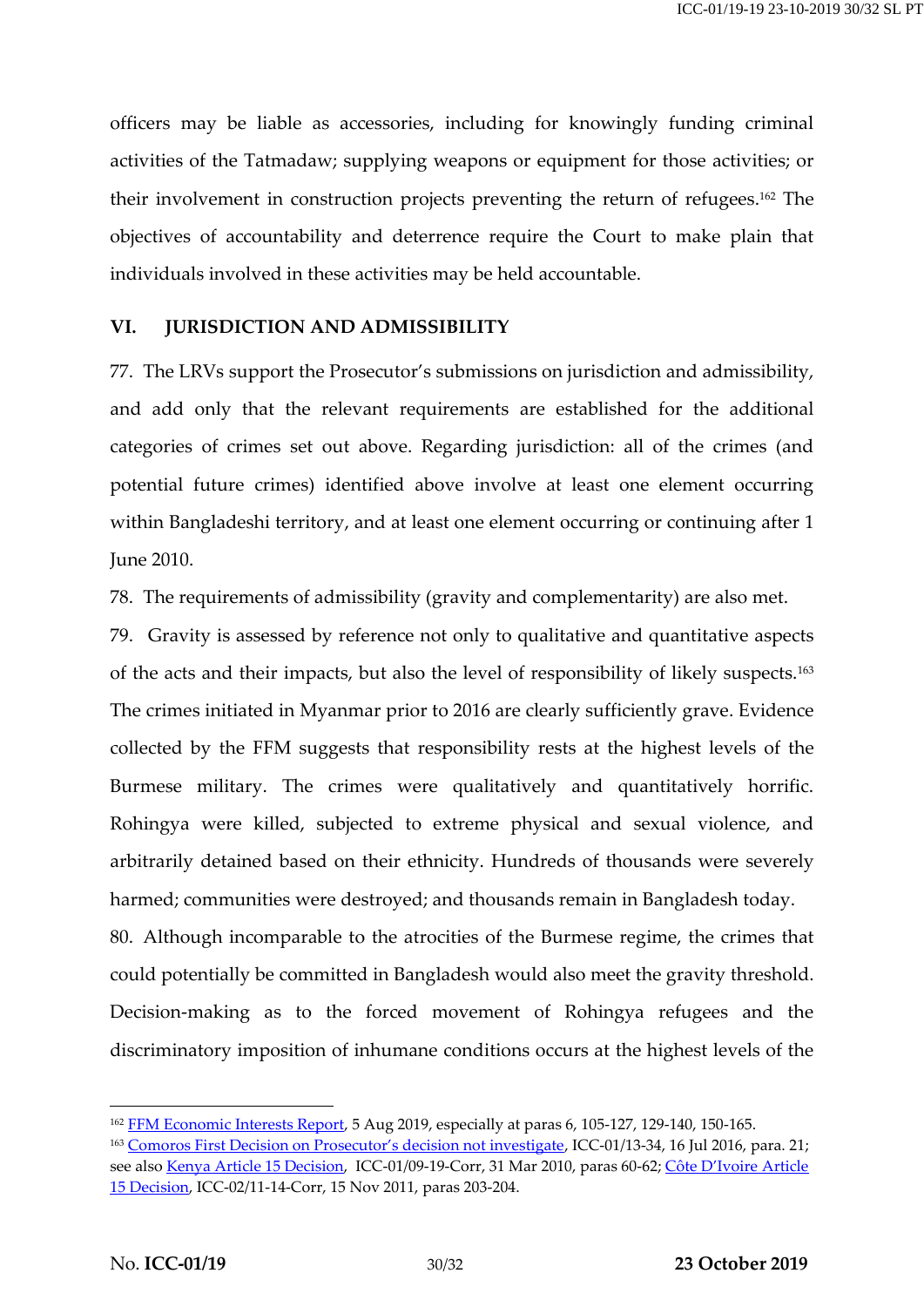Bangladesh government. Just as significantly, gravity must be heightened if complicity can be shown of the leadership of international agencies tasked with *alleviating* the refugees' suffering. The gravity of these potential crimes is also shown by the numbers of individuals who would be affected as well as their indirect consequences. Forced return to Myanmar could lead to further atrocities. Transfer to Bhasan Char, and/or the imposition of inhumane conditions in Bangladesh, could eventually create a state of apartheid within Bangladesh, with generations of Rohingya segregated and persecuted based on their ethnicity. The fact that such treatment occurs in the context of a refugee crisis is an aggravating rather than mitigating factor when assessing gravity: victims of mass atrocity deserve not only safety but also the protection of their most fundamental rights. If their flight from international crimes were used to diminish the seriousness of new crimes threatened against them, the Court's fundamental objectives would be gravely undermined.

81. Finally, there can be no doubt as to the requirements of complementarity. The Request analyses the various pretences at accountability in Myanmar since 2016, concluding that none amounts to a genuine criminal investigation into suspects at the appropriate levels, and that there is currently no prospect of such investigation.<sup>164</sup> Open source material reveals that the same is true of crimes committed in Myanmar prior to October 2016. National commissions established in 2012 and 2014 were not investigations carried out with a view to criminal prosecutions, and have been described by the FFM as fundamentally flawed.<sup>165</sup> The former Special Rapporteur commented in 2014 that there had been no independent credible investigation and no state officials prosecuted; <sup>166</sup> the Burmese government expressly refused to follow the Special Rapporteur's recommendation to investigate the 2014 crimes.<sup>167</sup> As for the potential *future* crimes discussed above, complementarity would have to be assessed

 $\overline{a}$ 

[Quintana,](https://documents-dds-ny.un.org/doc/UNDOC/GEN/G14/129/94/PDF/G1412994.pdf?OpenElement) 2 Apr 2014, paras 46, 48.

<sup>164</sup> [Request,](https://www.legal-tools.org/doc/8a47a5/pdf/) paras 233-275.

<sup>&</sup>lt;sup>165</sup> [FFM September 2018 Report,](https://www.ohchr.org/Documents/HRBodies/HRCouncil/FFM-Myanmar/A_HRC_39_CRP.2.pdf) 17 Sept 2018, paras 688, 1602-1604.

<sup>&</sup>lt;sup>166</sup> Report of the Special Rapporteur on the situation of human rights in Myanmar, Tomás Ojea

<sup>&</sup>lt;sup>167</sup> [Comments by the State,](https://documents-dds-ny.un.org/doc/UNDOC/GEN/G14/119/69/PDF/G1411969.pdf?OpenElement) on the Report of the Special Rapporteur on the situation of human rights in Myanmar, Tomás Ojea Quintana, 12 Mar 2014, para. 24.